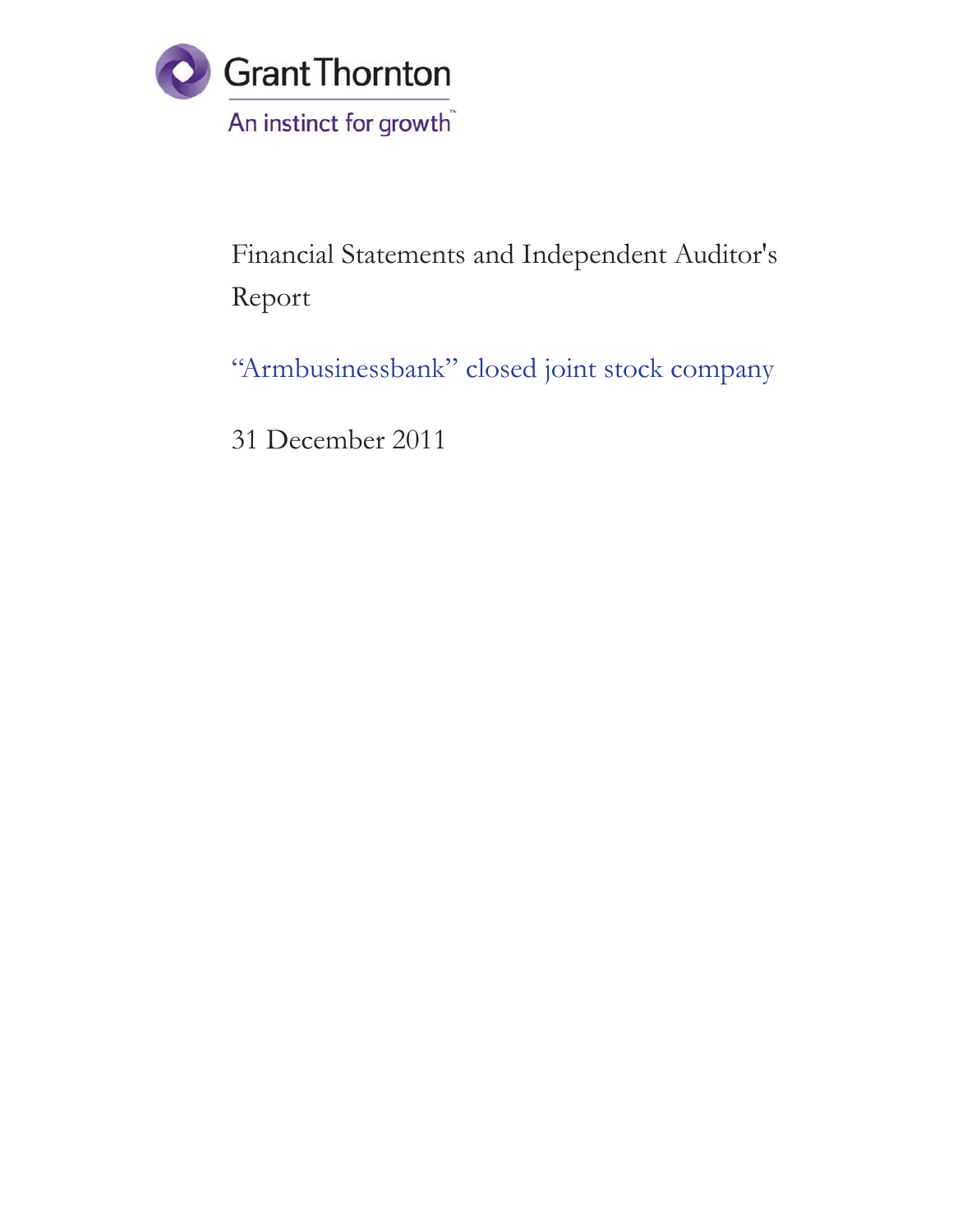**"Armbusinessbank" closed joint stock company Financial statements 31 December 2011**

## **Contents**

|                                                | Page |
|------------------------------------------------|------|
| Independent auditor's report                   |      |
| Statement of comprehensive income              | 3    |
| Statement of financial position                | 4    |
| Statement of changes in equity                 | 5    |
| Statement of cash flows                        | 6    |
| Accompanying notes to the financial statements | 7    |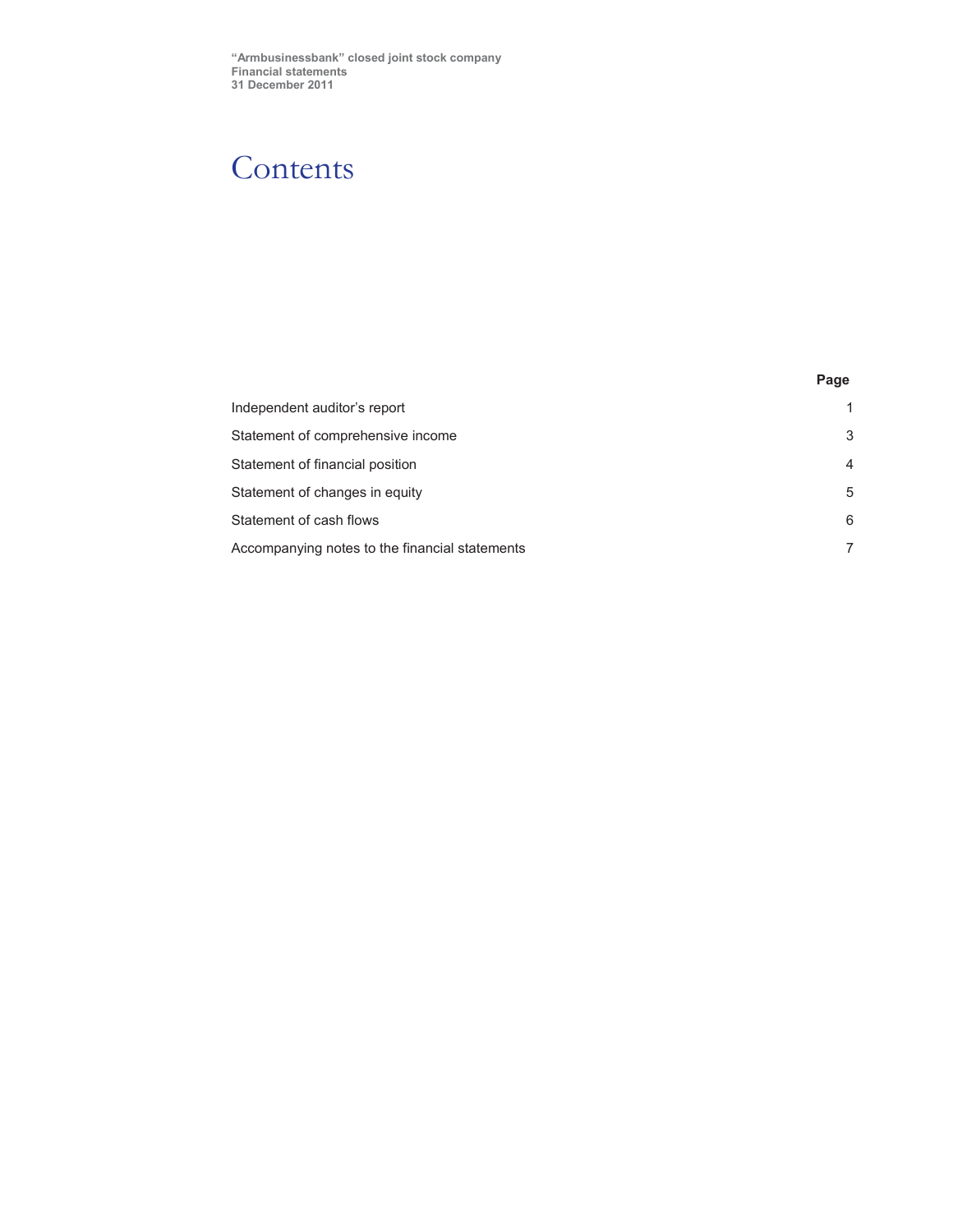

## Independent auditor's report

**4 Angle Angle Digital April** 33, p. bpb.wu 0012 **Hununguul 8/1** Ð. + 374 10 260 964

 $B + 374 10 260 961$ 

**Grant Thornton CJSC** 8/1 Vagharshyan Str. 0012 Yerevan, Armenia T + 374 10 260 964 F + 374 10 260 961

www.grantthornton.am

To the Shareholders and Board of Directors of Closed Joint Stock Company "Armbusinessbank":

We have audited the accompanying financial statements of the "Armbusinessbank" CJSC (the "Bank"), which comprise the statement of financial position as of December 31, 2011, and the statement of comprehensive income, statement of changes in equity and statement of cash flows for the year then ended, and a summary of significant accounting policies and other explanatory information.

## *Management's Responsibility for the Financial Statements*

Management is responsible for the preparation and fair presentation of these financial statements in accordance with International Financial Reporting Standards, and for such internal control as management determines is necessary to enable the preparation of financial statements that are free from material misstatement, whether due to fraud or error.

## *Auditor's Responsibility*

Our responsibility is to express an opinion on these financial statements based on our audit. We conducted our audit in accordance with International Standards on Auditing. Those standards require that we comply with ethical requirements and plan and perform the audit to obtain reasonable assurance about whether the financial statements are free from material misstatement.

An audit involves performing procedures to obtain audit evidence about the amounts and disclosures in the financial statements. The procedures selected depend on the auditor's judgment, including the assessment of the risks of material misstatement of the financial statements, whether due to fraud or error. In making those risk assessments, the auditor considers internal control relevant to the entity's preparation and fair presentation of the financial statements in order to design audit procedures that are appropriate in the circumstances, but not for the purpose of expressing an opinion on the effectiveness of the entity's internal control. An audit also includes evaluating the appropriateness of accounting policies used and the reasonableness of accounting estimates made by management, as well as evaluating the overall presentation of the financial statements.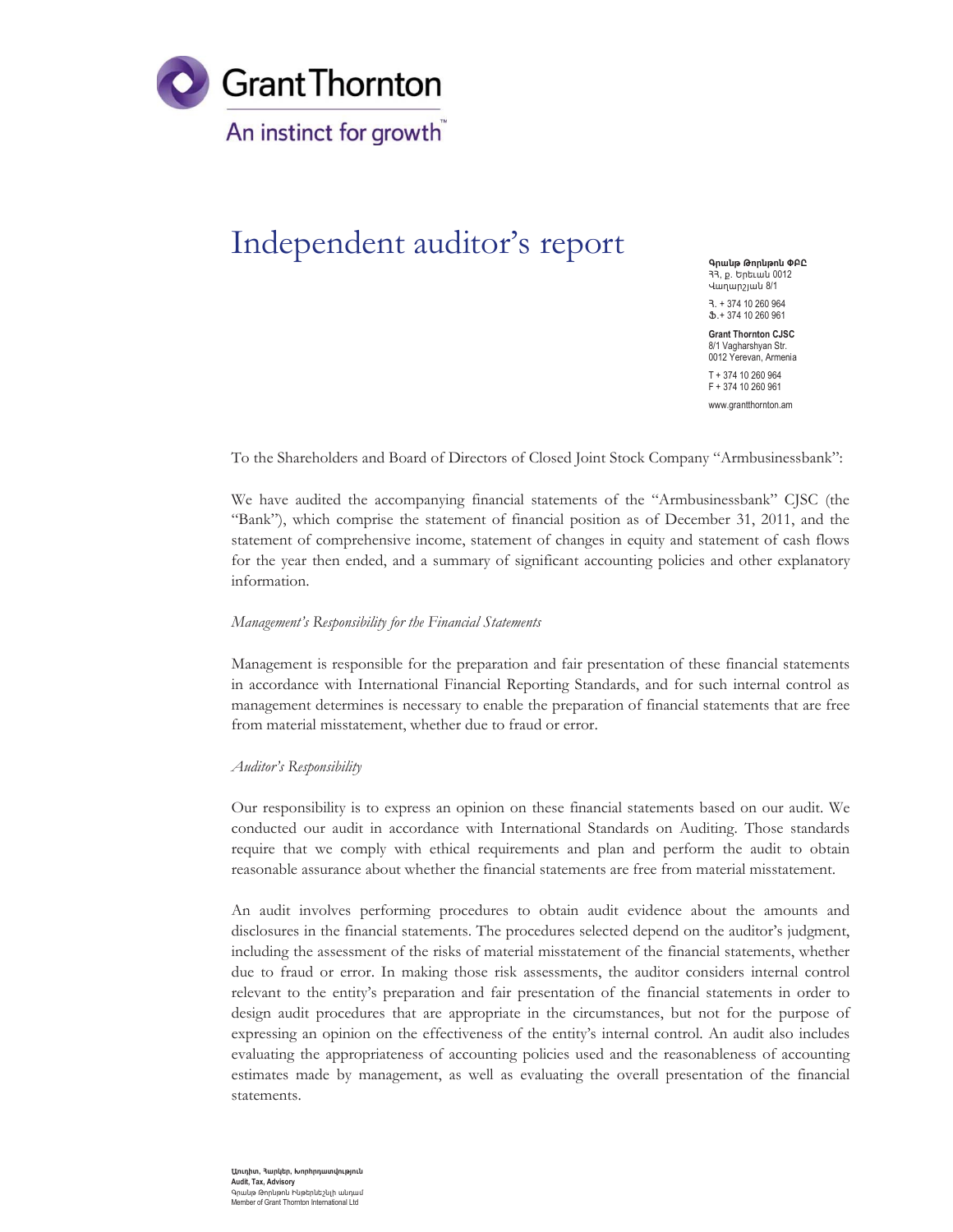

**Grant Thornton** 

## An instinct for growth

We believe that the audit evidence we have obtained is sufficient and appropriate to provide a basis for our audit opinion.

#### Opinion

In our opinion, the financial statements give a true and fair view of the financial position of the "Armbusinessbank" CJSC as of December 31, 2011, and of its financial performance and its cash flows for the year then ended in accordance with International Financial Reporting Standards.

#### Emphasis of a matter

Without qualifying our opinion, we draw your attention to notes 17 and 21 of the financial statements, which relate to the loan portfolio and other assets of the Bank. There is material concentration of the Bank's loan portfolio and other assets in those provided to shareholders and the organizations collaborating with them at the amount of AMD 20,244,759 thousand and AMD 12,467,143 thousand respectively. Management of the Bank is confident that the mentioned loans and receivables will be recovered within the contractual terms and concentration will not jeopardize financial position of the Bank in the future.

Gagik Gyulbudaghyan Managing Partner

Armen Vanyan Head of audit

Abause

Grant Thornton CJSC 23 April, 2012 Yerevan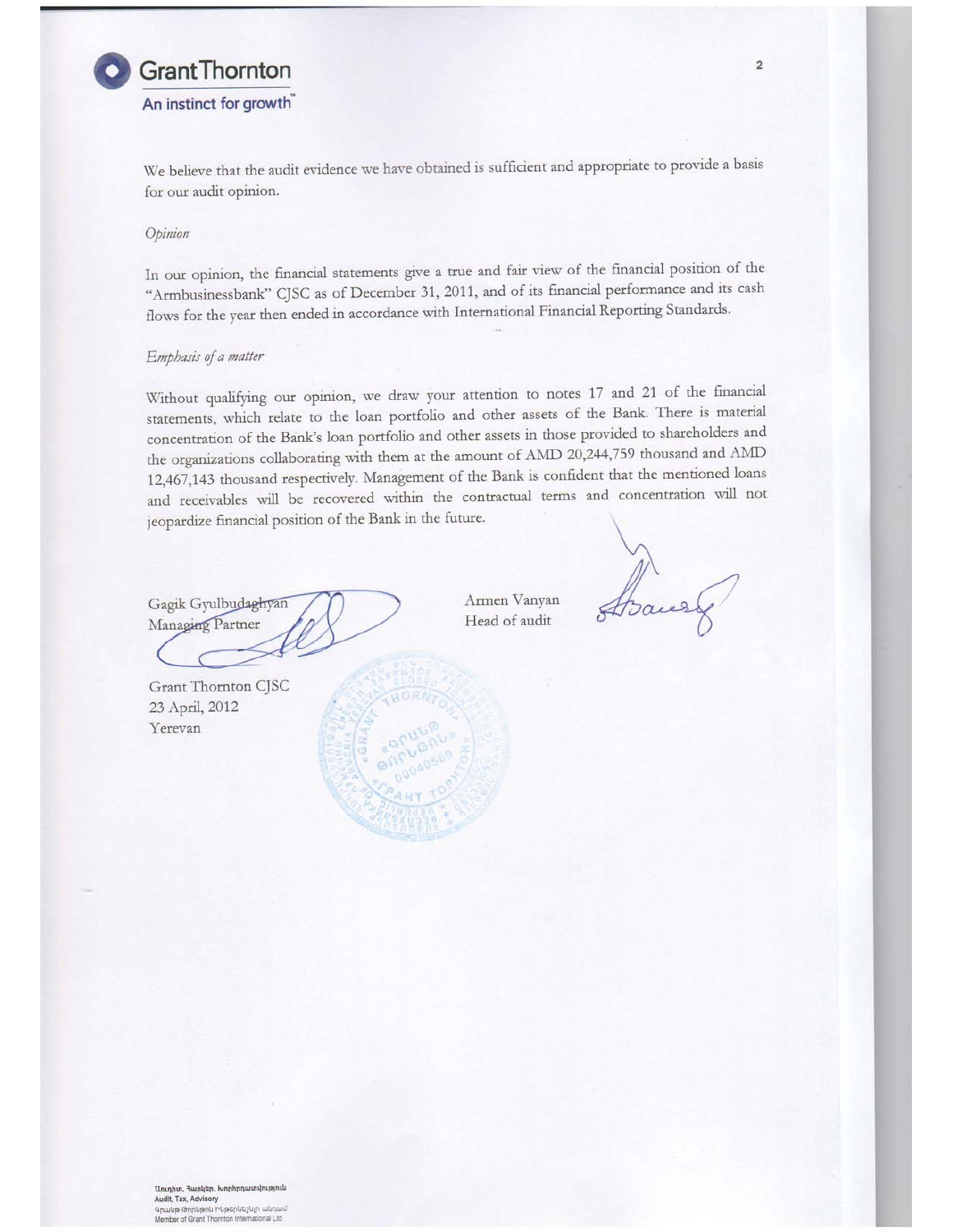# Statement of comprehensive income

| In thousand Armenian drams                                                                     | <b>Notes</b> | Year ended<br>December 31, 2011 | Year ended<br>December 31, 2010 |
|------------------------------------------------------------------------------------------------|--------------|---------------------------------|---------------------------------|
| Interest and similar income                                                                    | 6            | 14,847,836                      | 10,427,671                      |
| Interest and similar expense                                                                   | 6            | (9,039,571)                     | (5,806,968)                     |
| Net interest income                                                                            |              | 5,808,265                       | 4,620,703                       |
| Fee and commission income                                                                      | 7            | 1,078,204                       | 1,119,149                       |
| Fee and commission expense                                                                     | 7            | (282,065)                       | (263, 477)                      |
| Net fee and commission income                                                                  |              | 796,139                         | 855,672                         |
| Net trading income                                                                             | 8            | 1,318,841                       | 1,368,564                       |
| Gains less losses on investments available for sale                                            |              | (852, 391)                      | 56,302                          |
| Other income                                                                                   | 9            | 77,567                          | 36,060                          |
| Impairment charge for credit losses                                                            | 10           | (1,628,343)                     | (1,557,985)                     |
| Impairment charge for financial investments                                                    |              | (1,949)                         | (295)                           |
| Staff costs                                                                                    | 11           | (1,802,583)                     | (1,512,943)                     |
| Depreciation of property and equipment                                                         | 19           | (806, 313)                      | (637,069)                       |
| Amortization of intangible assets                                                              | 20           | (28, 544)                       | (37, 883)                       |
| Foreign currency translation net loss/(gain) of non-trading assets<br>and liabilities          |              | 10,727                          | (60, 904)                       |
| Other expenses                                                                                 | 12           | (1,744,421)                     | (1,406,166)                     |
| Profit before income tax                                                                       |              | 1,146,995                       | 1,724,056                       |
| Income tax expense                                                                             | 13           | (253, 620)                      | (400, 944)                      |
| Profit for the year                                                                            |              | 893,375                         | 1,323,112                       |
| Other comprehensive income:                                                                    |              |                                 |                                 |
| Net unrealized gains/ (losses) from changes in fair value of<br>investments available-for-sale |              | (1,406,101)                     | 75,773                          |
| Net (gains)/losses realized to net profit on disposal of available-<br>for-sale instruments    |              | 1,498,504                       | (61, 887)                       |
| Income tax relating to components of other comprehensive<br>income                             |              | (18, 481)                       | (2,777)                         |
| Other comprehensive income for the year, net of tax                                            |              | 73,922                          | 11,109                          |
| Total comprehensive income for the year                                                        |              | 967,297                         | 1,334,221                       |

The accompanying notes on pages 7 to 53 are an integral part of these financial statements.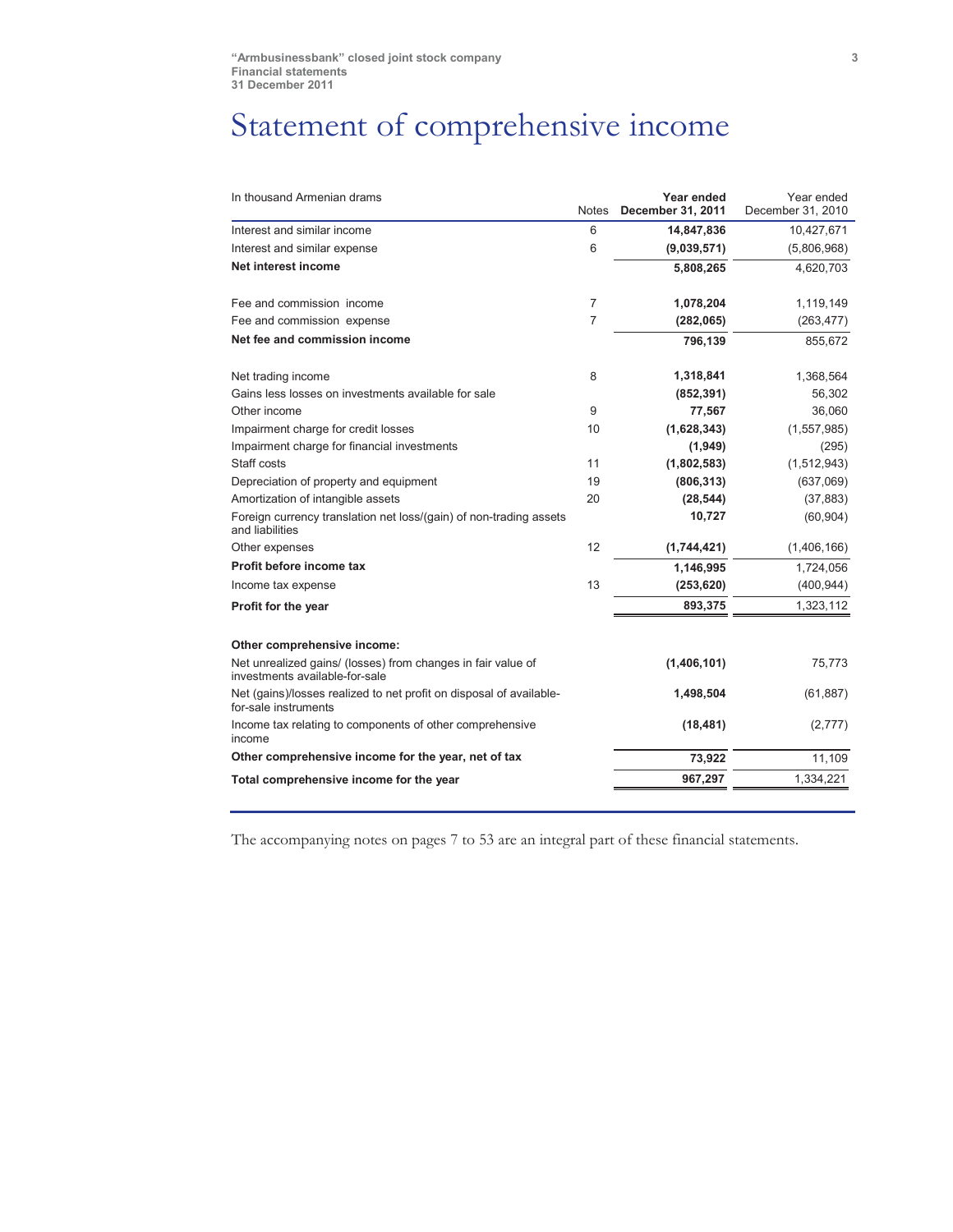"Armbusinessbank" closed joint stock company **Financial statements** 31 December 2011

# Statement of financial position

| In thousand Armenian drams                     | <b>Notes</b> | As of<br>December 31, 2011 | As of<br>December 31, 2010 |
|------------------------------------------------|--------------|----------------------------|----------------------------|
| <b>ASSETS</b>                                  |              |                            |                            |
| Cash and balances with CBA                     | 14           | 19,611,767                 | 13,046,849                 |
| Amounts due from other financial institutions  | 15           | 5,346,819                  | 1,688,133                  |
| Derivative financial assets                    | 16           | 777,215                    | 870,584                    |
| Loans and advances to customers                | 17           | 108,741,959                | 77,205,248                 |
| Investments available for sale                 | 18           | 819,163                    | 2,015,109                  |
| Investments held to maturity                   | 18           | 51,304                     | 51,805                     |
| Securities pledged under repurchase agreements | 27           | 6,050,120                  | 2,431,251                  |
| Property, plant and equipment                  | 19           | 9,299,386                  | 7,676,763                  |
| Intangible assets                              | 20           | 364,249                    | 213,081                    |
| Deferred tax asset                             | 13           | 288,429                    | 65,497                     |
| Assets held for sale                           |              | 2,741,745                  | 1,450,357                  |
| Other assets                                   | 21           | 13,045,745                 | 10,342,300                 |
| <b>TOTAL ASSETS</b>                            |              | 167, 137, 901              | 117,056,977                |
| <b>LIABILITIES AND EQUITY</b>                  |              |                            |                            |
| Liabilities                                    | 22           | 17,164,040                 | 9,946,240                  |
| Amounts due to the CBA                         | 16           |                            | 30,425                     |
| Derivative financial liabilities               | 23           | 22,541,632                 | 21,872,933                 |
| Amounts due to other financial institutions    | 24           | 10,173,850                 | 7,362,308                  |
| Financial liabilities held for trading         | 25           | 94,228,848                 | 60,075,899                 |
| Amounts due to customers                       |              | 230,756                    |                            |
| Current income tax liabilities                 | 26           | 266,251                    | 253,945                    |
| Other liabilities                              |              | 144,605,377                | 99,541,750                 |
| <b>Total liabilities</b>                       |              |                            |                            |
| Equity                                         |              |                            |                            |
| Share capital                                  | 28           | 17,500,000                 | 13,450,000                 |
| Statutory general reserve                      |              | 264,688                    | 198,533                    |
| Other reserves                                 |              | 87,377                     | 13,455                     |
| Retained earnings                              |              | 4,680,459                  | 3,853,239                  |
| <b>Total equity</b>                            |              | 22,532,524                 | 17,515,227                 |
| <b>TOTAL LIABILITIES AND EQUITY</b>            |              | 167, 137, 901              | 117,056,977                |
|                                                |              |                            |                            |

The financial statements from pages 3 to 53 were signed by the Bank's Chairman of the Executive Board and Chief Accountant on 23 April 2012.

The accompanying notes on pages 7 to 53 are an integral part of these financial statements.

cicla

man of the Executive Board

dfakosyan

**KUBAPPLEURULU АРМБИЗНЕСБАНК** ARMBUSINESSBANK

Ruzan Khachatryan Chief accountant

Punt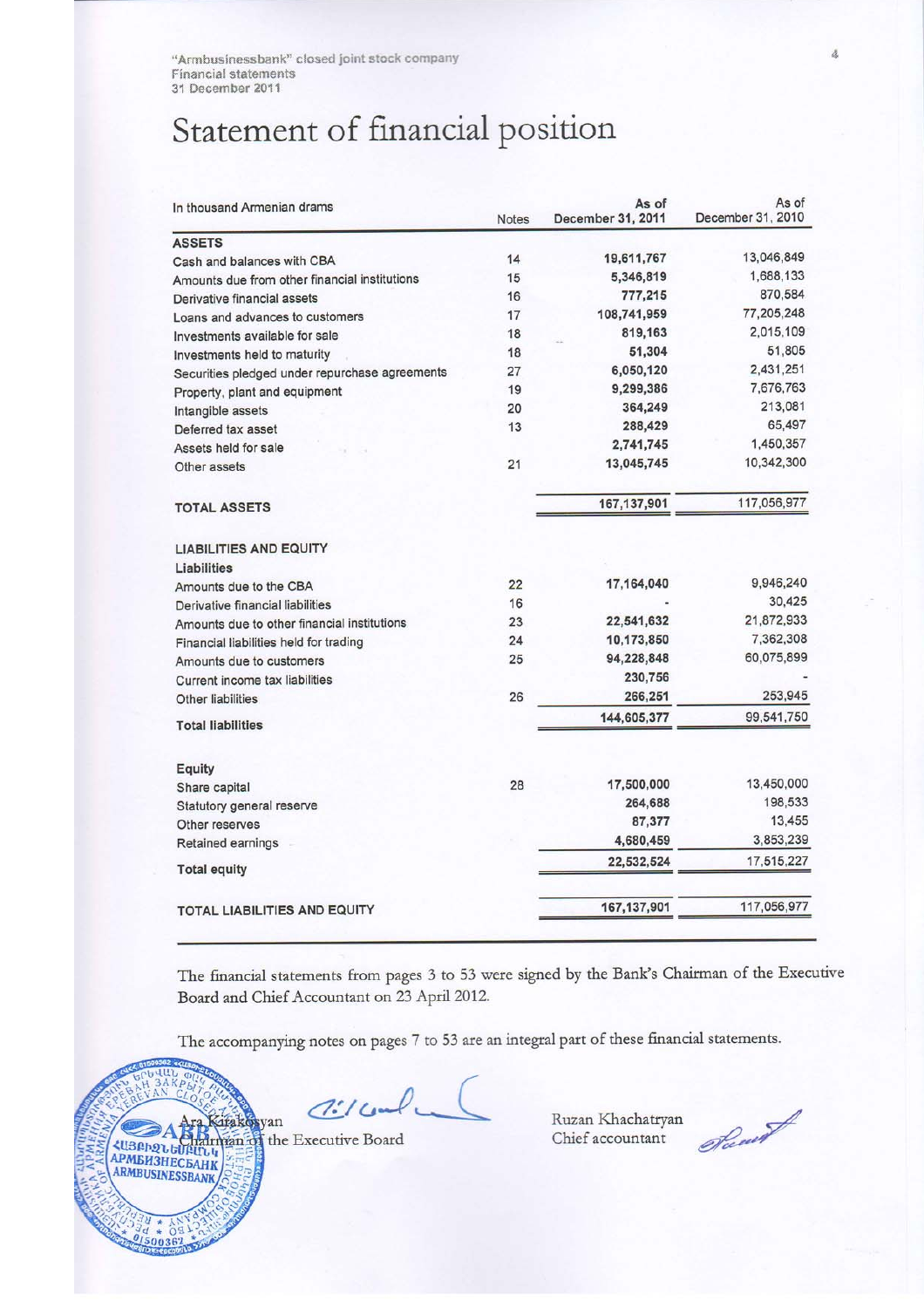# Statement of changes in equity

| In thousand Armenian<br>drams                                                                                   |                      | <b>Statutory</b><br>general | <b>Revaluation</b><br>reserve of<br>investments<br>available | Retained  |             |
|-----------------------------------------------------------------------------------------------------------------|----------------------|-----------------------------|--------------------------------------------------------------|-----------|-------------|
|                                                                                                                 | <b>Share capital</b> | reserve                     | for sale                                                     | earnings  | Total       |
|                                                                                                                 |                      |                             |                                                              |           |             |
| Balance as of January 1,<br>2010                                                                                | 13,450,000           | 157,422                     | 2,346                                                        | 2,571,238 | 16,181,006  |
| Distribution to reserve                                                                                         |                      | 41,111                      |                                                              | (41, 111) |             |
| Transactions with owners                                                                                        |                      | 41,111                      |                                                              | (41, 111) |             |
| Profit for the year                                                                                             |                      |                             |                                                              | 1,323,112 | 1,323,112   |
| Other comprehensive<br>income:                                                                                  |                      |                             |                                                              |           |             |
| Net unrealized gain from<br>changes in fair value of<br>investments available-for-<br>sale                      |                      |                             | 75,773                                                       |           | 75,773      |
| Net gains realized to<br>comprehensive income<br>statement on disposal of<br>available-for-sale<br>instruments  |                      |                             | (61, 887)                                                    |           | (61, 887)   |
| Income tax relating to<br>components of other<br>comprehensive income                                           |                      |                             | (2,777)                                                      |           | (2,777)     |
| Total comprehensive<br>income for the year                                                                      |                      |                             | 11,109                                                       | 1,323,112 | 1,334,221   |
| <b>Balance as of December</b><br>31, 2010                                                                       | 13,450,000           | 198,533                     | 13,455                                                       | 3,853,239 | 17,515,227  |
| Increase in share capital                                                                                       | 4,050,000            |                             |                                                              |           | 4,050,000   |
| Distribution to reserve                                                                                         |                      | 66,155                      |                                                              | (66, 155) |             |
| Transactions with owners                                                                                        | 4,050,000            | 66,155                      |                                                              | (66, 155) | 4,050,000   |
| Profit for the year                                                                                             |                      |                             |                                                              | 893,375   | 893,375     |
| Other comprehensive<br>income:                                                                                  |                      |                             |                                                              |           |             |
| Net unrealized loss from<br>changes in fair value                                                               |                      |                             | (1,406,101)                                                  |           | (1,406,101) |
| Net losses realized to<br>comprehensive income<br>statement on disposal of<br>available-for-sale<br>instruments |                      |                             | 1,498,504                                                    |           | 1,498,504   |
| Income tax relating to<br>components of other<br>comprehensive income                                           |                      |                             | (18, 481)                                                    |           | (18, 481)   |
| Total comprehensive<br>income for the year                                                                      |                      |                             | 73,922                                                       | 893,375   | 967,297     |
| <b>Balance as of December</b><br>31, 2011                                                                       | 17,500,000           | 264,688                     | 87,377                                                       | 4,680,459 | 22,532,524  |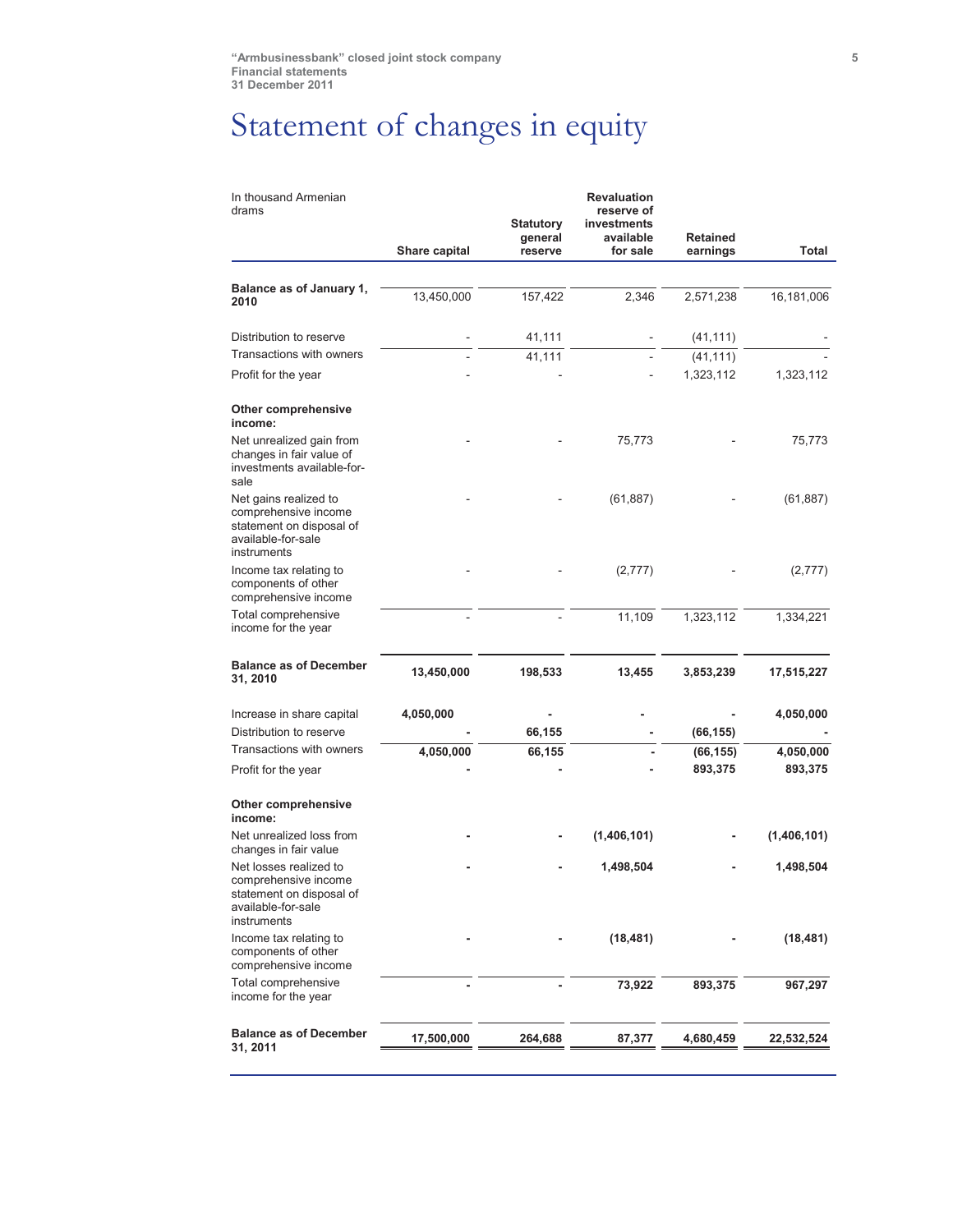## Statement of cash flows

| In thousand Armenian drams                                                                 | Year ended<br>December 31, 2011 | Year ended<br>December 31, 2010 |
|--------------------------------------------------------------------------------------------|---------------------------------|---------------------------------|
| Cash flows from operating activities                                                       |                                 |                                 |
| Profit before tax                                                                          | 1,146,995                       | 1,724,056                       |
| Adiustments for:                                                                           |                                 |                                 |
| Impairment charge for credit losses                                                        | 1,628,343                       | 1,557,985                       |
| Amortization and depreciation allowances                                                   | 834,857                         | 674,952                         |
| Gain from disposal of PPE                                                                  | 12,146                          |                                 |
| Foreign currency translation net loss/(gain) of non-trading assets<br>and liabilities      | (10, 727)                       | 60,904                          |
| Recovery of loans previously written off                                                   | 500,258                         | 99,261                          |
| Other                                                                                      | 62,944                          | (375, 583)                      |
| Interests receivable                                                                       | (715, 241)                      | (125, 996)                      |
| Interests payable                                                                          | 422,328                         | 94,017                          |
| Cash flows from operating activities before changes in<br>operating assets and liabilities | 3,881,903                       | 3,709,596                       |
| (Increase)/decrease in operating assets                                                    |                                 |                                 |
| Amounts due from the CBA                                                                   | 1,302                           | (411, 768)                      |
| Amounts due from other financial institutions                                              | (65, 338)                       | (536, 203)                      |
| Loans and advances to customers                                                            | (31, 399, 737)                  | (22, 307, 768)                  |
| Other assets                                                                               | (2,956,645)                     | (550, 544)                      |
| Securities pledge under repurchase agreements                                              | (3,618,869)                     | (2,418,609)                     |
| Investments available for sale                                                             | 1,260,005                       | (659, 749)                      |
| Amounts due to financial institutions                                                      | (3,529,750)                     | 3,322,344                       |
| Amounts due to customers                                                                   | 31,440,975                      | 18,902,658                      |
| Financial liabilities held for trading                                                     | 2,811,542                       | (1,432,495)                     |
| <b>Other liabilities</b>                                                                   | (54,444)                        | 605,429                         |
| Net cash flow used in operating activities before income tax                               | (2, 229, 056)                   | (1,777109)                      |
| Income tax paid                                                                            | (264, 277)                      | (771, 700)                      |
| Net cash used in operating activities                                                      | (2, 493, 333)                   | (2,548,809)                     |
| Cash flows from investing activities                                                       |                                 |                                 |
| Sale of investment securities                                                              | 77                              | 51,806                          |
| Purchase of property and equipment                                                         | (2,482,734)                     | (3,713,113)                     |
| Proceeds from sale of property and equipment                                               | 41,652                          | 34,805                          |
| Purchase of intangible assets                                                              | (179, 712)                      | (54, 013)                       |
| Net cash used in investing activities                                                      | (2,620,717)                     | (3,680,515)                     |
| Cash flow from financing activities                                                        |                                 |                                 |
| Proceeds from issue of share capital                                                       | 4,050,000                       |                                 |
| Loans received from the CBA                                                                | 7,191,991                       | 176,812                         |
| Loans received from financial institutions                                                 | 3,717,801                       | 4,891,050                       |
| Net cash from financing activities                                                         | 14,959,792                      | 5,067,862                       |
| Net increase/(decrease) in cash and cash equivalents                                       | 9,845,742                       | (1, 161, 462)                   |
| Cash and cash equivalents at the beginning of the year                                     | 13,940,808                      | 15,317,239                      |
| Exchange differences on cash and cash equivalents                                          | 286,301                         | (214, 969)                      |
| Cash and cash equivalents at the end of the year (Note 14)                                 | 24,072,851                      | 13,940,808                      |
| Supplementary information:                                                                 |                                 |                                 |
| Interest received                                                                          | 14, 132, 595                    | 10,514,871                      |
| Interest paid                                                                              | (8,617,243)                     | (5,884,753)                     |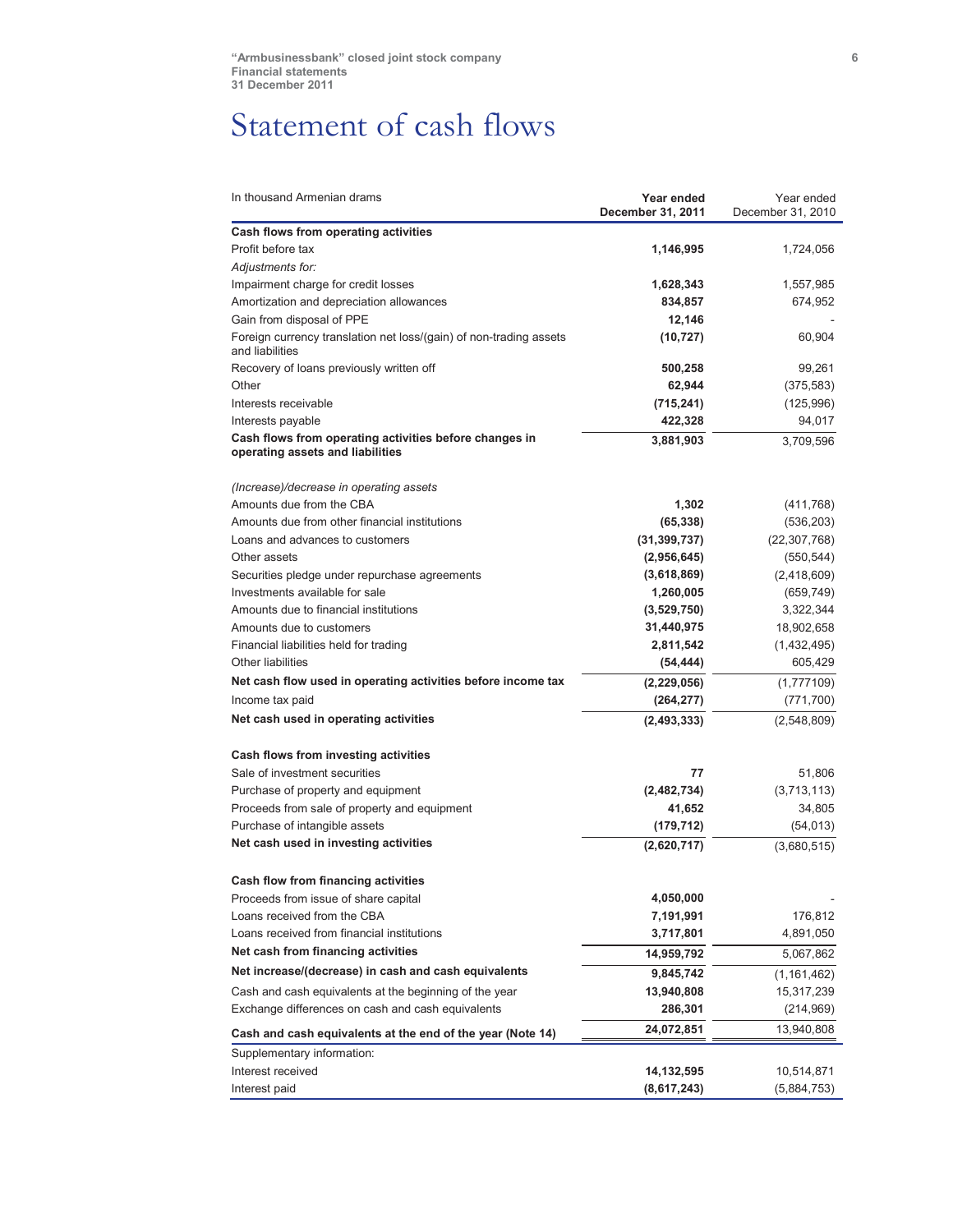# Accompanying notes to the financial statements

## **Principal activities**

"Armbusinessbank" CJSC (previous "Hayinvestbank" CJSC) (the "Bank") is a closed joint-stock company, which was incorporated in the Republic of Armenia in 1991. The Bank is regulated by the legislation of RA and conducts its business under license number 40, granted on 10 December, 1991 by the Central Bank of Armenia (the "CBA").

The Bank accepts deposits from the public and extends credit, transfers payments in Armenia and abroad, exchanges currencies and provides other banking services to its commercial and retail customers.

The Bank's main office and its 11 branches are located in Yerevan, 11 branches are located in different regions of Armenia and 6 branches are located in the Republic of Nagorno Karabakh. The registered office of the Bank is located at: 48 Nalbandyan Street, Yerevan.

## 2 Armenian business environment

Armenia continues to undergo political and economic changes. As an emerging market, Armenia does not possess a developed business and regulatory infrastructure that generally exists in a more mature free market economy. In addition, economic conditions continue to limit the volume of activity in the financial markets, which may not be reflective of the values for financial instruments. The main obstacle to further economic development is a low level of economic and institutional development, along with a centralized economic base.

There are still uncertainties about the economic situation of countries, collaborating with the RA, due to the forecasted slowdown in the world economy, which may lead to the shortage of money transfers from abroad, as well as to the decline in the prices of mining products, upon which the economy of Armenia is significantly dependant. In times of more severe market stress the situation of Armenian economy and of the Bank may be exposed to deterioration. However, as the number of variables and assumptions involved in these uncertainties is big, management cannot make a reliable estimate of the amounts by which the carrying amounts of assets and liabilities of the Bank may be affected.

Accordingly, the financial statements of the Bank do not include the effects of adjustments, which might have been considered necessary.

## 3 Basis of preparation

## 3.1 Statement of compliance

The financial statements of the Bank have been prepared in accordance with International Financial Reporting Standards ("IFRS") as developed and published by the International Accounting Standards Board (IASB), and Interpretations issued by the International Financial Reporting Interpretations Committee ("IFRIC").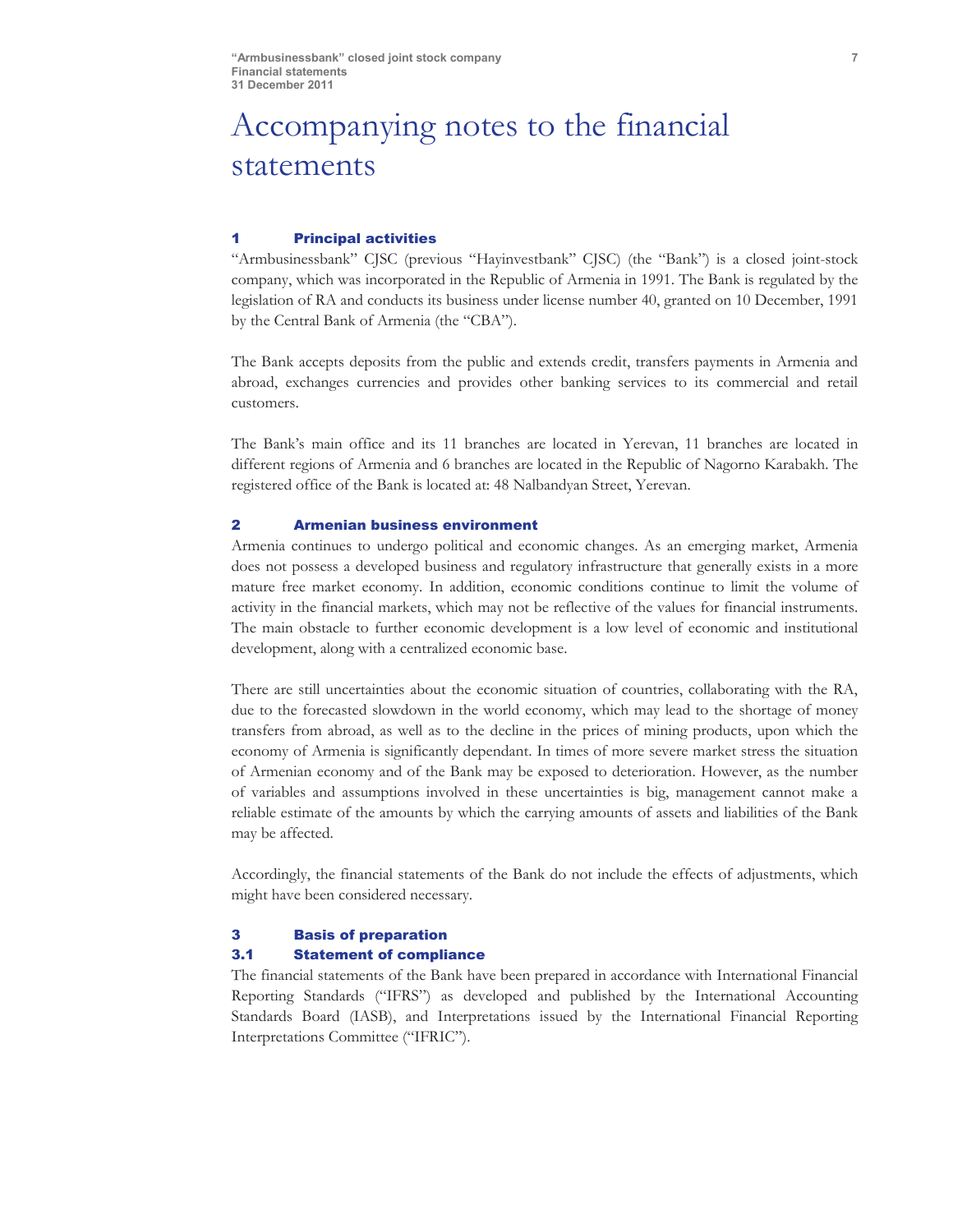**"Armbusinessbank" closed joint stock company 8 Financial statements 31 December 2011**

## 3.2 Basis of measurement

The financial statements have been prepared on a fair value basis for financial assets and liabilities at fair value through profit or loss and available for sale assets, except those for which a reliable measure of fair value is not available. Other financial assets and liabilities are stated at amortized cost and non-financial assets and liabilities are stated at historical cost.

## 3.3 Functional and presentation currency

Functional currency of the Bank is the currency of the primary economic environment in which the Bank operates. The Bank's functional currency and the Bank's presentation currency is Armenian Drams ("AMD"), since this currency best reflects the economic substance of the underlying events and transactions of the Bank. These financial statements are based on the Bank's books and records as adjusted and reclassified in order to comply with IFRS. The financial statements are presented in thousands of AMD, which is not convertible outside Armenia.

## 3.4 Reclassifications

Where necessary, comparative figures have been adjusted to conform to changes in presentation in the current year.

## 3.5 Changes in accounting policies

In the current year the Bank has adopted all of the new and revised Standards and Interpretations issued by the International Accounting Standards Board (the "IASB") and International Financial Reporting Interpretations Committee (the "IFRIC") of the IASB that are relevant to its operations and effective for annual reporting periods beginning on January 1, 2011. The standards and interpretations which have had effect on the financial statements are presented below:

#### IFRS 7 (Amendment) *Financial Instruments: Disclosures*

The amendment clarifies the disclosure requirements of the standard to remove inconsistencies, duplicative disclosure requirements. Namely, it eliminated the requirements to disclose:

- the carrying amount of financial assets that would otherwise be past due or impaired whose terms have been renegotiated,
- maximum exposure to credit risk for financial instruments whose carrying amount best represents the maximum exposure to credit risk,
- description and estimate of fair value of collateral held for past due or impaired financial assets.

IFRS 7 (Amendment) is applied for annual periods beginning on or after 1 January 2011.

#### IAS 1 (Amendment) *Presentation of Financial Statements*

Clarifies that entities may present the required reconciliations for each component of other comprehensive income either in the statement of changes in equity or in the notes to the financial statements. The amendment is applied for annual periods beginning on or after 1 January 2011.

## 3.6 Standards and Interpretations not yet applied by the Bank

At the date of authorization of these financial statements, certain new Standards, amendments and interpretations to the existing Standards have been published but are not yet effective. The Bank has not early adopted any of these pronouncements.

Management anticipates that all of the pronouncements will be adopted in the Bank's accounting policy for the first period beginning after the effective date of the pronouncement. Information on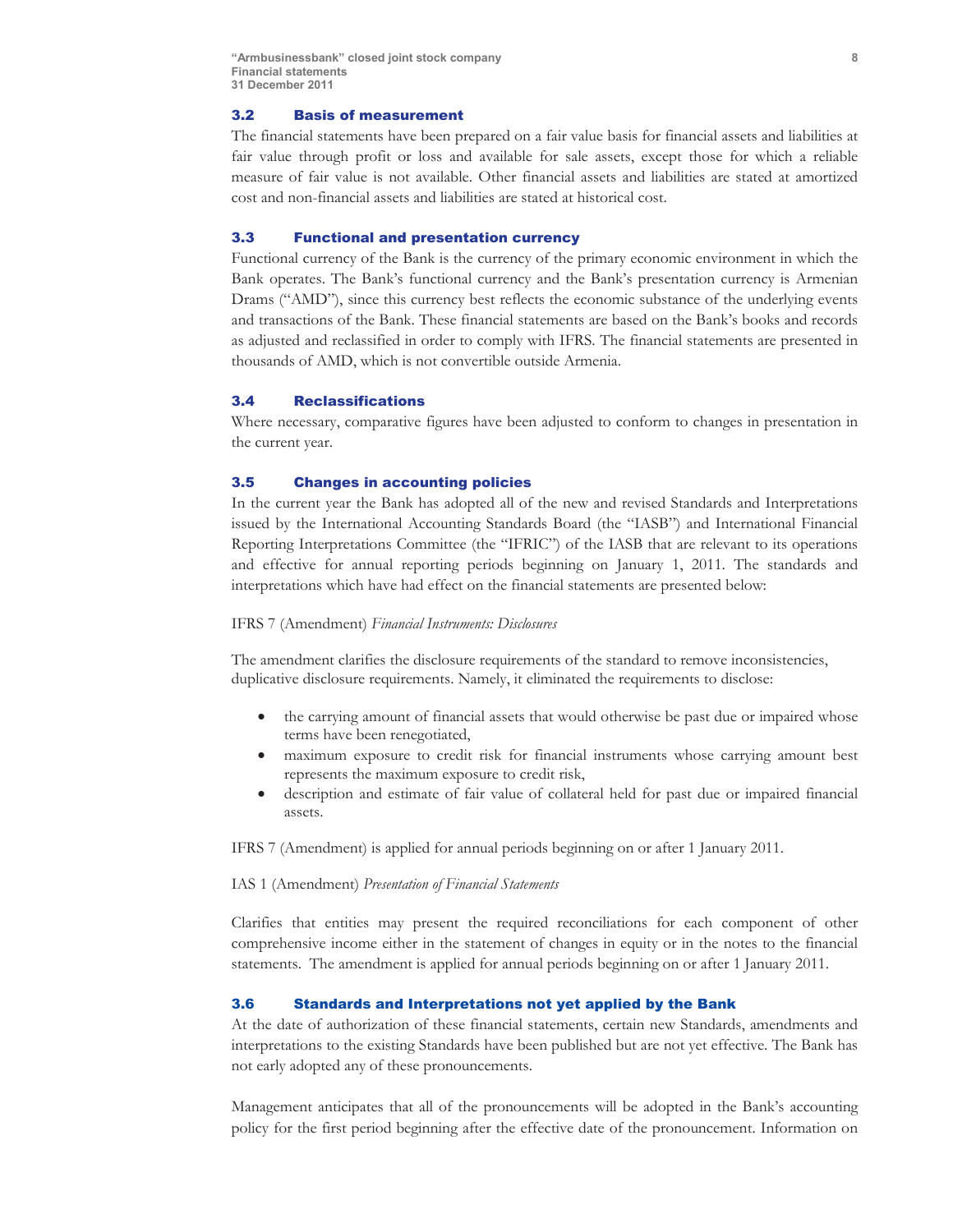new standards, amendments and interpretations that are expected to be relevant to the Bank's financial statements is provided below. Certain other new standards and interpretations have been issued but are not expected to have a material impact on the Bank's financial statements.

## IFRS 7 (Amendment) *Transfer of Financial Assets*

The amendment aims to help users of financial statements evaluate the risk exposure relating to more complex transfers of financial assets and the effect of those risks on an entity's financial position. The additional disclosures required are designed to provide information that enables users:

- To understand the relationship between transferred financial asset that are not derecognized in their entirely and the associated liabilities
- x To evaluate the nature of and risks associated with any continuing involvement of the reporting entity in financial assets that are derecognized in their entirely.

This amendment is effective for annual periods beginning on or after July 1, 2011.

## IAS 32 (Amendment) *Offsetting Financial Assets and Financial Liabilities*

The amendments to IAS 32 add application guidance to address inconsistencies in applying IAS 32's criteria for offsetting financial assets and financial liabilities in the following two areas:

- The meaning of 'currently has a legally enforceable right of set-off': the amendments clarify that a right of set-off is required to be legally enforceable in the normal course of business, the event of default and the event of insolvency or bankruptcy of the entity and all of the counterparties, and that the right must also exist for all counterparties.
- Since there was diversity in practice related to the interpretation of 'simultaneous settlement' in IAS 32, the IASB has therefore clarified the principle behind net settlement and included an example of a gross settlement system with characteristics that would satisfy the IAS 32 criterion for net settlement.

The amendments are effective for annual reporting periods beginning on or after 1 January 2014 and are required to be applied retrospectively.

## IFRS 7 (Amendment) *Offsetting Financial Assets and Financial Liabilities*

The amendment adds qualitative and quantitative disclosures to IFRS 7 relating to gross and net amounts of recognized financial instruments that are (a) set off in the statement of financial position and (b) subject to enforceable master netting arrangements and similar agreements, even if not set off in the statement of financial position.

The amendments are effective for annual reporting periods beginning on or after 1 January 2013, and are required to be applied retrospectively.

## IFRS 9 *Financial Instruments*

The IASB aims to replace IAS 39 Financial Instruments: Recognition and Measurement in its entirety. IFRS 9 is being issued in phases. To date, the chapters dealing with recognition, classification, measurement and derecognition of financial assets and liabilities have been issued. Further chapters dealing with impairment methodology and hedge accounting are still being developed.

The IASB has issued an amendment to IFRS 9 which deferred the mandatory effective date of IFRS from 1 January 2013 to 1 January 2015. This means that all the phases of the project to replace IAS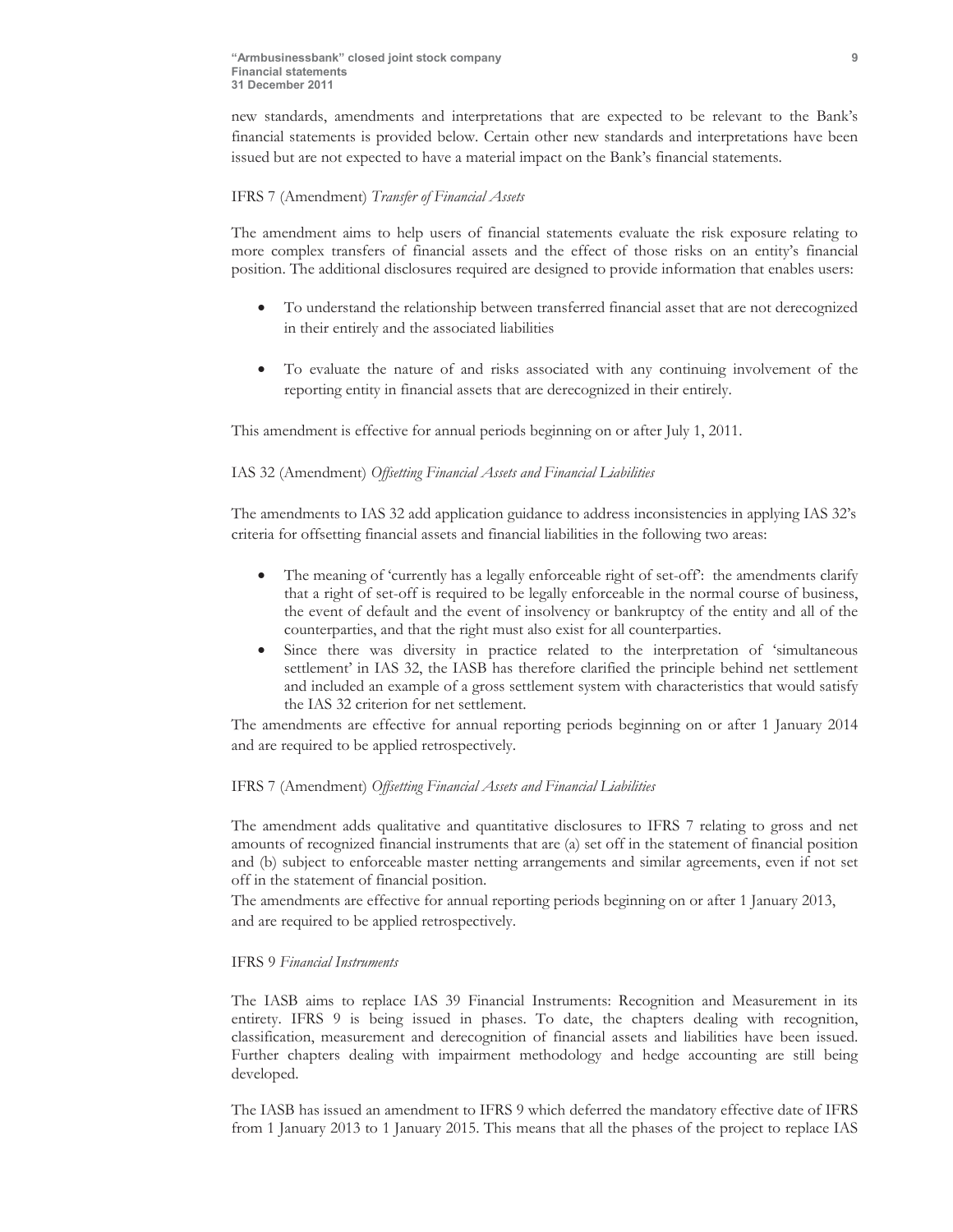39 will now have the same mandatory effective date. The amendments also provide relief from the requirement to restate comparative financial statements for the effect of applying IFRS 9. This relief was originally only available to companies that chose to apply IFRS 9 prior to 2012. Additional transition disclosures will now be required to help understand the initial application of the Standard.

Management have yet to assess the impact of this new standard on the Bank's financial statements.

## IFRS 13 *Fair Value Measurement*

IFRS 13 does not affect which items are required to be fair-valued, but clarifies the definition of fair value and provides related guidance and enhanced disclosures about fair value measurements. It is applicable for annual periods beginning on or after 1 January 2013. The Bank's management have yet to assess the impact of this new standard on the financial statements.

## IAS 1 *Presentation of Financial Statements*

The IAS 1 Amendments require an entity to group items presented in other comprehensive income into those that, in accordance with other IFRSs: (a) will not be reclassified subsequently to profit or loss and (b) will be reclassified subsequently to profit or loss when specific conditions are met. It is applicable for annual periods beginning on or after 1 July 2012. The Bank's management expects this will change the current presentation of items in other comprehensive income; however, it will not affect the measurement or recognition of such items.

## 4 Summary of significant accounting policies

The following significant accounting policies have been applied in the preparation of the financial statements. The accounting policies have been consistently applied.

## 4.1 Recognition of income and expenses

Revenue is recognized to the extent that it is probable that the economic benefits will flow to the Bank and the revenue can be reliably measured. Expense is recognized to the extent that it is probable that the economic benefits will flow from the Bank and the expense can be reliably measured. The following specific criteria must also be met before revenue is recognized:

## *Interest income and expense*

Interest income and expense for all interest-bearing financial instruments, except for those classified as held for trading or designated at fair value through profit or loss, are recognised within 'interest income' and 'interest expense' in the income statement using the effective interest method.

Once the recorded value of a financial asset or a group of similar financial assets has been reduced due to an impairment loss, interest income continues to be recognized using the original effective interest rate applied to the new carrying amount.

## *Fee and commission income*

Loan origination fees for loans issued to customers are deferred (together with related direct costs) and recognised as an adjustment to the effective yield of the loans. Fees, commissions and other income and expense items are generally recorded on an accrual basis when the service has been provided. Portfolio and other management advisory and service fees are recorded based on the applicable service contracts. Asset management fees related to investment funds are recorded over the period the service is provided. The same principle is applied for wealth management, financial planning and custody services that are continuously provided over an extended period of time.

## *Dividend income*

Revenue is recognized when the Bank's right to receive the payment is established.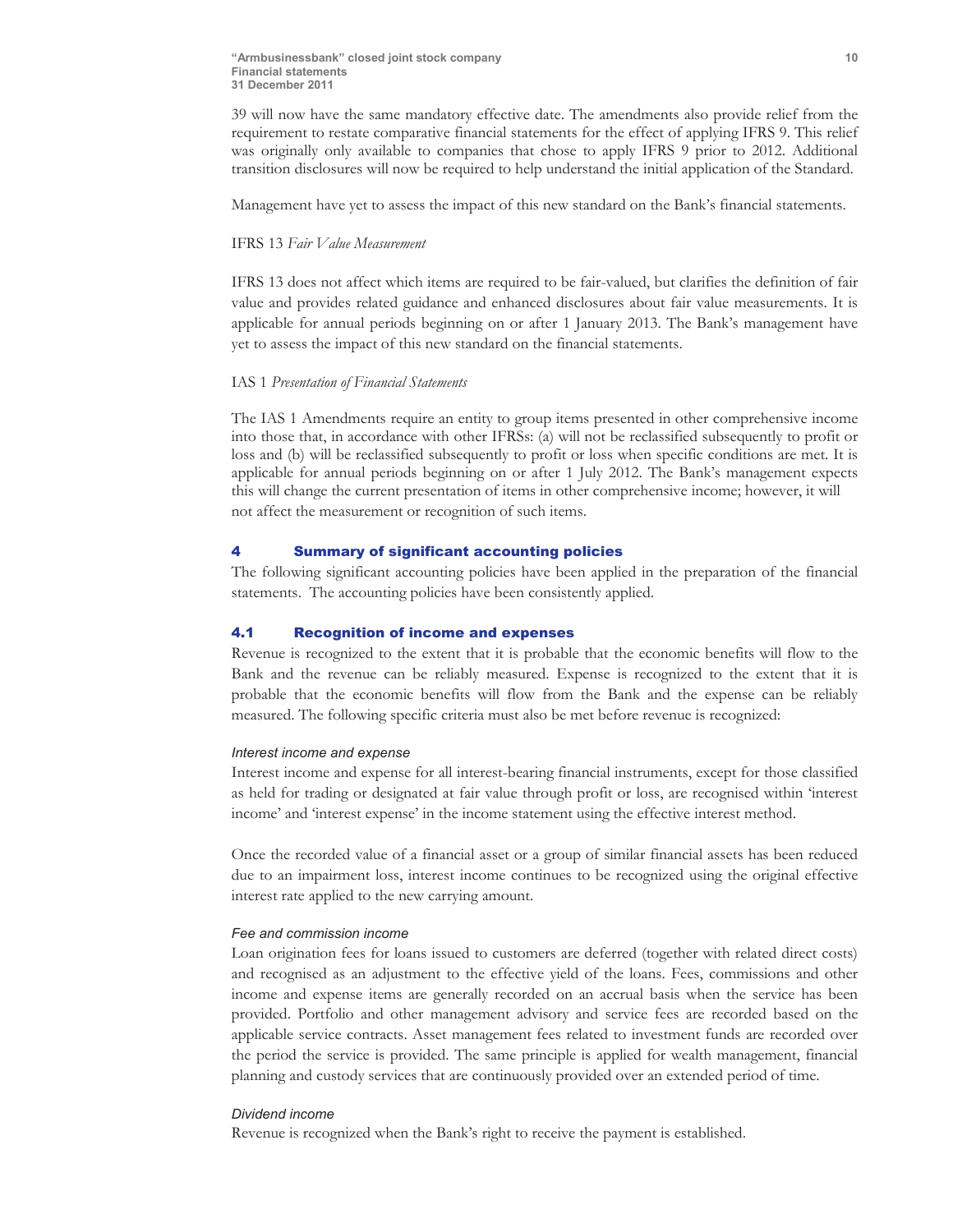**"Armbusinessbank" closed joint stock company 11 Financial statements 31 December 2011**

## *Net trading income*

Net trading income comprises gains less losses related to trading assets and liabilities, and includes all realized and unrealized fair value changes, interest, dividends and foreign exchange differences related to trading assets and liabilities. Net trading income also includes gains less losses from trading in foreign currencies.

#### 4.2 Foreign currency translation

Transactions in foreign currencies are initially recorded in the functional currency rate ruling at the date of the transactions. Gains and losses resulting from the translation of trading assets are recognised in the statement of income in net trading income, while gains less losses resulting from translation of non-trading assets are recognized in the statement of income in other income or other expense. Monetary assets and liabilities denominated in foreign currencies are retranslated at the functional currency rate of exchange ruling at the balance sheet date.

Changes in the fair value of monetary securities denominated in foreign currency classified as available for sale are analysed between translation differences resulting from changes in the amortised cost of the security and other changes in the carrying amount of the security. Translation differences related to changes in the amortised cost are recognised in profit or loss, and other changes in the carrying amount are recognised in equity.

Non-monetary items that are measured in terms of historical cost in a foreign currency are translated using the exchange rates as the dates of the initial transactions. Non-monetary items measured at fair value in a foreign currency are translated using the exchange rates at the date when the fair value was determined. Translation differences on non-monetary items, such as equities held at fair value through profit or loss, are reported as part of the fair value gain or loss. Translation differences on non-monetary items, such as equities classified as available-for-sale financial assets, are included in the fair value reserve in equity.

Differences between the contractual exchange rate of a certain transaction and the prevailing average exchange rate on the date of the transaction are included in gains less losses from trading in foreign currencies in net trading income.

The exchange rates at year-end used by the Bank in the preparation of the financial statements are as follows:

|                 | December 31, 2011 | December 31, 2010 |
|-----------------|-------------------|-------------------|
| AMD/1 US Dollar | 385.77            | 363.44            |
| AMD/1 Euro      | 498.72            | 481.16            |
|                 |                   |                   |

#### 4.3 Taxation

Income tax on the profit for the year comprises current and deferred tax. Income tax is recognized in the income statement except to the extent that it relates to items recognized directly in equity, in which case it is recognized in equity.

Current tax is the expected tax payable on the taxable income for the year, using tax rates enacted or substantially enacted at the balance sheet date, and any adjustment to tax payable in respect of previous years. In the case when financial statements are authorized for issue before appropriate tax returns are submitted, taxable profits or losses are based on estimates. Tax authorities might have more stringent position in interpreting tax legislation and in reviewing tax calculations. As a result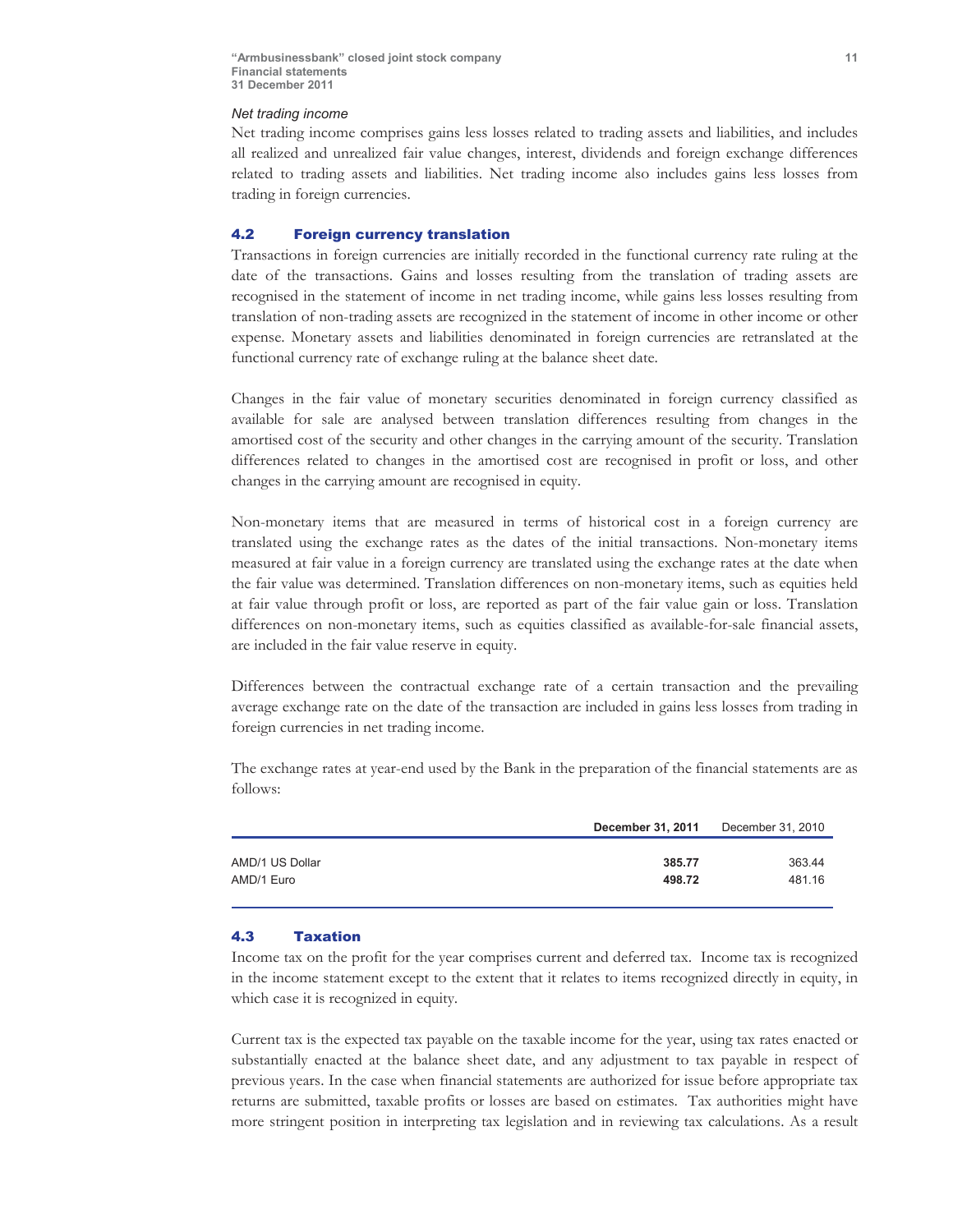tax authorities might claim additional taxes for those transactions, for which they did not claim previously. As a result significant additional taxes, fines and penalties could arise. Tax review can include 3 calendar years immediately preceding the year of a review. In certain circumstances tax review can include even more periods.

Deferred tax assets and liabilities are calculated in respect of temporary differences using the liability method. Deferred income taxes are provided for all temporary differences arising between the tax bases of assets and liabilities and their carrying values for financial reporting purposes, except where the deferred income tax arises from the initial recognition of goodwill or of an asset or liability in a transaction that is not a business combination and, at the time of the transaction, affects neither the accounting profit nor taxable profit or loss.

A deferred tax asset is recorded only to the extent that it is probable that taxable profit will be available against which the deductible temporary differences can be utilized. Deferred tax assets and liabilities are measured at tax rates that are expected to apply to the period when the asset is realized or the liability is settled, based on tax rates that have been enacted or substantively enacted at the balance sheet date.

The Republic of Armenia also has various operating taxes, which are assessed on the Bank's activities. These taxes are included as a component of other expenses in the statement of income.

## 4.4 Cash and cash equivalents

Cash and cash equivalents comprise cash on hand, balances on correspondent accounts with the Central Bank of Armenia (excluding those funds deposited for the settlement of ArCa payment cards), and amounts due from other banks, which can be converted into cash at short notice and which are subject to an insignificant risk of changes in value.

Cash and cash equivalents are carried at amortised cost.

## 4.5 Amounts due from other financial institutions

In the normal course of business, the Bank maintains advances or deposits for various periods of time with other banks. Loans and advances to banks with a fixed maturity term are subsequently measured at amortized cost using the effective interest method. Those that do not have fixed maturities are carried at amortized cost based on maturities estimated by management. Amounts due from other financial institutions are carried net of any allowance for impairment losses.

## 4.6 Financial instruments

The Bank recognizes financial assets and liabilities on its balance sheet when it becomes a party to the contractual obligation of the instrument. Regular way purchases and sales of financial assets and liabilities are recognised using settlement date accounting. Regular way purchases of financial instruments that will be subsequently measured at fair value between trade date and settlement date are accounted for in the same way as for acquired instruments.

When financial assets and liabilities are recognised initially, they are measured at fair value, plus, in the case of investments not at fair value through profit or loss, directly attributable transaction costs.

After initial recognition all financial liabilities, other than liabilities at fair value through profit or loss (including held for trading) are measured at amortized cost using effective interest method. After initial recognition financial liabilities at fair value through profit or loss are measured at fair value.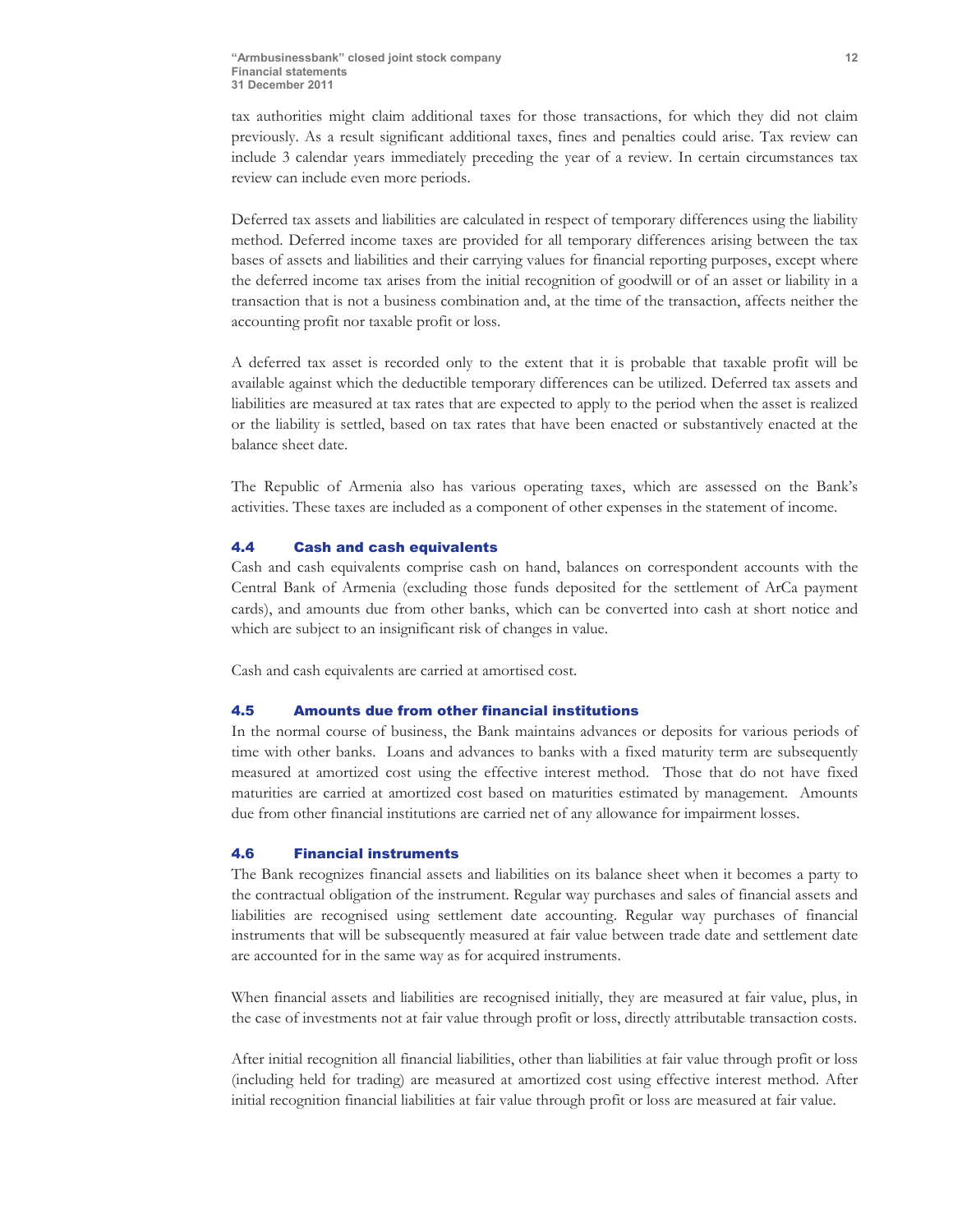The Bank classified its financial assets into the following categories: loans and receivables, financial instruments at fair value through profit or loss, available-for-sale financial instruments and held-tomaturity investments. The classification of investments between the categories is determined at acquisition based on the guidelines established by the management. The Bank determines the classification of its financial assets after initial recognition and, where allowed and appropriate, reevaluates this designation at each financial year-end.

## *Financial assets at fair value through profit or loss*

This category has two subcategories: financial assets held for trading and those designated at fair value through profit or loss. A financial asset is classified in this category if acquired for the purpose of selling in the short-term or if so designated by management from the initial acquisition of that asset.

In the normal course of business, the Bank enters into various derivative financial instruments including futures, forwards, swaps and options in the foreign exchange and capital markets. Such financial instruments are held for trading and are initially recognized in accordance with the policy for initial recognition of financial instruments and are subsequently measured at fair value. The fair values are estimated based on quoted market prices or pricing models that take into account the current market and contractual prices of the underlying instruments and other factors. Derivatives are carried as assets when their fair value is positive and as liabilities when it is negative. Gains and losses resulting from these instruments are included in the statement of income as gains less losses from trading securities or gains less losses from foreign currencies dealing, depending on the nature of the instrument.

Derivative instruments embedded in other financial instruments are treated as separate derivatives if their risks and characteristics are not closely related to those of the host contracts and the host contracts are not carried at fair value with unrealized gains and losses reported in income. An embedded derivative is a component of a hybrid (combined) financial instrument that includes both the derivative and a host contract with the effect that some of the cash flows of the combined instrument vary in a similar way to a stand-alone derivative.

Financial assets and financial liabilities are designated at fair value through profit or loss when:

- Doing so significantly reduces measurement inconsistencies that would arise if the related derivatives were treated as held for trading and the underlying financial instruments were carried at amortised cost for such as loans and advances to customers or banks and debt securities in issue;
- x Certain investments, such as equity investments, that are managed and evaluated on a fair value basis in accordance with a documented risk management or investment strategy and reported to key management personnel on that basis are designated at fair value through profit and loss; and
- x Financial instruments, such as debt securities held, containing one or more embedded derivatives significantly modify the cash flows, are designated at fair value through profit and loss.

Derivatives are also classified as held for trading unless they are designated as effective hedging instruments. Gains or losses on financial assets held for trading are recognised in the statement of income.

#### *Held-to-maturity investments*

Held-to-maturity investments are financial assets with fixed or determinable payments and fixed maturities that the Bank's management has the positive intention and ability to hold to maturity. Were the Bank to sell other than insignificant amount of held-to-maturity assets not close to their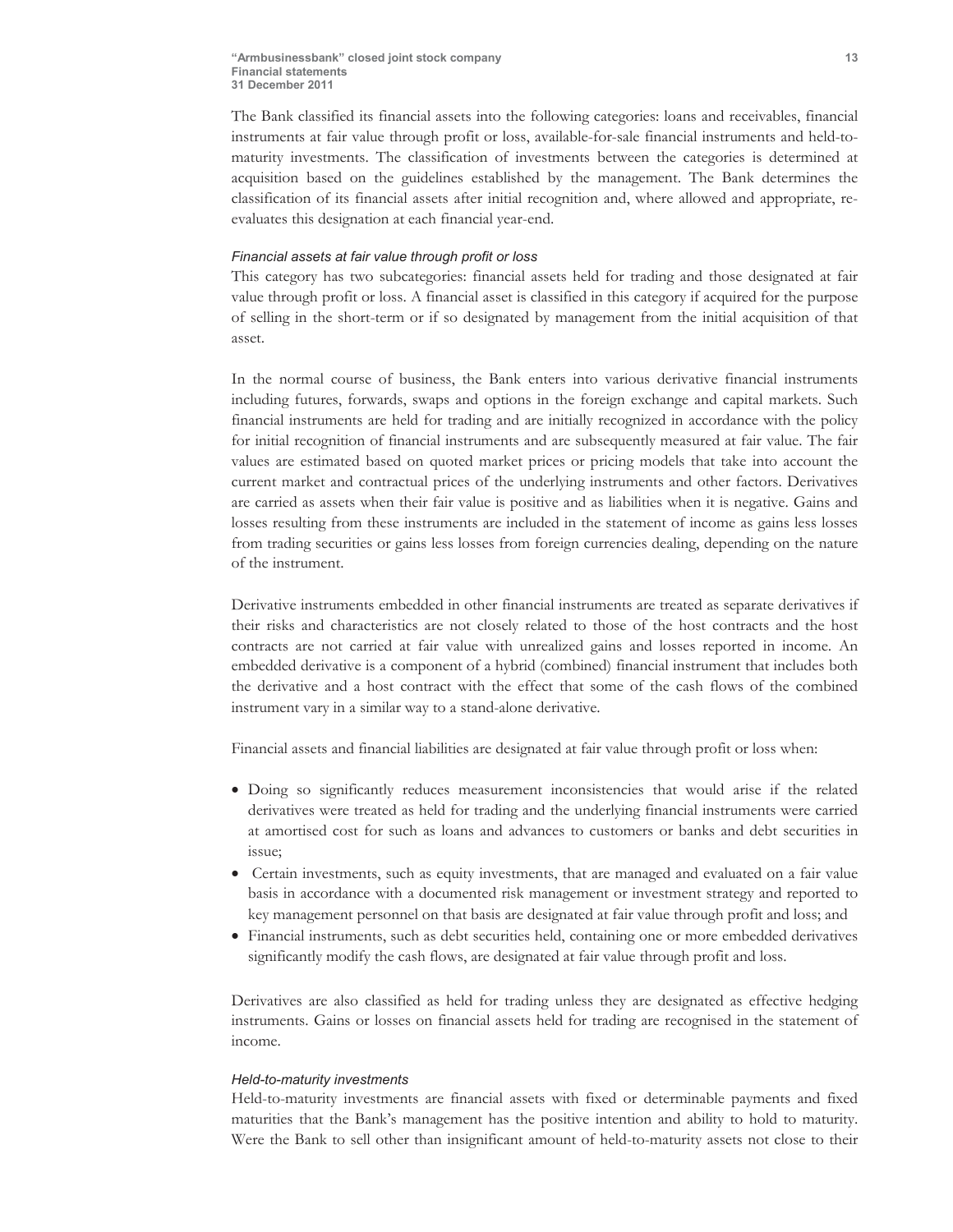maturity, the entire category would be reclassified as available-for-sale. Held-to-maturity investments are carried at amortized cost using the effective interest rate method, less any allowance for impairment.

#### *Loans and receivables*

Loans and receivables are financial assets with fixed or determinable payments, which arise when the Bank provides money directly to a debtor with no intention of trading the receivable.

Loans granted by the Bank with fixed maturities are initially recognized at fair value plus related transaction costs. Where the fair value of consideration given does not equal the fair value of the loan, for example where the loan is issued at lower than market rates, the difference between the fair value of consideration given and the fair value of the loan is recognized as a loss on initial recognition of the loan and included in the income statement as losses on origination of assets. Subsequently, the loan carrying value is measured using the effective interest method. Loans to customers that do not have fixed maturities are accounted for under the effective interest method based on expected maturity. Loans to customers are carried net of any allowance for impairment losses.

## *Available-for-sale financial instruments*

Investments available for sale represent debt and equity investments that are intended to be held for an indefinite period of time, which may be sold in response to needs for liquidity or changes in interest rates, exchange rates or equity prices. After initial recognition available-for sale financial assets are measured at fair value with gains or losses being recognised as a separate component of equity until the investment is derecognised or until the investment is determined to be impaired at which time the cumulative gain or loss previously reported in equity is included in the statement of income. However, interest calculated using the effective interest method is recognised in the statement of income. Dividends on available-for-sale equity instruments are recognised in profit or loss when the Bank's right to receive payment is established.

The fair value of investments that are actively traded in organised financial markets is determined by reference to quoted market bid prices at the close of business on the balance sheet date. For investments where there is no active market, fair value is determined using valuation techniques. Such techniques include using recent arm's length market transactions, reference to the current market value of another instrument, which is substantially the same, and discounted cash flow analysis. Otherwise the investments are stated at cost less any allowance for impairment.

#### 4.7 Impairment of financial assets

The Bank assesses at each balance sheet date whether a financial asset or group of financial assets is impaired.

#### *Assets carried at amortized cost*

A financial asset or a group of financial assets is impaired and impairment losses are incurred only if there is objective evidence of impairment as a result of one or more events that occurred after the initial recognition of the asset ("loss event") and that loss event (or events) has an impact on the estimated future cash flows of the financial asset or group of financial assets that can be reliably estimated.

Criteria used to determine that there is objective evidence of an impairment loss may include indications that the borrower or a group of borrowers is experiencing significant financial difficulty (for example, equity ratio, net income percentage of sales), default or delinquency in interest or principal payments, breach of loan covenants or conditions, deterioration in the value of collateral,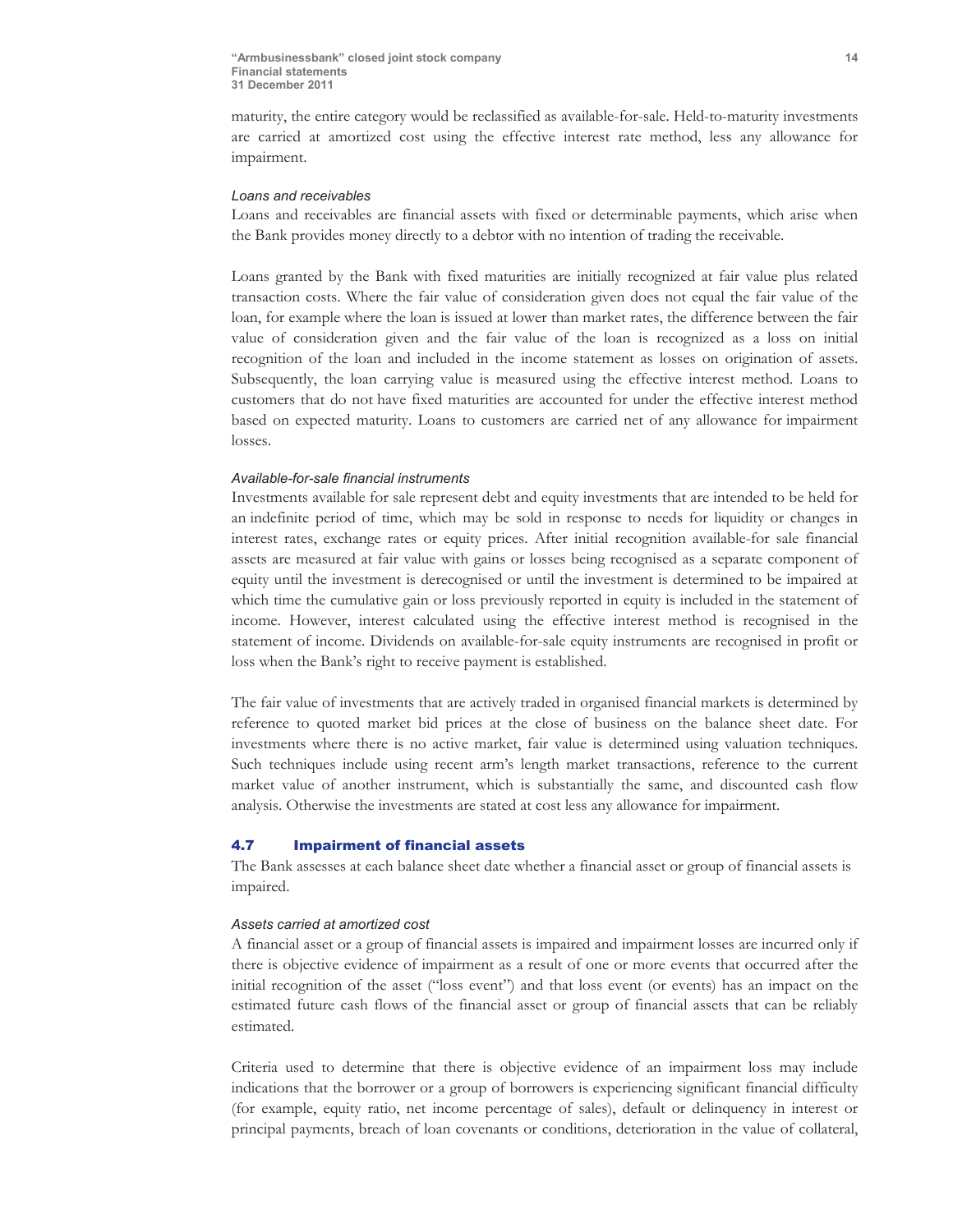the probability that they will enter bankruptcy or other financial reorganization and where observable data indicate that there is a measurable decrease in the estimated future cash flows, such as changes in arrears or economic conditions that correlate with defaults.

The Bank first assesses whether objective evidence of impairment exists individually for financial assets that are individually significant, and individually or collectively for financial assets that are not individually significant. If it is determined that no objective evidence of impairment exists for an individually assessed financial asset, whether significant or not, the asset is included in a group of financial assets with similar credit risk characteristics and that group of financial assets is collectively assessed for impairment. Assets that are individually assessed for impairment and for which an impairment loss is or continues to be recognised are not included in a collective assessment of impairment.

If there is objective evidence that an impairment loss on financial assets carried at amortised cost has been incurred, the amount of the loss is measured as the difference between the asset's carrying amount and the present value of estimated future cash flows (excluding future credit losses that have not been incurred) discounted at the financial asset's original effective interest rate (i.e. the effective interest rate computed at initial recognition). The carrying amount of the asset shall be reduced through use of an allowance account. The amount of the loss shall be recognised in the statement of income. If a loan or held-to-maturity investment has a variable interest rate, the discount rate for measuring any impairment loss is the current effective interest rate determined under the contract. The Bank may measure impairment on the basis of an instrument's fair value using an observable market price.

The calculation of the present value of the estimated future cash flows of a collateralised financial asset reflects the cash flows that may result from foreclosure less costs for obtaining and selling the collateral, whether or not the foreclosure is probable.

For the purpose of a collective evaluation of impairment, financial assets are grouped on the basis of the Bank's internal credit grading system that considers credit risk characteristics such as asset type, industry, geographical location, collateral type, past-due status and other relevant factors.

Future cash flows in a group of financial assets that are collectively evaluated for impairment are estimated on the basis of the contractual cash flows of the assets in the group and historical loss experience for assets with credit risk characteristics similar to those in the group. Historical loss experience is adjusted on the basis of current observable data to reflect the effects of current conditions that did not affect the period on which the historical loss experience is based and to remove the effects of conditions in the historical period that do not currently exist.

Estimates of changes in future cash flows for groups of assets should reflect and be directionally consistent with changes in related observable data from period to period (for example, changes in unemployment rates, property prices, payment status, or other factors indicative of changes in the probability of losses in the group and their magnitude). The methodology and assumptions used for estimating future cash flows are reviewed regularly by the Bank to reduce any differences between loss estimates and actual loss experience.

Loans together with the associated allowance are written off when there is no realistic prospect of future recovery and all collateral has been realized or has been transferred to the Bank. If, in a subsequent year, the amount of the estimated impairment loss increases or decreases because of an event occurring after the impairment was recognized, the previously recognized impairment loss is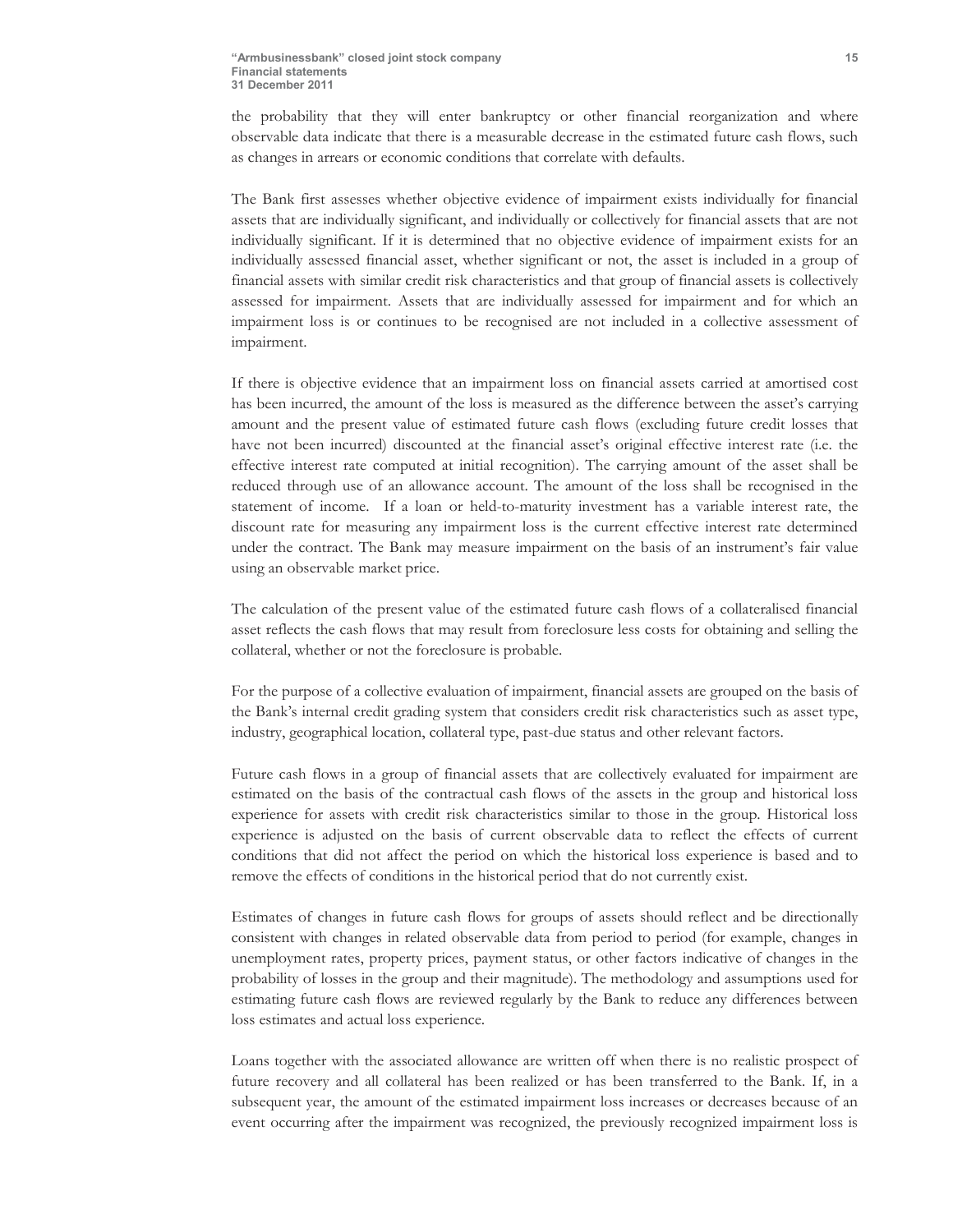increased or reduced by adjusting the allowance account. If future write-off is later recovered, the recovery is credited to the allowance account.

#### *Renegotiated loans*

Where possible, the Bank seeks to restructure loans rather than to take possession of collateral. This may involve extending the payment arrangements and the agreement of new loan conditions. Once the terms have been renegotiated, the loan is no longer considered past due. Management continuously reviews renegotiated loans to ensure that all criteria are met and that future payments are likely to occur. The loans continue to be subject to an individual or collective impairment assessment, calculated using the loan's original effective interest rate.

## *Available-for-sale financial assets*

If an available-for-sale asset is impaired, an amount comprising the difference between its cost (net of any principal payment and amortization) and its current fair value, less any impairment loss previously recognized in the statement on income, is transferred from equity to the statement of income. Reversals of impairment in respect of equity instruments classified as available-for-sale are not recognized in the statement of income but accounted for in other comprehensive income in a separate component of equity. Reversals of impairment losses on debt instruments are reversed through the statement of income if the increase in fair value of the instrument can be objectively related to an event occurring after the impairment loss was recognized in profit or loss.

## 4.8 Derecognition of financial assets and liabilities

#### *Financial assets*

A financial asset (or, where applicable a part of a financial asset or part of a group of similar financial assets) is derecognised where:

- the rights to receive cash flows from the asset have expired;
- the Bank has transferred its rights to receive cash flows from the asset, or retained the right to receive cash flows from the asset, but has assumed an obligation to pay them in full without material delay to a third party under a 'pass-through' arrangement; and
- the Bank either (a) has transferred substantially all the risks and rewards of the asset, or (b) has neither transferred nor retained substantially all the risks and rewards of the asset, but has transferred control of the asset.

Where the Bank has transferred its rights to receive cash flows from an asset and has neither transferred nor retained substantially all the risks and rewards of the asset nor transferred control of the asset, the asset is recognised to the extent of the Bank's continuing involvement in the asset. Continuing involvement that takes the form of a guarantee over the transferred asset is measured at the lower of the original carrying amount of the asset and the maximum amount of consideration that the Bank could be required to repay.

Where continuing involvement takes the form of a written and/or purchased option (including a cash-settled option or similar provision) on the transferred asset, the extent of the Bank's continuing involvement is the amount of the transferred asset that the Bank may repurchase, except that in the case of a written put option (including a cash-settled option or similar provision) on an asset measured at fair value, the extent of the Bank's continuing involvement is limited to the lower of the fair value of the transferred asset and the option exercise price.

## *Financial liabilities*

A financial liability is derecognised when the obligation under the liability is discharged or cancelled or expires.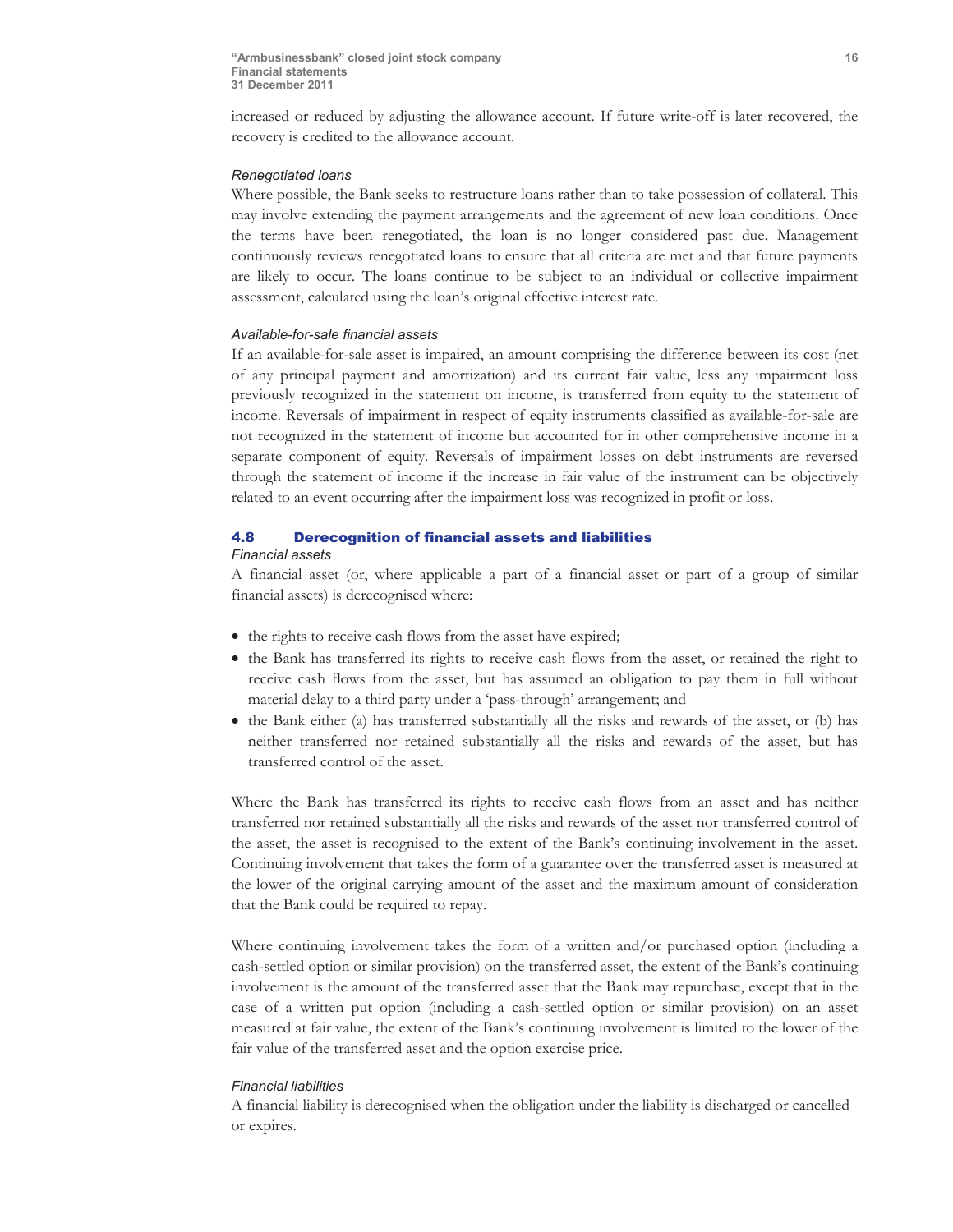Where an existing financial liability is replaced by another from the same lender on substantially different terms, or the terms of an existing liability are substantially modified, such an exchange or modification is treated as a derecognition of the original liability and the recognition of a new liability, and the difference in the respective carrying amounts is recognised in the statement of income.

## 4.9 Repurchase and reverse repurchase agreements

Sale and repurchase agreements ("repos") are treated as secured financing transactions. Securities sold under sale and repurchase agreements are retained in the balance sheet and, in case the transferee has the right by contract or custom to sell or repledge them, reclassified as securities pledged under sale and repurchase agreements and faced as the separate balance sheet item. The corresponding liability is presented within amounts due to financial institutions or customers. Securities purchased under agreements to resell ("reverse repo") are recorded as amounts due from other financial institutions or loans and advances to customers as appropriate and are not recognized on the balance sheet. The difference between sale and repurchase price is treated as interest and accrued over the life of repo agreements using the effective yield method.

## 4.10 Securities lending and borrowing

Securities lending and borrowing transactions are usually collateralised by securities or cash. The transfer of the securities to counterparties is only reflected on the balance sheet if the risks and rewards of ownership are also transferred. Cash advanced or received as collateral is recorded as an asset or liability.

Securities borrowed are not recognized on the balance sheet, unless they are sold to third parties, in which case the obligation to return the securities is recorded as a trading liability and measured at fair value with any gains or losses included in "Net trading income".

#### 4.11 Leases

#### *Operating - Bank as leasee*

Leases of assets under which the risks and rewards of ownership are effectively retained by the lessor are classified as operating leases. Lease payments under an operating lease are recognised as expenses on a straight-line basis over the lease term and included into other operating expenses.

#### 4.12 Property, plant and equipment

Property, plant and equipment ("PPE") are recorded at historical cost less accumulated depreciation. If the recoverable value of PPE is lower than its carrying amount, due to circumstances not considered to be temporary, the respective asset is written down to its recoverable value. Land is carried at historical cost. It has unlimited useful life and thus is not depreciated.

Depreciation is calculated using the straight-line method based on the estimated useful life of the asset. The following depreciation rates have been applied:

|                    | <b>Useful life</b><br>(years) | Rate<br>$(\%)$ |
|--------------------|-------------------------------|----------------|
|                    |                               |                |
| <b>Buildings</b>   | 20                            | 5              |
| Computers          | $3-5$                         | $33 - 20$      |
| Vehicles           |                               | 14             |
| Office equipments  | 8                             | 13             |
| Other fixed assets | 10                            | 10             |

Leasehold improvements are capitalized and depreciated over the shorter of the lease term and their useful lives on a straight-line basis. Assets under the course of construction are accounted based on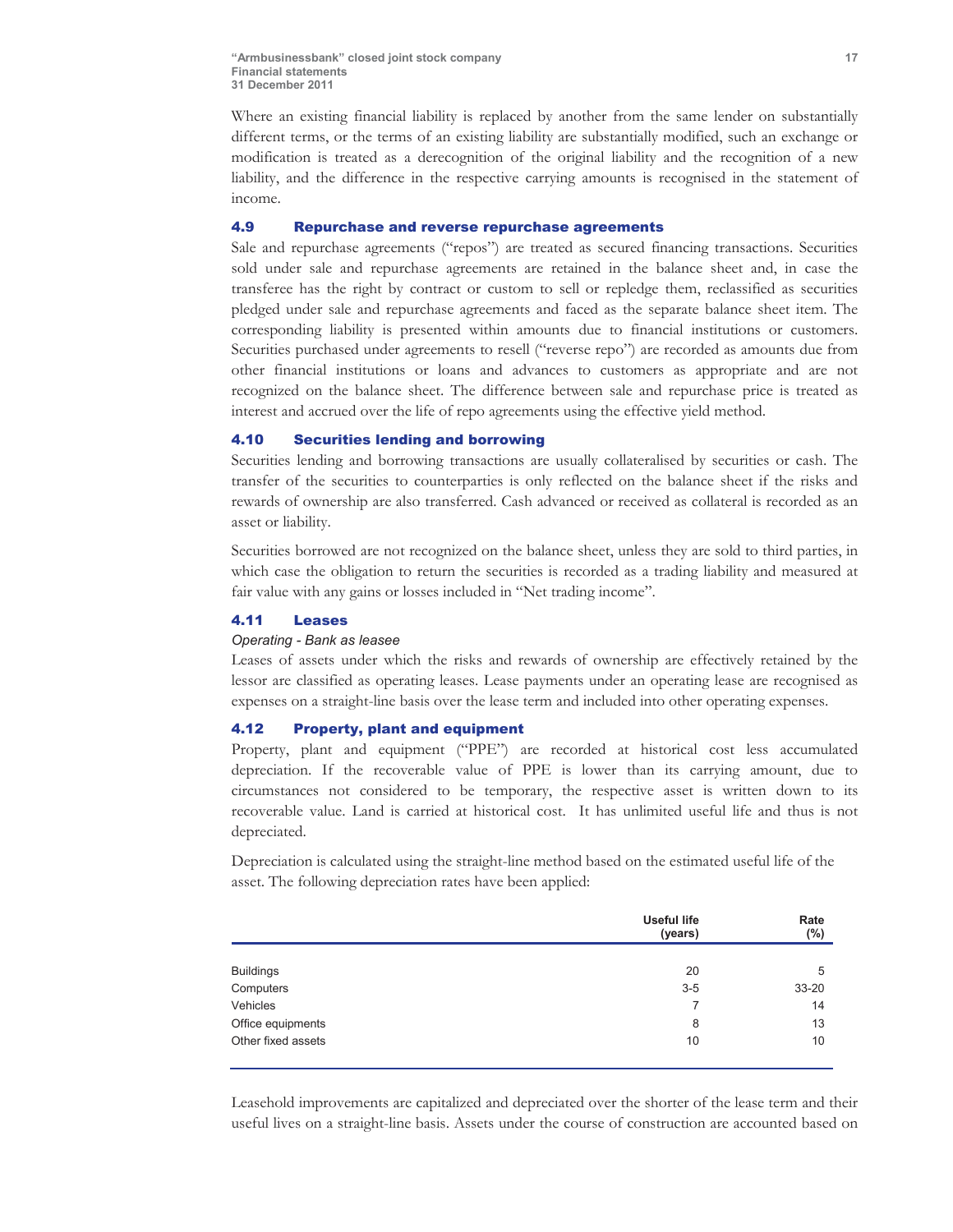actual expenditures less any impairment losses. Upon completion of construction assets are transferred to property plant and equipment and accounted at their carrying amounts. Assets under the course of construction are not depreciated until they are ready for usage.

Repairs and maintenance are charged to the income statement during the period in which they are incurred. The cost of major renovations is included in the carrying amount of the asset when it is probable that future economic benefits in excess of the originally assessed standard of performance of the existing asset will flow to the Bank. Major renovations are depreciated over the remaining useful life of the related asset.

Gains and losses on disposals are determined by comparing proceeds with carrying amount and are included in operating profit.

## 4.13 Intangible assets

Intangible assets include computer software, licences and other.

Intangible assets acquired separately are measured on initial recognition at cost. Following initial recognition, intangible assets are carried at cost less any accumulated amortisation and any accumulated impairment losses. The useful lives of intangible assets are assessed to be either finite or indefinite. Intangible assets with finite lives are amortised on a straight-line basis over the useful economic lives of 15 years and assessed for impairment whenever there is an indication that the intangible asset may be impaired. Amortisation periods and methods for intangible assets with finite useful lives are reviewed at least at each financial year-end.

Intangible assets with indefinite useful lives are not amortised, but tested for impairment annually either individually or at the cash-generating unit level. The useful life of an intangible asset with an indefinite life is reviewed annually to determine whether indefinite life assessment continues to be supportable.

Costs associated with maintaining computer software programmes are recorded as an expense as incurred.

## 4.14 Assets held for sale

A non-current asset is classified as held for sale if it is highly probable that the asset's carrying amount will be recovered through a sale transaction rather than through continuing use. Such sale transaction shall be principally completed within one year from the date of classification of an asset as held for sale.

Assets held for sale are measured at the lower of its carrying amount and fair value less costs to sell. If the fair value less costs to sell of an asset held for sale is lower than its carrying amount, an impairment loss is recognized in the income statement as loss from assets held for sale. Any subsequent increase in an asset's fair value less costs to sell is recognized to the extent of the cumulative impairment loss that was previously recognized in relation to that specific asset.

## 4.15 Grants

Grants relating to the assets are included in other liabilities and are credited to the income statement on a straight line basis over the expected lives of the related assets.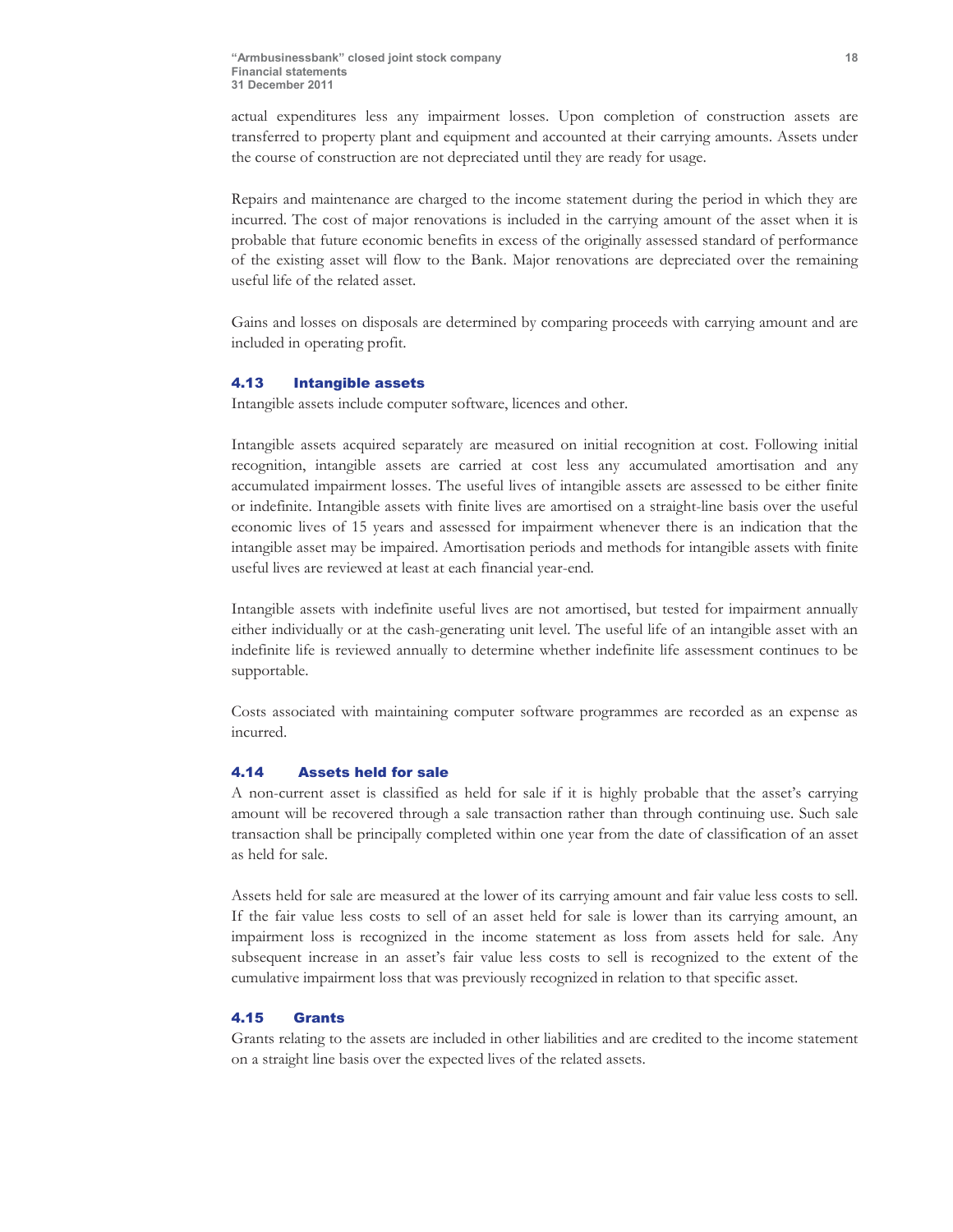**"Armbusinessbank" closed joint stock company 19 Financial statements 31 December 2011**

#### 4.16 Borrowings

Borrowings, which include amounts due to Government, amounts due to financial institutions, amounts due to customers and debt securities issued are initially recognised at the fair value of the consideration received less directly attributable transaction costs. After initial recognition, borrowings are subsequently measured at amortised cost using the effective interest method. Gains and losses are recognised in the statement of income when the liabilities are derecognised as well as through the amortisation process.

## 4.17 Pensions

The Bank does not have any pension arrangements separate from the State pension system of the Republic of Armenia, which requires current contributions by the employer calculated as a percentage of current gross salary payments; such expense is charged in the period the related salaries are earned. In addition, the Bank has no post-retirement benefits or significant other compensated benefits requiring accrual.

## 4.18 Financial guarantees

Financial guarantee contracts are contracts that require the issuer to make specified payments to reimburse the holder for a loss it incurs because a specified debtor fails to make payments when due, in accordance with the terms of a debt instrument. Such financial guarantees are given to banks, financial institutions and other bodies on behalf of customers to secure loans, overdrafts and other banking facilities.

Financial guarantees are initially recognized in the financial statements at fair value, in "Other liabilities", being the premium received. Subsequently to initial recognition, the Bank's liability under each guarantee is measured at the higher of the amortised premium and the best estimate of expenditure required to settle any financial obligation arising as a result of the guarantee.

## 4.19 Provisions

Provisions are recognised when the Bank has a present legal or constructive obligation as a result of past events, and it is probable that an outflow of resources embodying economic benefits will be required to settle the obligation and a reliable estimate of the amount of obligation can be made.

## 4.20 Share capital

#### *Share capital*

Ordinary shares are classified as equity. External costs directly attributable to the issue of new shares, other than on a business combination, are shown as a deduction from the proceeds in equity. Any excess of the fair value of consideration received over the par value of shares issued is recognised as additional paid-in capital.

## *Treasury shares*

Where the Bank purchases the Bank's shares, the consideration paid, including any attributable transaction costs, net of income taxes, is deducted from total equity as treasury shares until they are cancelled or reissued. Where such shares are subsequently sold or reissued, any consideration received is included in equity. Treasury shares are stated at weighted average cost.

## *Dividends*

Dividends are recognised as a liability and deducted from equity at the balance sheet date only if they are declared before or on the balance sheet date. Dividends are disclosed when they are proposed before the balance sheet date or proposed or declared after the balance sheet date but before the financial statements are authorised for issue.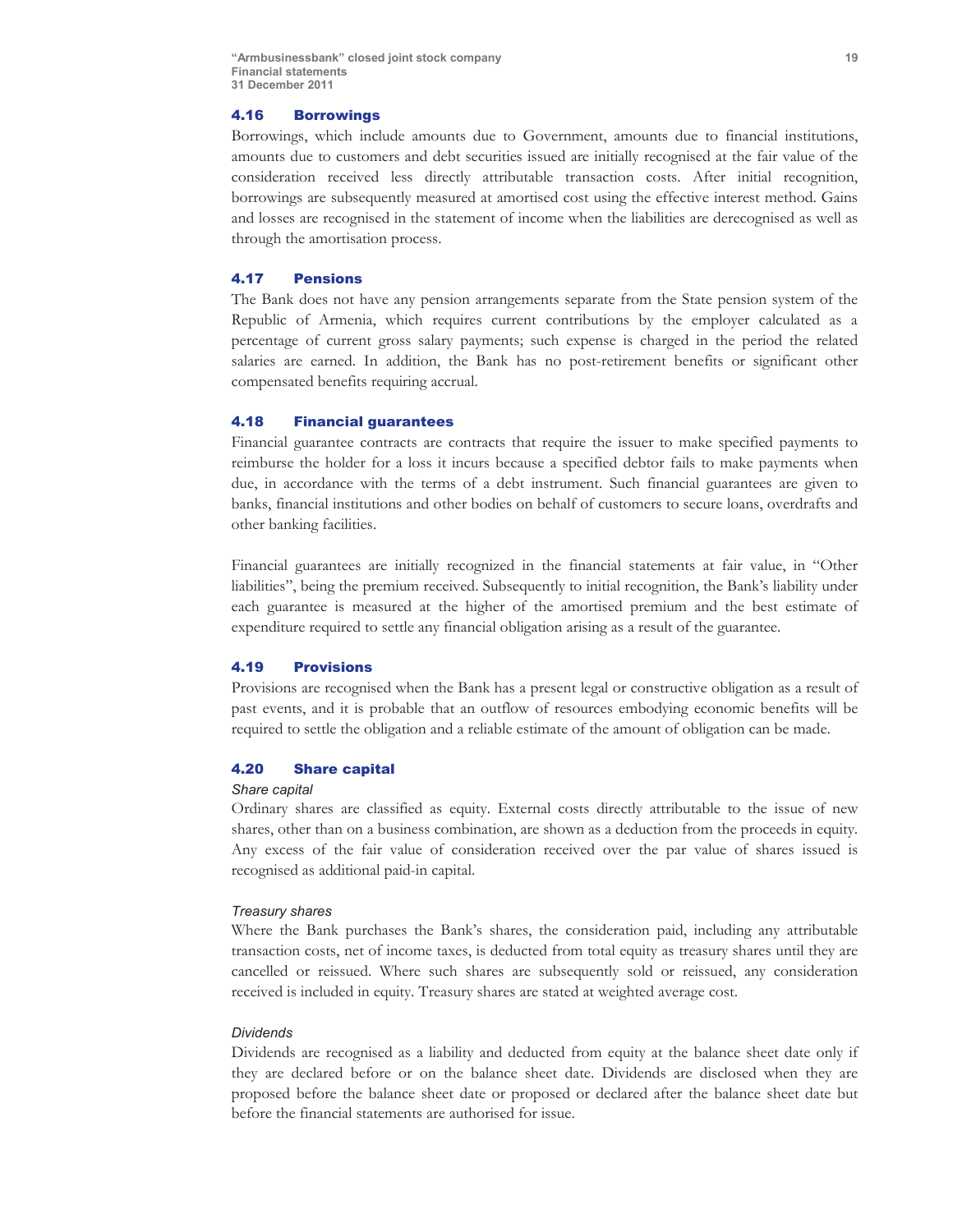**"Armbusinessbank" closed joint stock company 20 Financial statements 31 December 2011**

#### 4.21 Offsetting

Financial assets and liabilities, and income and expenses, are offset and the net amount reported in the balance sheet when there is a legally enforceable right to set off the recognised amounts and there is an intention to settle on a net basis, or realise the asset and settle the liability simultaneously.

#### 5 Critical accounting estimates and judgements

The preparation of financial statements in conformity with IFRS requires management to make judgments, estimates and assumptions that affect the application of policies and the reported amounts of assets and liabilities, income and expense. The estimates and associated assumptions are based on historical experience and various other factors that are believed to be reasonable under the circumstances, the results of which form the basis of making the judgements about carrying values of assets and liabilities that are not readily apparent from other sources. Although these estimates are based on management's best knowledge of current events and actions, actual results ultimately may differ from these estimates.

The most significant areas of judgements and estimates with regards to these financial statements are presented below:

#### *Classification of investment securities*

Securities owned by the Bank comprise Armenian state bonds and corporate shares. Upon initial recognition, the Bank designates securities as held to maturity and available-for-sale financials assets with recognition of changes in fair value through equity.

#### *Related party transactions*

In the normal course of business the Bank enters into transactions with its related parties. Judgement is applied in determining if transactions are priced at market or non-market interest rates, where there is no active market for such transactions. The basis for judgement is pricing for similar types of transactions with unrelated parties and effective interest rate analysis.

#### *Allowance for impairment of loans and other advances*

The Bank reviews its problem loans and advances at each reporting date to assess whether an allowance for impairment should be recorded in the income statement. In particular, judgement by management is required in the estimation of the amount and timing of future cash flows when determining the level of allowance required. Such estimates are based on assumptions about a number of factors and actual results may differ, resulting in future changes to the allowance.

In addition to specific allowances against individually significant loans and advances, the Bank also makes a collective impairment allowance against exposures which, although not specifically identified as requiring a specific allowance, have a greater risk of default than when originally granted. This take into consideration factors such as any deterioration in country risk, industry, and technological obsolescence, as well as identified structural weaknesses or deterioration in cash flows.

#### *Tax legislation*

Armenian tax legislation is subject to varying interpretations. Refer to Note 29.

#### *Impairment of available-for-sale equity investments*

The Bank determined that available-for-sale equity investments are impaired when there has been a significant or prolonged decline in the fair value below its cost. This determination of what is significant or prolonged required judgement. In making this judgement, the Bank evaluates among other factors, the volatility in share price. In addition, impairment may be appropriate when there is evidence of deterioration in the financial health of the investee, industry and sector performance, changes in technology, and operational or financing cash flows.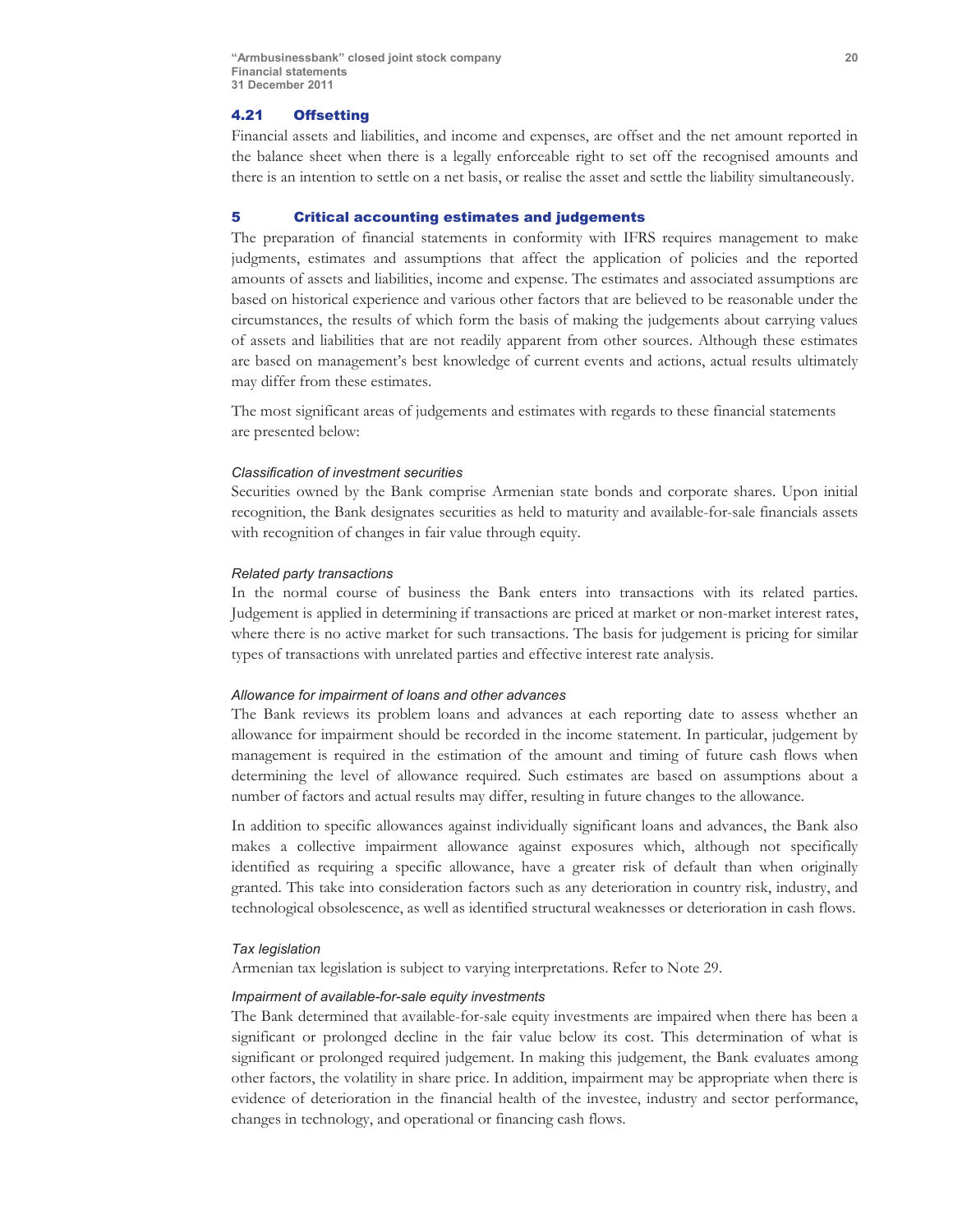## 6 Interest and similar income and expense

|            | 2010               |
|------------|--------------------|
|            |                    |
|            | 9,012,538          |
| 681,002    | 195,782            |
| 4,982      | 9,195              |
| 19,269     | 5,100              |
| 547,560    | 879,381            |
| 18,396     | 8,488              |
| 1,187,586  | 317,187            |
| 14,847,836 | 10,427,671         |
| 4,701,405  | 3,049,123          |
| 3,409,678  | 2,246,492          |
| 927,990    | 508,736            |
| 498        | 2,617              |
| 9,039,571  | 5,806,968          |
|            | 2011<br>12,389,041 |

## 7 Fee and commission income and expense

| In thousand Armenian drams          | 2011      | 2010      |
|-------------------------------------|-----------|-----------|
|                                     |           |           |
| Cash operations                     | 249,947   | 178,188   |
| Wire transfer fees                  | 278,741   | 408,132   |
| Plastic cards operations            | 262,698   | 192,408   |
| Service fee for account maintenance | 6,729     | 8,008     |
| Guarantees and letters of credit    | 236,327   | 287,657   |
| Other fees and commission income    | 43,762    | 44,756    |
| Total fee and commission income     | 1,078,204 | 1,119,149 |
| Wire transfer fees                  | 119,615   | 165,805   |
| Cash collection                     | 96,800    | 22,405    |
| <b>Collection services</b>          | 31,314    | 21,932    |
| Other expenses                      | 34,336    | 53,335    |
| Total fee and commission expense    | 282,065   | 263,477   |

## 8 Net trading income

| In thousand Armenian drams                                  | 2011      | 2010      |
|-------------------------------------------------------------|-----------|-----------|
| Net gain/(loss) from financial liabilities held for trading | 439,860   | (71, 047) |
| Net income from trading in foreign currency                 | 703,206   | 860,083   |
| Net income from derivative instruments                      | 175.775   | 579.528   |
| Total net trading income                                    | 1,318,841 | 1,368,564 |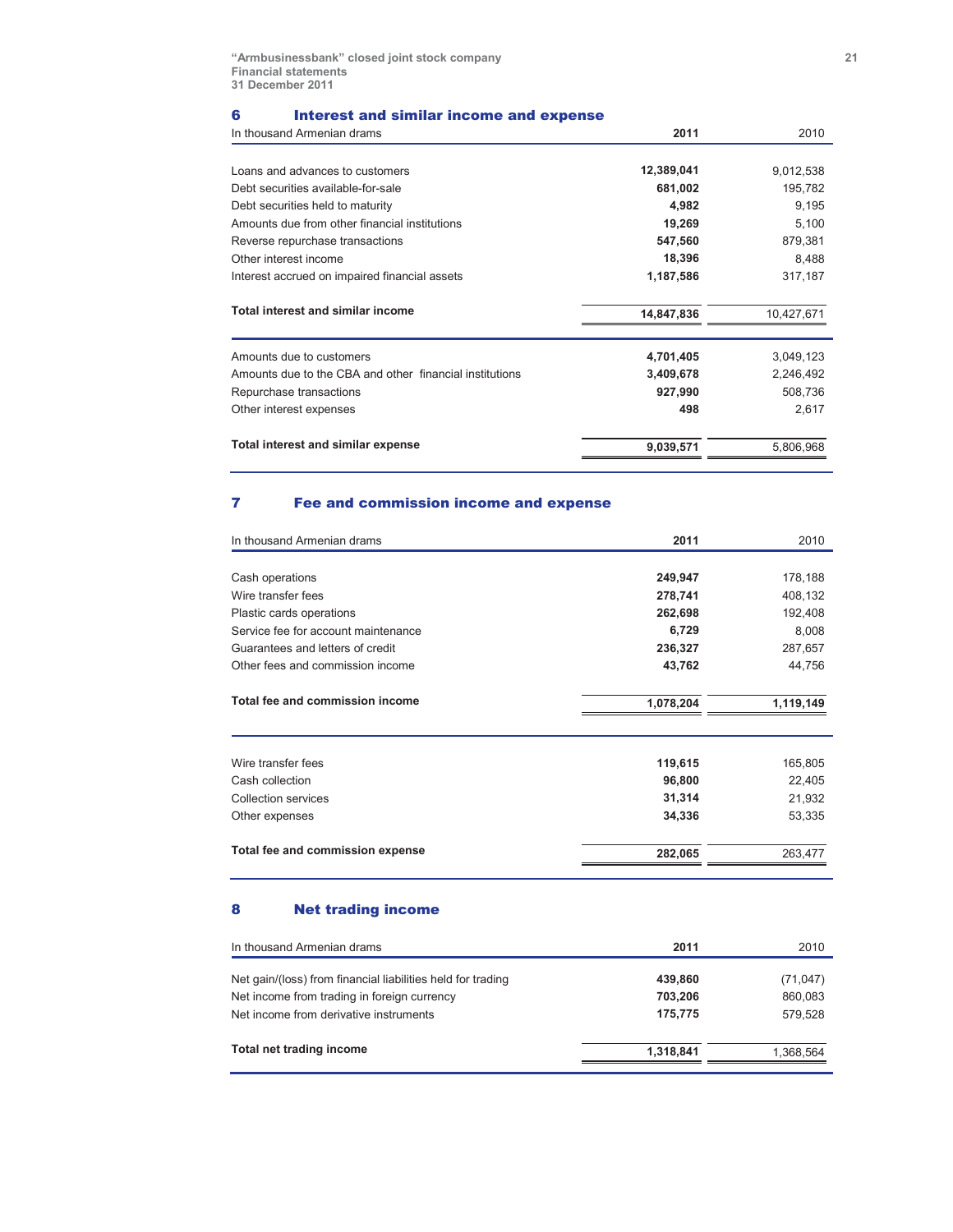## 9 Other income

| In thousand Armenian drams                   | 2011   | 2010   |
|----------------------------------------------|--------|--------|
|                                              |        |        |
| Income from sale of fixed assets             |        | 130    |
| Fines and penalties received                 | 54     | 52     |
| Income from grants related to assets         | 82     | 82     |
| Income from account closing                  | 3,978  | 9,541  |
| Income from disposal of repossessed property | 42,232 |        |
| Other income                                 | 31,221 | 26,255 |
| <b>Total other income</b>                    | 77,567 | 36,060 |

## 10 Impairment charge/(reversal) for credit losses

| In thousand Armenian drams                              | 2011      | 2010      |
|---------------------------------------------------------|-----------|-----------|
| Amounts due from other financial institutions (Note 15) | 36,886    | (20, 154) |
| Loans and advances to customers (Note 17)               | 1,303,916 | 1,491,277 |
| Other assets (Note 21)                                  | 287.541   | 86,862    |
| Total impairment charge for credit losses               | 1,628,343 | 1,557,985 |

## 11 Staff costs

| In thousand Armenian drams                          | 2011                 | 2010                 |
|-----------------------------------------------------|----------------------|----------------------|
|                                                     |                      |                      |
| Wages and salaries<br>Social security contributions | 1,633,499<br>169.084 | 1,372,011<br>140,932 |
| <b>Total staff costs</b>                            |                      |                      |
|                                                     | 1,802,583            | 1,512,943            |

## 12 Other expenses

| In thousand Armenian drams                  | 2011      | 2010      |
|---------------------------------------------|-----------|-----------|
|                                             |           |           |
| Repair and maintenance of fixed assets      | 396,851   | 272,376   |
| Advertising costs                           | 132,214   | 113,670   |
| Business trip expenses                      | 69,462    | 38,860    |
| Communications                              | 125,849   | 98,565    |
| Operating lease                             | 62,379    | 64,185    |
| Taxes, other than income tax, duties        | 190,599   | 125,442   |
| Consulting and other services               | 35,996    | 21,968    |
| Security                                    | 118,136   | 97,727    |
| Loss from sale of fixed assets              | 12,146    |           |
| Representative expenses                     | 188,392   | 51,983    |
| Office supplies                             | 55,980    | 51,518    |
| Loss from disposal of repossessed property  |           | 310,380   |
| Penalties paid                              | 1,788     | 3,481     |
| Losses from operations with precious metals | 2,339     |           |
| Other expenses                              | 352,290   | 156,011   |
| <b>Total other expense</b>                  | 1,744,421 | 1,406,166 |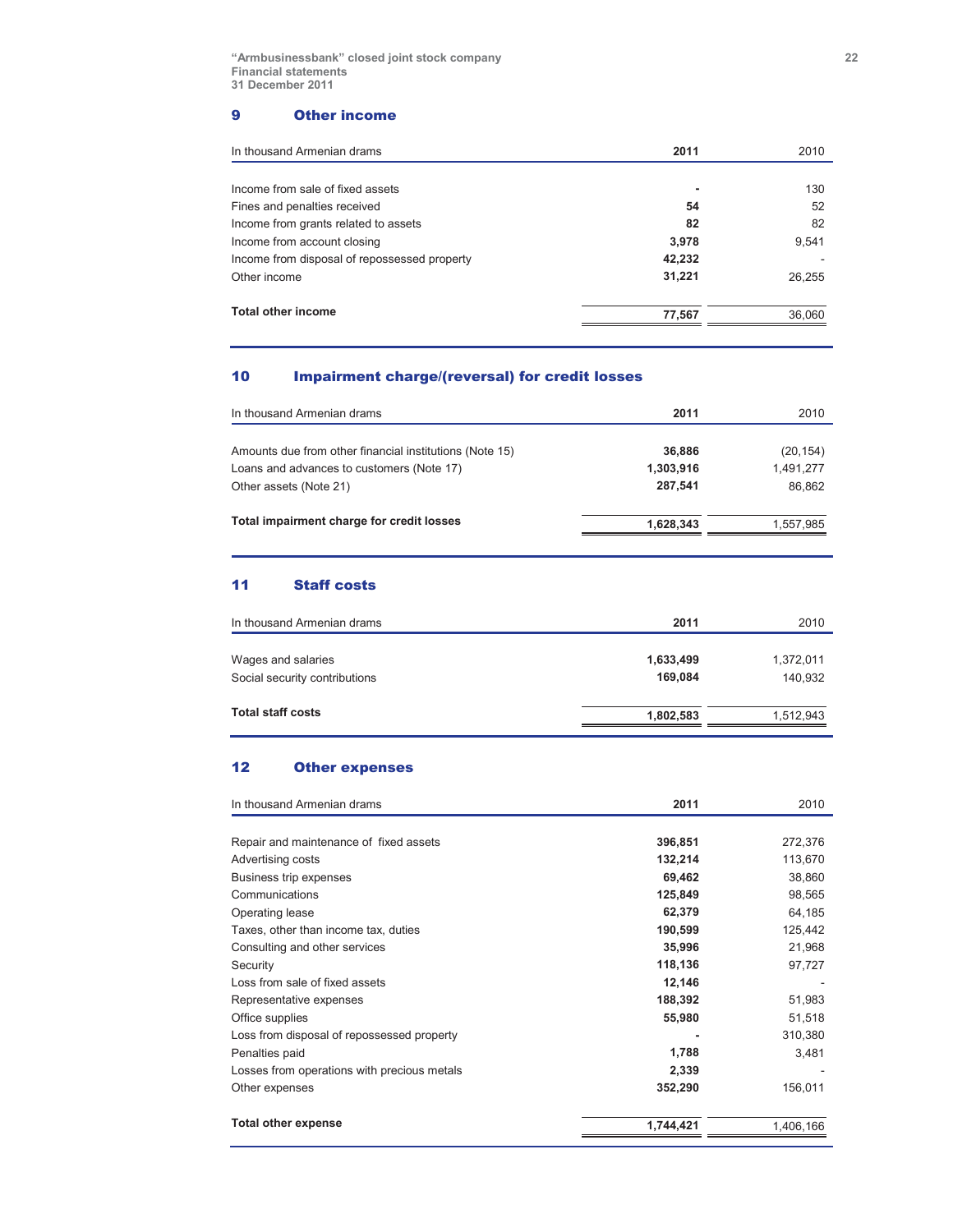## 13 Income tax expense

| 495,033 | 396,416    |
|---------|------------|
|         | 4,528      |
| 253,620 | 400,944    |
|         | (241, 413) |

The corporate income tax within the Republic of Armenia is levied at the rate of 20% (2010: 20%). Differences between IFRS and RA statutory tax regulations give rise to certain temporary differences between the carrying value of certain assets and liabilities for financial reporting purposes and for profit tax purposes. Deferred income tax is calculated using the principal tax rate of 20%.

Numerical reconciliation between the tax expenses and accounting profit is provided below:

| In thousand Armenian drams      | 2011      | <b>Effective</b><br>rate $(\%)$ | 2010      | Effective<br>rate $(\%)$ |
|---------------------------------|-----------|---------------------------------|-----------|--------------------------|
| Profit before tax               | 1,146,995 |                                 | 1,724,056 |                          |
| Income tax at the rate of 20%   | 229,399   | 20                              | 344,811   | 20                       |
| Non-deductible expenses         | 26,366    | $\mathbf{2}$                    | 43,952    | 2                        |
| Foreign exchange (gains)/losses | (2, 145)  |                                 | 12.181    |                          |
| Total income tax expense        | 253,620   | 22                              | 400,944   | 23                       |
|                                 |           |                                 |           |                          |

Deferred tax calculation in respect of temporary differences:

| In thousand Armenian drams             | Recognized in<br>comprehensive |                     |                         |           |
|----------------------------------------|--------------------------------|---------------------|-------------------------|-----------|
|                                        | 2010                           | income<br>statement | Recognized in<br>equity | 2011      |
|                                        |                                |                     |                         |           |
| <b>Other liabilities</b>               | 16,006                         | 6,229               |                         | 22,235    |
| Other assets                           | 39,217                         | 66,102              |                         | 105,319   |
| Investments available-for-sale         |                                | 7,886               |                         | 7,886     |
| Loans and advances to customers        | 107,746                        | 144,377             |                         | 252,123   |
| Total deferred tax assets              | 162,969                        | 224.594             |                         | 387,563   |
| Loans and advances to customers        | (27, 441)                      | (6, 563)            |                         | (34,004)  |
| Provisions                             | (66, 667)                      | 23,382              |                         | (43, 285) |
| Adjustment of fair value of securities | (3, 364)                       |                     | (18, 481)               | (21, 845) |
| <b>Total deferred tax liability</b>    | (97, 472)                      | 16,819              | (18, 481)               | (99, 134) |
| Net deferred tax asset                 | 65,497                         | 241,413             | (18, 481)               | 288,429   |
|                                        |                                |                     |                         |           |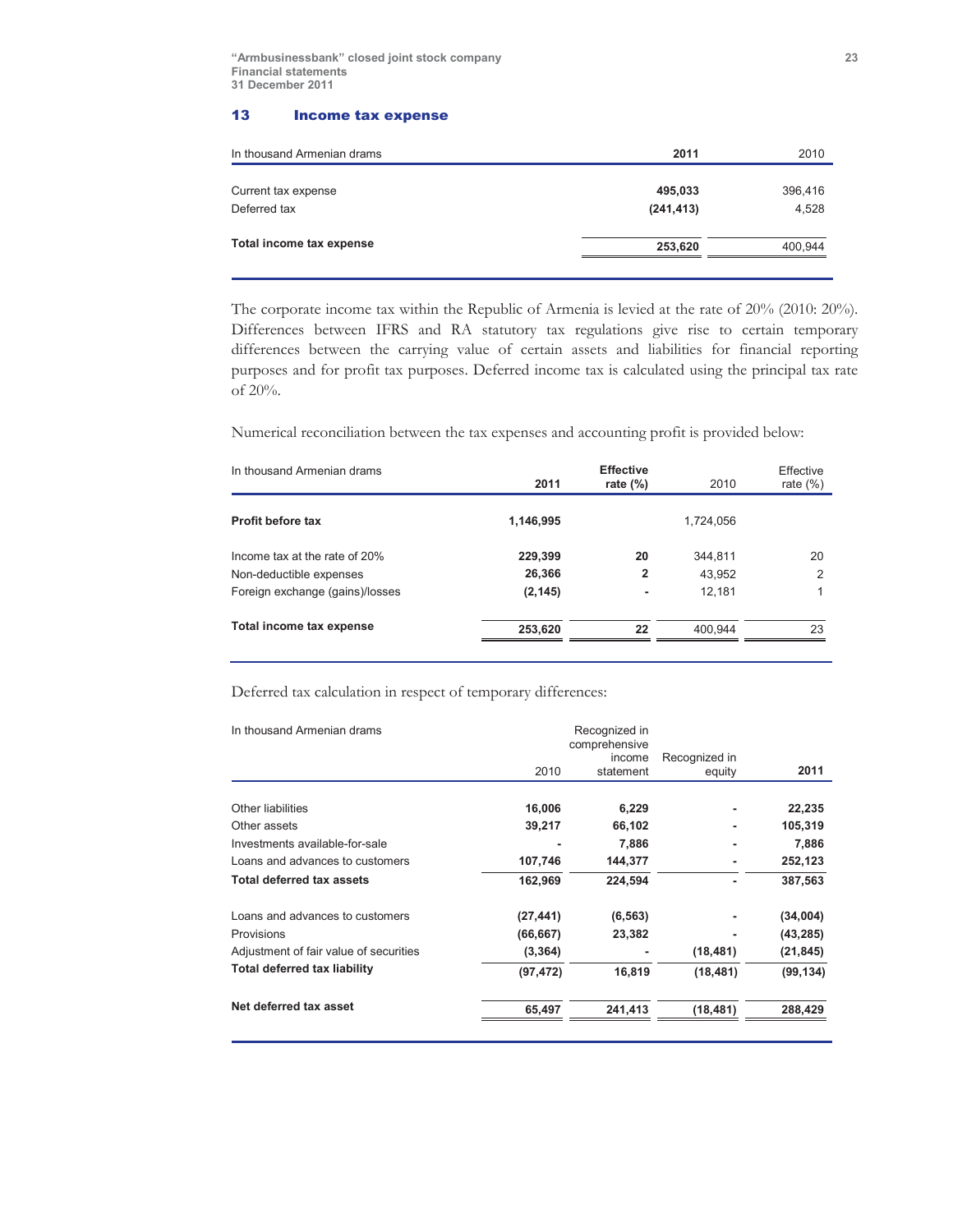#### **"Armbusinessbank" closed joint stock company 24 Financial statements**

**31 December 2011**

| In thousand Armenian drams                    | Recognized in<br>comprehensive |           |               |           |
|-----------------------------------------------|--------------------------------|-----------|---------------|-----------|
|                                               |                                | income    | Recognized in |           |
|                                               | 2009                           | statement | equity        | 2010      |
|                                               |                                |           |               |           |
| Other liabilities                             | 19,907                         | (3,901)   |               | 16,006    |
| Other assets                                  | 87,633                         | (48, 416) |               | 39,217    |
| Investments available-for-sale                | 659                            | (659)     |               |           |
| Amounts due from other financial institutions | 3,604                          | (3,604)   |               |           |
| Loans and advances to customers               |                                | 107,746   |               | 107,746   |
| Total deferred tax assets                     | 111,803                        | 51,166    |               | 162,969   |
| Loans and advances to customers               | (13, 323)                      | (14, 118) |               | (27, 441) |
| Provisions                                    | (25,091)                       | (41, 576) |               | (66, 667) |
| Adjustment of fair value of securities        | (587)                          |           | (2,777)       | (3, 364)  |
| <b>Total deferred tax liability</b>           | (39,001)                       | (55, 694) | (2,777)       | (97, 472) |
| Net deferred tax asset                        | 72,802                         | (4,528)   | (2,777)       | 65,497    |
|                                               |                                |           |               |           |

## 14 Cash, cash equivalents and balances with CBA

| In thousand Armenian drams                            | 2011       | 2010       |
|-------------------------------------------------------|------------|------------|
| Cash on hand                                          | 4,134,005  | 3,590,104  |
| Correspondent account with the CBA                    | 14,738,701 | 8,716,382  |
| Included in cash and cash equivalents                 | 18,872,706 | 12,306,486 |
| Deposits with the CBA                                 | 739,061    | 740,363    |
| Total cash and balances with the CBA                  | 19,611,767 | 13.046.849 |
| Cash and balances with the CBA, included in cash flow | 18,872,706 | 12,306,486 |
| Placements with other banks (Note 15)                 | 5,200,145  | 1,634,322  |
| Total cash and cash equivalents                       | 24,072,851 | 13,940,808 |
|                                                       |            |            |

As at 31 December 2011 correspondent account with Central Bank of Armenia represents the obligatory minimum reserve deposits with the CBA, which is computed at 8% of certain obligations of the Bank denominated in Armenian drams and 12% of certain obligations of the Bank, denominated in foreign currency and amounts to AMD 11,362,750 thousand (2010: AMD 7,122,730 thousand). There are no restrictions on the withdrawal of funds from the CBA, however, if minimum average requirement is not met, the Bank could be subject to penalties. Mandatory reserve deposits are non-interest bearing.

Deposited funds with CBA include a guaranteed deposit for settlements via ArCa payment system.

The following non-cash transactions took place in 2011:

x repayment of AMD 1,405,124 thousand loan by foreclosure of property (2010: AMD 1,895,915 thousand)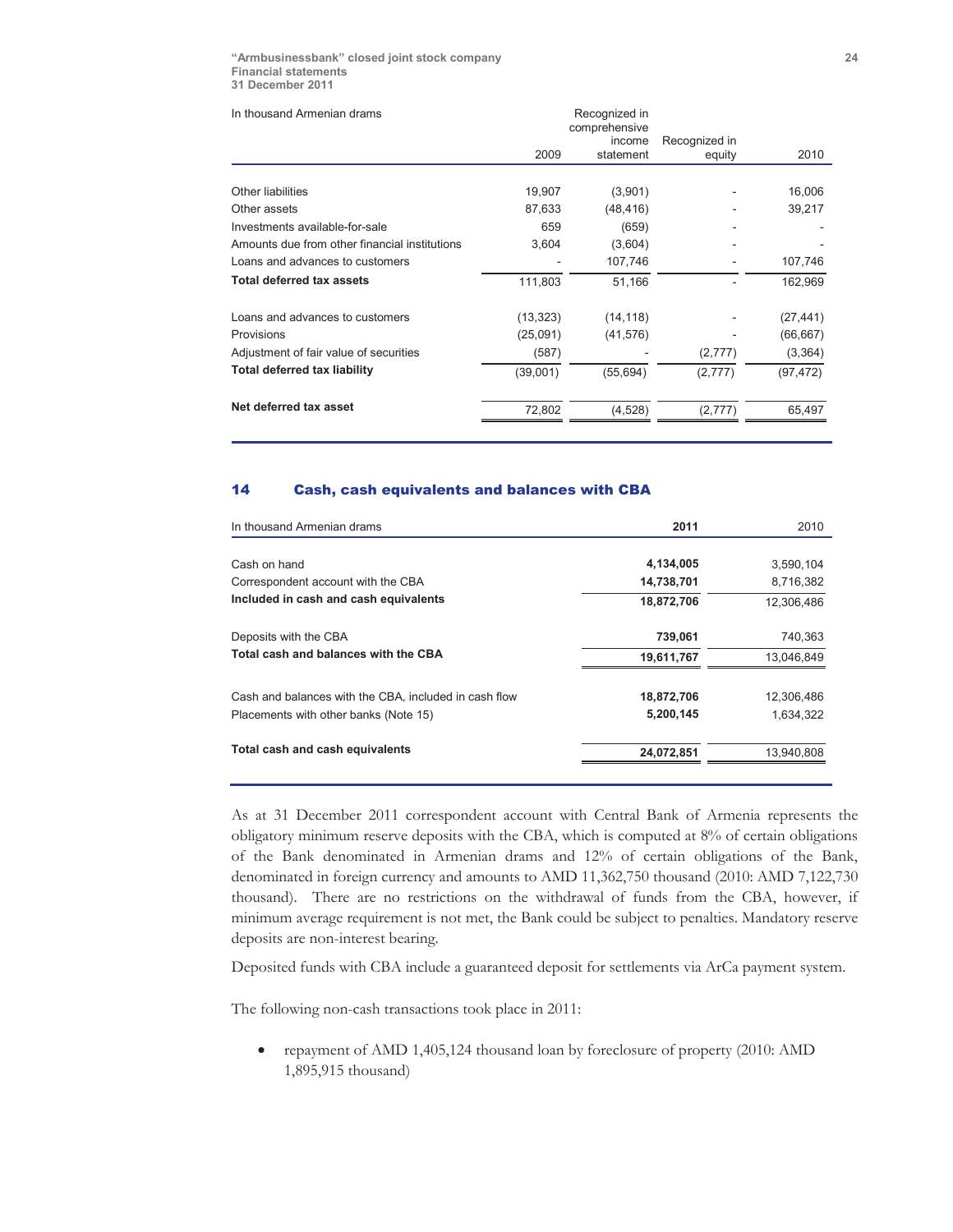## 15 Amounts due from other financial institutions

| In thousand Armenian drams                          | 2011      | 2010      |
|-----------------------------------------------------|-----------|-----------|
| Correspondent accounts with financial institutions  | 5,191,869 | 1,632,879 |
| Other accounts                                      | 8,276     | 1,443     |
| Included in cash and cash equivalents               | 5,200,145 | 1,634,322 |
| Deposited funds in financial institutions           | 200,597   | 70,848    |
|                                                     | 200,597   | 70,848    |
| Less allowance for impairment                       | (53, 923) | (17, 037) |
| Total amounts due from other financial institutions | 5,346,819 | 1,688,133 |

As at 31 December 2011 the amounts due from other financial institutions in amounts of AMD 4,528,487 thousand (87%) were due from three banks, which represent significant concentration (2010: AMD 1,415,674 thousand (84%) were due from four banks).

As at 31 December 2011 the deposit accounts with financial institutions include guarantee amounts provided by the Bank for its operations through Master Card payment system in the amount of AMD 123,253 thousand (2010: AMD 48,881 thousand, as well as frozen accounts in non-resident Banks with regard to letters of credit provided by the Bank in the amount of AMD 21,967 thousand).

The movement in allowance for impairment losses on amounts due from other financial institutions was as follows:

| In thousand Armenian drams | Total     |
|----------------------------|-----------|
|                            |           |
| <b>At January 1, 2010</b>  | 37.191    |
| Reversal for the year      | (20, 154) |
| At December 31, 2010       | 17.037    |
| Charge for the year        | 36,886    |
| At December 31, 2011       | 53,923    |

## 16 Derivative financial instruments

The fair values of derivative instruments held are set out below.

| In thousand Armenian drams                       |                           |                            | 2011                            |                    |                            | 2010                            |
|--------------------------------------------------|---------------------------|----------------------------|---------------------------------|--------------------|----------------------------|---------------------------------|
|                                                  | <b>Notional</b><br>amount | Fair<br>value of<br>assets | Fair<br>value of<br>liabilities | Notional<br>amount | Fair<br>value of<br>assets | Fair<br>value of<br>liabilities |
| Derivatives held for trading                     |                           |                            |                                 |                    |                            |                                 |
| Swaps - foreign                                  | 11,045,367                | 741.964                    | ٠                               | 8,588,087          | 842.059                    |                                 |
| Swaps - domestic                                 | 6,695,575                 | 35,251                     | ٠                               | 4.080.023          | 28.525                     | 30,425                          |
| <b>Total derivative financial</b><br>instruments | 17,740,942                | 777.215                    | $\sim$                          | 12.668.110         | 870.584                    | 30,425                          |

All the domestic swap transactions are signed with the local banks, and the foreign swap transactions are signed with the non-resident legal entities cooperating with the shareholders of the Bank.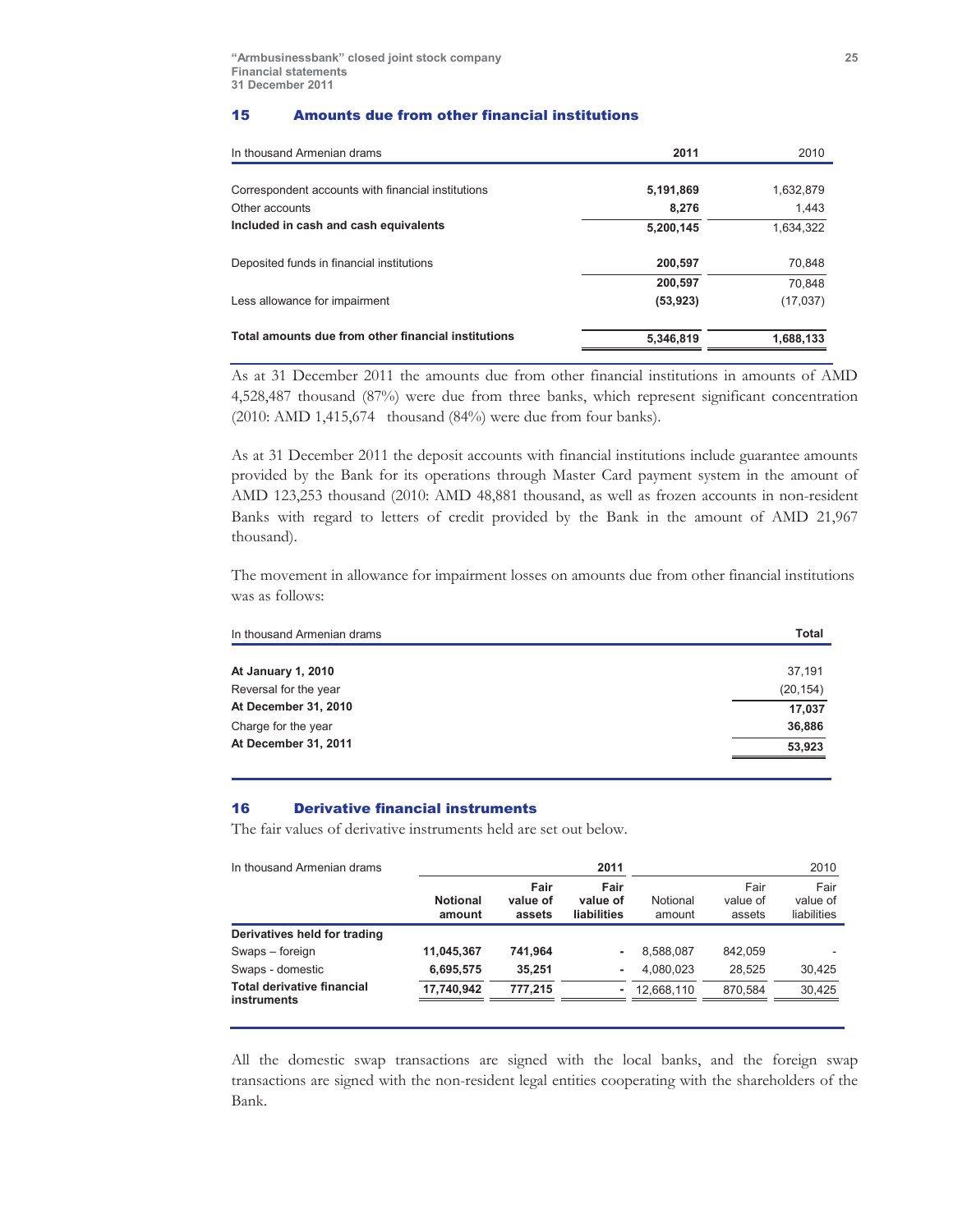## 17 Loans and advances to customers

| In thousand Armenian drams            | 2011          | 2010        |
|---------------------------------------|---------------|-------------|
| Loans to customers                    | 98,603,033    | 68,757,505  |
| Reverse repurchase agreements         | 10,788,335    | 9,135,448   |
| Leasing                               | 2,575         | 3,369       |
| Guarantee payments                    | 1,022,914     | 43.214      |
| Overdrafts                            | 657,248       | 921,735     |
|                                       | 111,074,105   | 78.861.271  |
| Less allowance for loan impairment    | (2, 332, 146) | (1,656,023) |
| Total loans and advances to customers | 108,741,959   | 77,205,248  |
|                                       |               |             |

As of 31 December 2011 accrued interest income included in loans and advances to customers amounted to AMD 1,385,910 thousand (2010: AMD 642,052 thousand).

As of 31 December 2011 the effective interest rates on loans and advances to customers ranged from 5.7% to 26.9% for loans in AMD (2010: from 5.7% to 29.5%) and from 9.4% to 24.4% for loans in USD, EUR and other freely convertible currencies (2010: from 6.7% to 24.4%).

As of December 31, 2011, the Bank had a concentration of loans represented by AMD 28,210,850 thousand due from the ten largest third party entities and parties related with them (25.3% of gross loan portfolio) (2010: AMD 16,273,016 thousand due from ten largest third party entities and parties related with them or 20.6%). An allowance of AMD 409,285 thousand (2010: AMD 162,730 thousand) was made against these loans.

As of December 31, 2011, the Bank had a concentration of loan portfolio represented by AMD 20,244,759 thousand (2010: AMD 13,493,071 thousand) with regard to shareholders and organizations collaborating with them (18.18% of the gross loan portfolio) (2010: 17.1%). An allowance of AMD 201,699 thousand was made against these loans (2010: AMD 443,178 thousand). The Management believes that the repayments of these loans will be made within terms set by contracts and concentration will not jeopardize financial position of the Bank in the future.

Analysis of loans and advances to customers by industry sectors is presented below:

| 2011        | 2010        |
|-------------|-------------|
|             |             |
| 15,683,329  | 9,165,678   |
| 16,539,676  | 16,211,821  |
| 25,619,712  | 10,404,819  |
| 7,185,304   | 5,153,830   |
| 5,799,352   | 2,659,898   |
| 13,712,109  | 9,115,195   |
| 26,534,623  | 26,150,030  |
| 111,074,105 | 78,861,271  |
| (2,332,146) | (1,656,023) |
| 108,741,959 | 77,205,248  |
|             |             |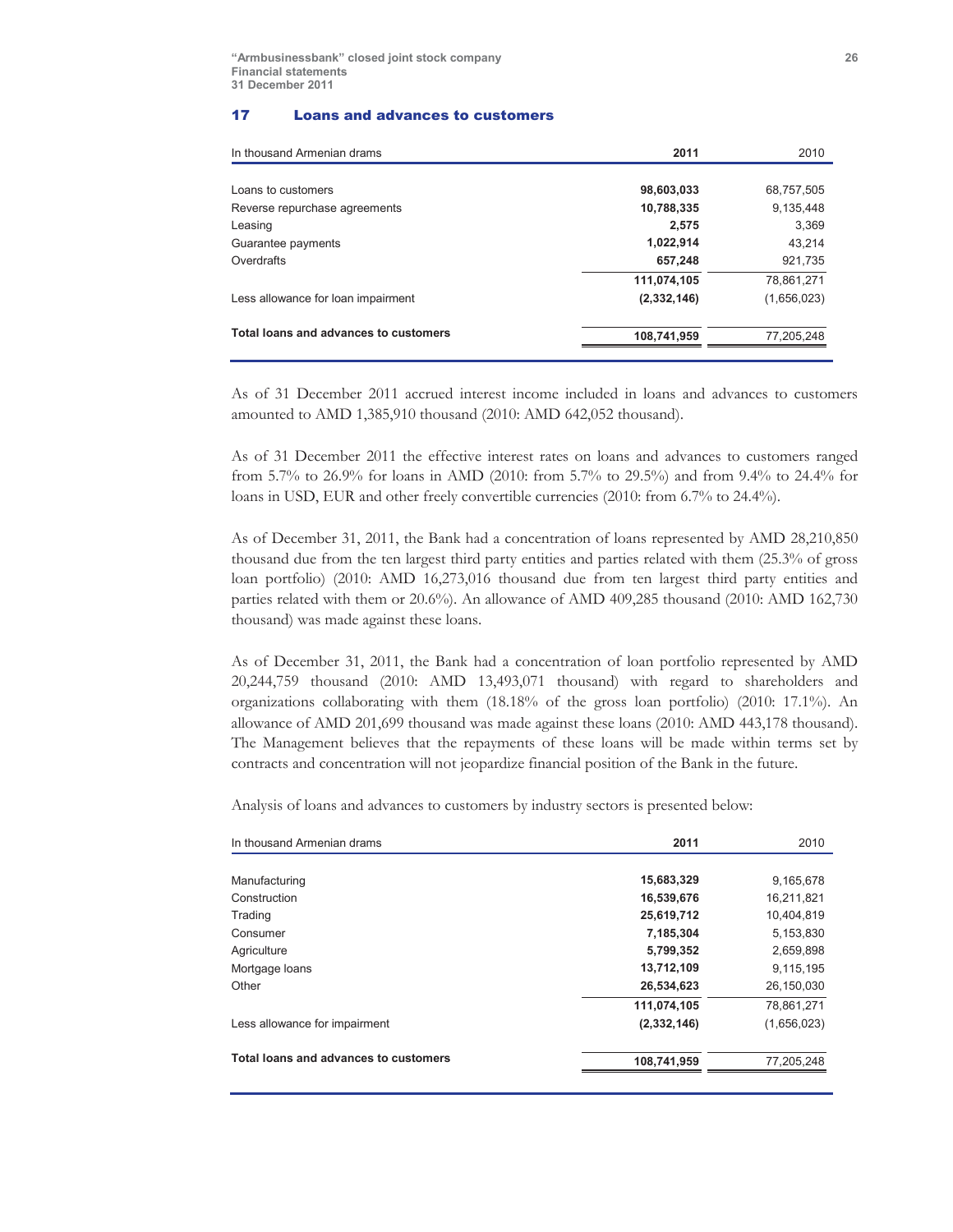## Reconciliation of allowance account for losses on loans and advances by class is as follows:

|                                                                         |             |                   |           |           |                              |               |            | 2011        |
|-------------------------------------------------------------------------|-------------|-------------------|-----------|-----------|------------------------------|---------------|------------|-------------|
| In thousand Armenian<br>drams                                           | Manufacture | Const-<br>ruction |           |           | Trading Consumer Agriculture | Mort-<br>gage | Other      | Total       |
| At 1 January 2011                                                       | 174,208     | 267,531           | 593,947   | 110,424   | 53,850                       | 135,995       | 320,068    | 1,656,023   |
| Charge for the year                                                     | 272,486     | 17,351            | 427,066   | 193,525   | 111,567                      | 7,223         | 274,698    | 1,303,916   |
| Amounts written off                                                     | (242, 097)  | (7,908)           | (383,928) | (161,592) | (42, 972)                    | (33, 867)     | (255, 687) | (1,128,051) |
| Recoveries                                                              | 38,367      | 60,171            | 155,518   | 104,735   | 9,477                        | 119,476       | 12,514     | 500,258     |
| At 31 December 2011                                                     | 242,964     | 337,145           | 792,603   | 247,092   | 131,922                      | 228,827       | 351,593    | 2,332,146   |
| Individual impairment                                                   | 107,663     | 184,501           | 553,499   | 18,511    | 15,983                       | 63,681        | 90,235     | 1,034,073   |
| Collective impairment                                                   | 135,301     | 152,644           | 239,104   | 228,581   | 115,939                      | 165,146       | 261,358    | 1,298,073   |
|                                                                         | 242,964     | 337,145           | 792,603   | 247,092   | 131,922                      | 228,827       | 351,593    | 2,332,146   |
| Gross amount of loans<br>individually impaired.<br>before deducting any | 2,153,251   | 1,275,268         | 1,978,666 | 108,508   | 59,779                       | 63,681        | 398,850    | 6,038,003   |
| individually assessed                                                   |             |                   |           |           |                              |               |            |             |

impairment allowance

|                                                                       |             |                   |         |            |             |           |           | 2010        |
|-----------------------------------------------------------------------|-------------|-------------------|---------|------------|-------------|-----------|-----------|-------------|
| In thousand Armenian<br>drams                                         | Manufacture | Const-<br>ruction | Trading | Consumer   | Agriculture | Mort-gage | Other     | Total       |
|                                                                       |             |                   |         |            |             |           |           |             |
| At 1 January 2010                                                     | 50,637      | 193,050           | 342,270 | 124,676    | 39,287      | 166,427   | 161,640   | 1,077,987   |
| Charge for the year                                                   | 155,948     | 157,158           | 387,746 | 211,566    | 121,612     | 250,044   | 207,203   | 1,491,277   |
| Amounts written off                                                   | (32, 377)   | (82, 677)         | 186,219 | (262, 730) | (107, 049)  | (280,476) | (59, 417) | (1,010,945) |
| Recoveries                                                            |             |                   | 50,150  | 36,912     |             |           | 10,642    | 97,704      |
| At 31 December 2010                                                   | 174,208     | 267,531           | 593,947 | 110,424    | 53,850      | 135,995   | 320,068   | 1,656,023   |
|                                                                       |             |                   |         |            |             |           |           |             |
| Individual impairment                                                 | 66,425      | 79.602            | 476,717 | 36,269     | 20,275      | 23,322    | 119,318   | 821,928     |
| Collective impairment                                                 | 107,783     | 187,929           | 117,230 | 74,155     | 33,575      | 112,673   | 200,750   | 834,095     |
|                                                                       | 174,208     | 267,531           | 593,947 | 110,424    | 53,850      | 135,995   | 320,068   | 1,656,023   |
|                                                                       |             |                   |         |            |             |           |           |             |
| Gross amount of loans<br>individually impaired,                       | 157,688     | 570,829           | 986,717 | 164,439    | 62,480      | 134,281   | 292,600   | 2,369,034   |
| before deducting any<br>individually assessed<br>impairment allowance |             |                   |         |            |             |           |           |             |

Loans and advances by customer profile may be specified as follows:

| In thousand Armenian drams            | 2011        | 2010        |
|---------------------------------------|-------------|-------------|
| State owned enterprises               | 423.422     | 1,279,972   |
| Privately held companies              | 80.706.744  | 56.239.529  |
| Individuals                           | 25,805,414  | 17,550,574  |
| Sole proprietors                      | 2,571,394   | 2,437,496   |
| Non-profit organizations              | 1,567,131   | 1,353,700   |
|                                       | 111,074,105 | 78,861,271  |
| Less allowance for loan impairment    | (2,332,146) | (1,656,023) |
| Total loans and advances to customers | 108,741,959 | 77,205,248  |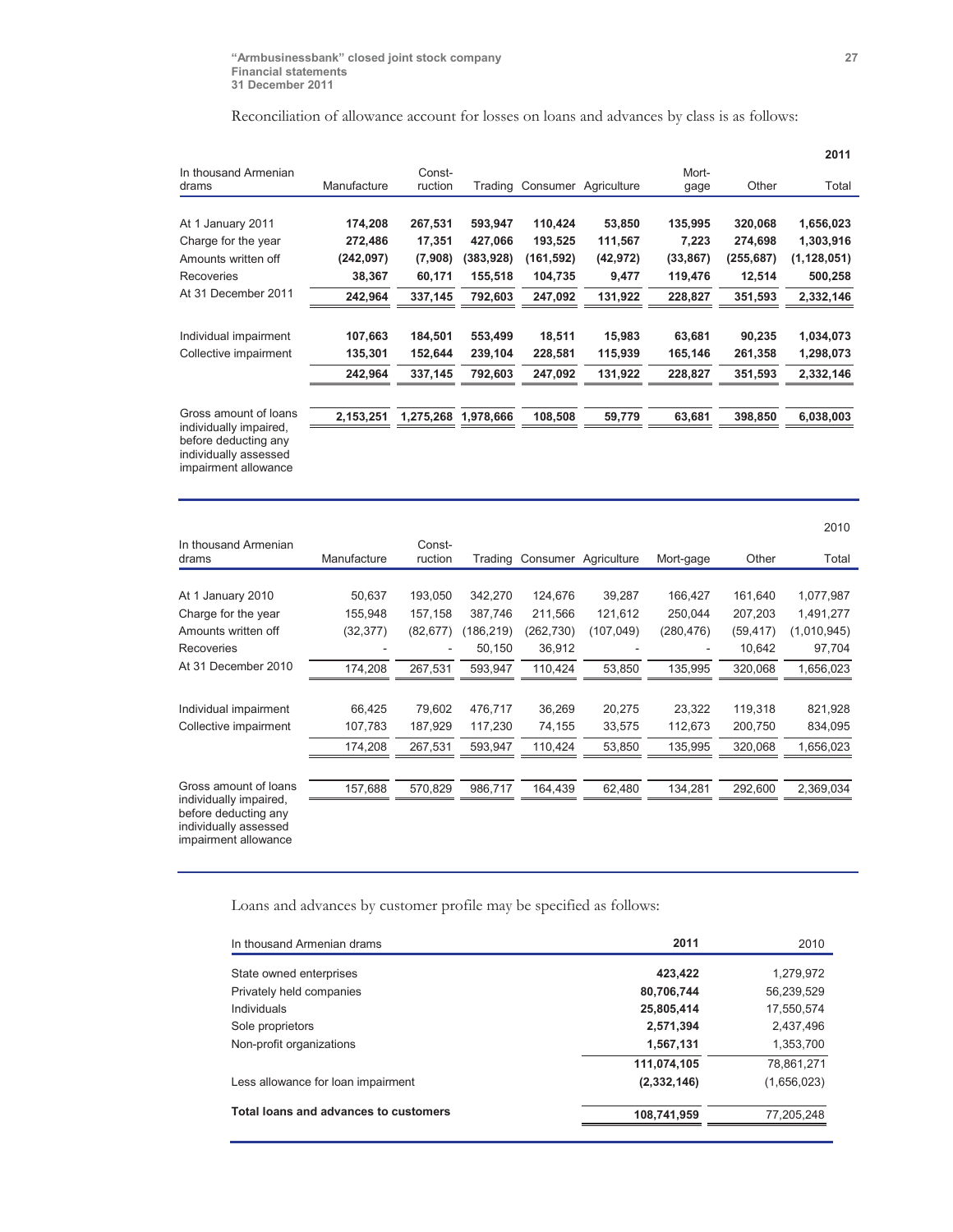Loans to individuals comprise the following products:

| In thousand Armenian drams                      | 2011       | 2010       |
|-------------------------------------------------|------------|------------|
|                                                 |            |            |
| Agriculture                                     | 1,708,368  | 1,175,922  |
| Car loans                                       | 406,795    | 436,391    |
| Mortgage                                        | 12,828,743 | 9,013,346  |
| Consumer                                        | 6,683,443  | 4,744,774  |
| Other                                           | 4,178,065  | 2,180,141  |
| Total loans and advances to individuals (gross) | 25,805,414 | 17,550,574 |
|                                                 |            |            |

The Bank accepted securities as collateral for commercial loans, which is permitted to sell or repledge.

Fair value of assets pledged and carrying value of loans under reverse repurchase agreements as of 31 December 2011 are presented as follows:

| In thousand Armenian drams                                            |                                | 2011                          | 2010                           |                            |  |
|-----------------------------------------------------------------------|--------------------------------|-------------------------------|--------------------------------|----------------------------|--|
|                                                                       | Fair<br>value of<br>collateral | Carrying<br>value of<br>loans | Fair<br>value of<br>collateral | Carrying<br>value of loans |  |
| Securities issued by the Ministry of Finance of RA                    | 10.735.064                     | 10.788.335                    | 8.552.242                      | 9.135.448                  |  |
| Total assets pledged and loans under reverse<br>repurchase agreements | 10,735,064                     | 10.788.335                    | 8.552.242                      | 9,135,448                  |  |

As of 31 December 2011 out of total accepted securities AMD 10,173,850 thousand (2010: AMD 7,362,308 thousand) were repledged or lent to third parties for periods not exceeding one month from the transfer (Note 24).

At 31 December 2011 and at 31 December 2010 the estimated fair value of loans and advances to customers approximates it carrying value. Refer to Note 31.

Credit, currency, liquidity and interest rate analyses of loans and advances to customers are disclosed in Note 33. The information on related party balances is disclosed in Note 30.

Maturity analysis of loans and advances to customers is disclosed in Note 32.

#### 18 Investment securities

|                                                            |                        | As of December 31, 2011<br>As of December 31, 2010 |         |                        |                      |           |
|------------------------------------------------------------|------------------------|----------------------------------------------------|---------|------------------------|----------------------|-----------|
| In thousand Armenian drams                                 | Available-<br>for-sale | Held-to-<br>maturity                               | Total   | Available-<br>for-sale | Held-to-<br>maturity | Total     |
| <b>Unquoted investments</b>                                |                        |                                                    |         |                        |                      |           |
| Shares of Armenian companies                               | 10,093                 | -                                                  | 10.093  | 12,045                 | ۰                    | 12.045    |
| Securities issued by the Ministry of<br>Finance of Armenia | 790,836                | $\overline{\phantom{a}}$                           | 790.836 | 2.003.064              | ۰                    | 2.003.064 |
| Corporate bonds                                            | -                      | 51,304                                             | 51.304  |                        | 51.805               | 51,805    |
| Promissory notes                                           | 18,234                 | ٠                                                  | 18,234  |                        |                      |           |
| <b>Total investments</b>                                   | 819,163                | 51.304                                             | 870.467 | 2.015.109              | 51.805               | 2.066.914 |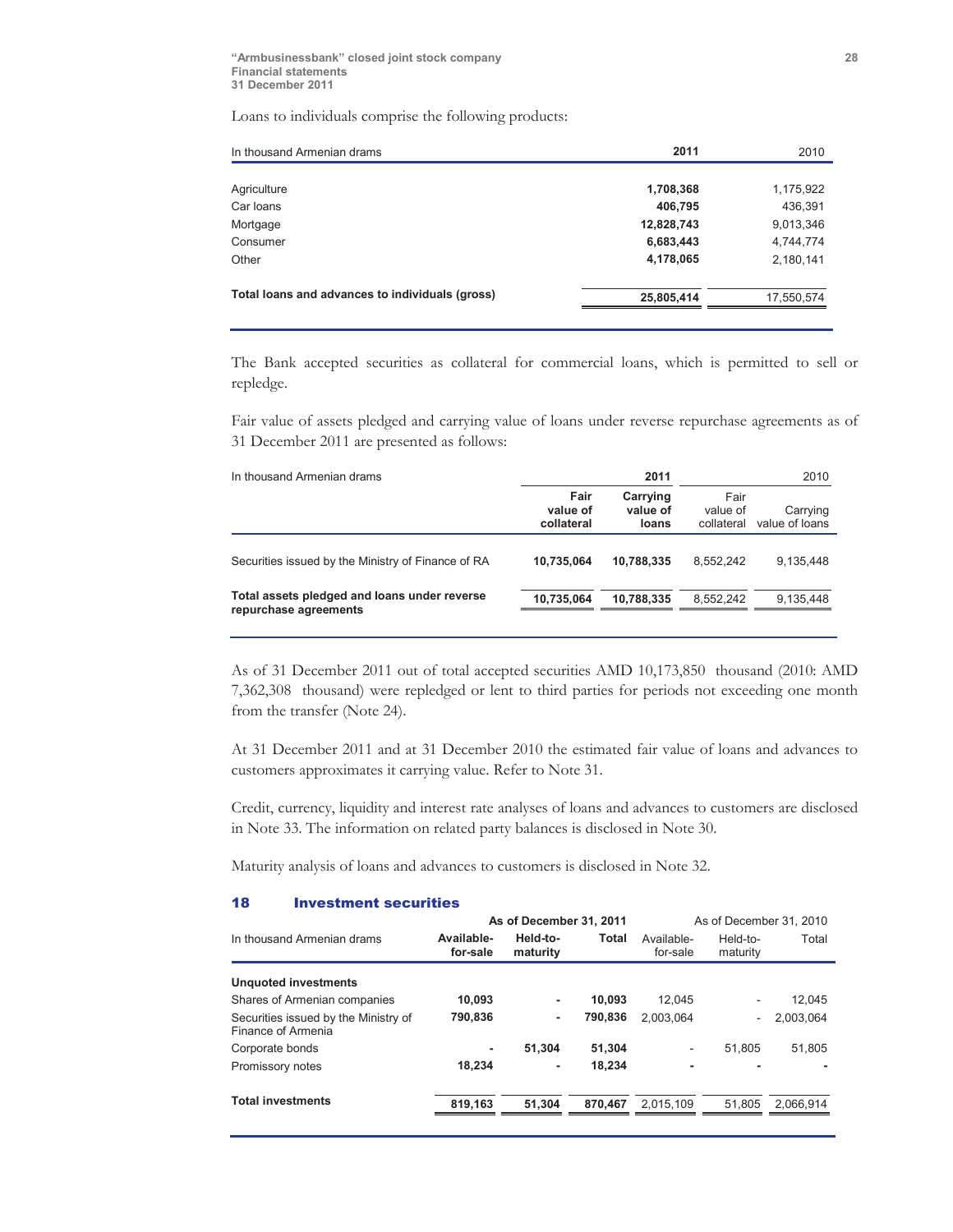All debt securities have fixed coupons.

The Bank has not reclassified any financial assets measured at amortised cost rather than fair value during the year (2010: either).

The fair value of unquoted available-for-sale debt securities is measured using a valuation technique, which uses current market rates to discount future cash flows of the financial instruments.

All unquoted available-for-sale equity shares are recorded at cost since its fair value cannot be reliably estimated. There is no quoted market on these investments and the Bank intends to hold them for a long term.

Available for sale debt securities by effective interest rates and maturity dates comprise:

| In thousand Armenian drams<br>2011                         |       |                 | 2010      |           |  |
|------------------------------------------------------------|-------|-----------------|-----------|-----------|--|
|                                                            | $\%$  | <b>Maturity</b> | $\%$      | Maturity  |  |
| Securities issued by the Ministry of Finance of<br>Armenia | 13.1% | 2014-2015       | 7.5-13.5% | 2011-2028 |  |
| Promissory notes                                           | 8,5%  | 2012            | -         |           |  |
|                                                            |       |                 |           |           |  |

Available for sale debt securities at fair value in the amount of AMD 6,050,120 thousand (2010: AMD 2,431,251 thousand) were sold to third parties on reverse repurchase agreements for periods not exceeding one month. These securities were classified as securities pledged under repurchase agreements on the face of the balance sheet (Note 27).

#### Held-to-maturity investments

| In thousand Armenian drams         | 2011   | 2010   |
|------------------------------------|--------|--------|
|                                    |        |        |
| Nominal value                      | 49,923 | 50,000 |
| Accrued interest                   | 1.381  | 1,805  |
| Total investments held to maturity | 51,304 | 51,805 |
|                                    |        |        |

Held-to-maturity securities upon profitability and maturity terms:

| In thousand Armenian drams |     | 2011            | 2010 |          |
|----------------------------|-----|-----------------|------|----------|
|                            | %   | <b>Maturity</b> | %    | Maturity |
| Corporate bonds            | 12% | 2013            | 11%  | 2011     |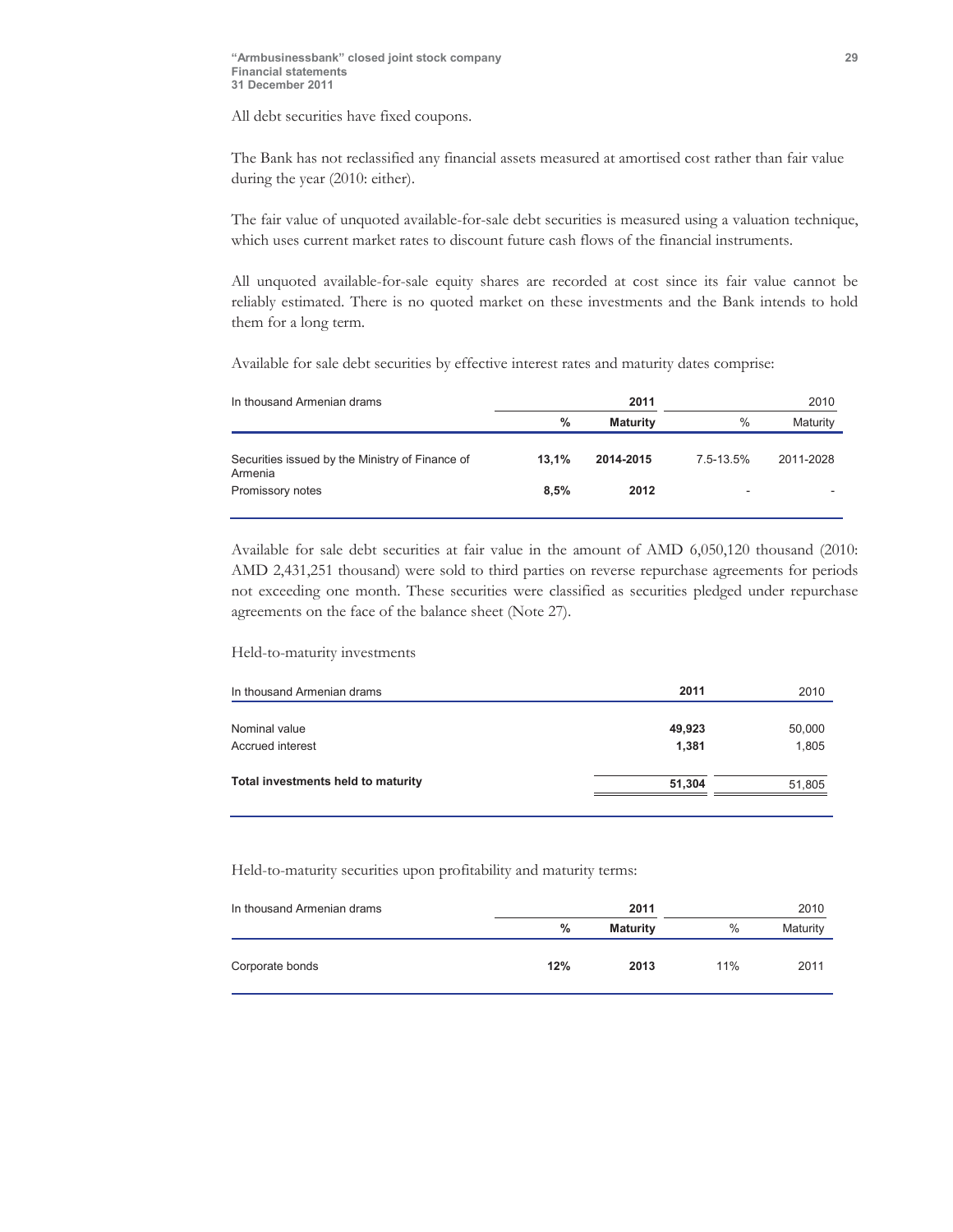## 19 Property, plant and equipment

| In thousand Armenian<br>drams | <b>Land and</b> | <b>Machinery</b><br>and |           | <b>Fixtures</b>       | <b>Assets</b><br>under<br>construc | Lease-<br>hold<br>improve- |           |            |
|-------------------------------|-----------------|-------------------------|-----------|-----------------------|------------------------------------|----------------------------|-----------|------------|
|                               | buildings       | equipment               |           | Vehicles and fittings | tion                               | ments                      | Other     | Total      |
| <b>COST</b>                   |                 |                         |           |                       |                                    |                            |           |            |
| Cost at January 1, 2010       | 1.688.474       | 1,566,771               | 223.261   | 260,641               | 1,283,259                          | 75.267                     | 329,633   | 5,427,306  |
| Additions                     | 3,086,156       | 145,862                 | 35,679    | 39,286                | 275,301                            | 12,571                     | 118,258   | 3,713,113  |
| <b>Disposals</b>              |                 | (13, 751)               |           | (5,252)               |                                    | (64, 336)                  | (28, 273) | (111, 612) |
| Reclassifications             | 1,469,914       |                         |           |                       | (1,469,914)                        |                            |           |            |
| At December 31, 2010          | 6.244.544       | 1.698.882               | 258.940   | 294,675               | 88.646                             | 23,502                     | 419,618   | 9,028,807  |
| Additions                     | 883,418         | 858,745                 | 163,839   | 77,401                | 296,872                            | 5,494                      | 196,965   | 2,482,734  |
| <b>Disposals</b>              |                 | (20, 792)               | (21, 768) |                       |                                    |                            | (82, 517) | (125, 077) |
| At December 31, 2011          | 7,127,962       | 2,536,835               | 401.011   | 372,076               | 385,518                            | 28,996                     | 534.066   | 11,386,464 |
| <b>DEPRECIATION</b>           |                 |                         |           |                       |                                    |                            |           |            |
| At January 1, 2010            | 117,393         | 432,115                 | 89,157    | 42,081                |                                    | 41,838                     | 69,198    | 791,782    |
| Depreciation charge           | 122,016         | 307,293                 | 54,103    | 56,700                |                                    | 30.132                     | 66.825    | 637,069    |
| <b>Disposals</b>              |                 | (7, 841)                |           | (1,220)               |                                    | (63, 640)                  | (4, 106)  | (76, 807)  |
| At December 31, 2010          | 239,409         | 731,567                 | 143,260   | 97,561                |                                    | 8,330                      | 131,917   | 1,352,044  |
| Depreciation charge           | 205,557         | 371,931                 | 58,875    | 59,805                |                                    | 7,254                      | 102,891   | 806,313    |
| <b>Disposals</b>              |                 | (20, 441)               | (20, 755) |                       |                                    |                            | (30, 083) | (71, 279)  |
| At December 31, 2011          | 444,966         | 1,083,057               | 181,380   | 157,366               |                                    | 15,584                     | 204,725   | 2,087,078  |
| <b>CARRYING VALUE</b>         |                 |                         |           |                       |                                    |                            |           |            |
| At December 31, 2011          | 6,682,996       | 1,453,778               | 219,631   | 214,710               | 385,518                            | 13,412                     | 329,341   | 9,299,386  |
| At December 31, 2010          | 6,005,135       | 967,315                 | 115,680   | 197,114               | 88,646                             | 15,172                     | 287,701   | 7,676,763  |
| At December 31, 2009          | 1,571,081       | 1,134,656               | 134,104   | 218,560               | 1,283,259                          | 33,429                     | 260,435   | 4,635,524  |
|                               |                 |                         |           |                       |                                    |                            |           |            |

As at 31 December 2011 and 2010, the Bank does not possess any fixed assets pledged as security for liabilities or whose title is otherwise restricted.

#### *Assets under construction*

As at the reporting period the Bank's assets under construction are the following.

- In 2008 the Bank has acquired land on Sarkavag Street, Yerevan with the purpose of opening a branch, for AMD 17,920 thousand and the building on the land is under the construction. The costs for completion of the construction are estimated at the amount of AMD 24,188 thousand. The works are expected to be completed within the next twelve months.
- In 2011 the Bank has acquired administrative building on  $2/15$  Getapnya Street, in Dilijan for AMD 120,000 thousand which is under the construction. The costs for completion of the construction are estimated at the amount of AMD 1,868 thousand. The works are expected to be completed within the next twelve months.
- In 2011 the Bank has acquired administrative building on 77/60 Raffi Street, Yerevan for AMD 79,750 thousand which is under the construction. The costs for completion of the construction are estimated at the amount of AMD 1,014 thousand. The works are expected to be completed within the next twelve months.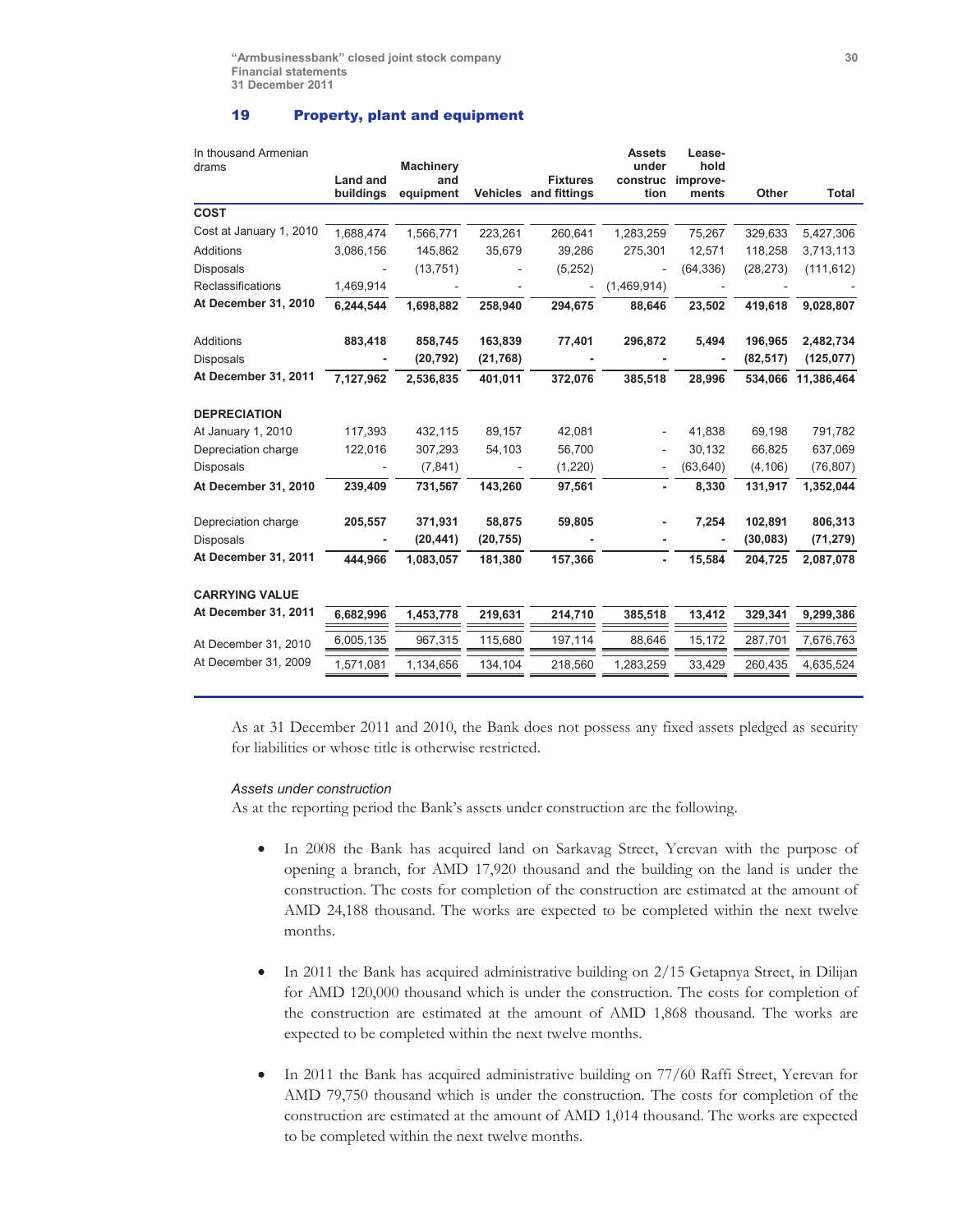**"Armbusinessbank" closed joint stock company 31 Financial statements 31 December 2011**

• In 2011 the Bank has acquired administrative building on Vazgen Sargsyan Street, in NKR Stepanakert for AMD 250,000 thousand which is under the construction. The costs for completion of the construction are estimated at the amount of AMD 21,193 thousand. The works are expected to be completed within the next twelve months.

#### *Fully depreciated items*

As at 31 December 2011 fixed assets included fully depreciated assets at cost in the amount of AMD 87,057 thousand (2010: AMD 52,166 thousand).

#### *Fixed assets in the phase of installation*

As at 31 December 2011 fixed assets included assets in the phase of installation in the amount of AMD 527,736 thousand (2010: AMD 90,996 thousand), which are not amortized and are classified in accordance with their type.

#### *Capital commitments*

The bank has capital commitments on the construction of branches. The amount of AMD 48,263 thousand is required for the completion of the mentioned construction. The Bank has already provided the required amounts for completion of the construction.

## 20 Intangible assets

|                 | <b>Acquired</b> |          |              |
|-----------------|-----------------|----------|--------------|
| <b>Licenses</b> | licenses        | Other    | <b>Total</b> |
|                 |                 |          |              |
| 138,905         | 51,051          | 61,957   | 251,913      |
| 50,305          | 3,708           |          | 54,013       |
|                 | (60)            |          | (60)         |
| 189,210         | 54,699          | 61,957   | 305,866      |
| 63,000          | 102,493         | 14,219   | 179,712      |
| 252,210         | 157,192         | 76,176   | 485,578      |
|                 |                 |          |              |
| 28,872          | 13,985          | 12,105   | 54,962       |
| 25,195          | 6,720           | 5,968    | 37,883       |
|                 | (60)            |          | (60)         |
| 54,067          | 20,645          | 18,073   | 92,785       |
| 11,647          | 11,629          | 5,268    | 28,544       |
| 65,714          | 32,274          | 23,341   | 121,329      |
|                 |                 |          |              |
| 186,496         | 124,918         | 52,835   | 364,249      |
| 135,143         | 34,054          | 43,884   | 213,081      |
| 110,033         | 37,066          | 49,852   | 196,951      |
|                 |                 | software |              |

As at 31 December 2011 and 2010, the Bank does not possess any intangible assets pledged as security for liabilities or whose title is otherwise restricted.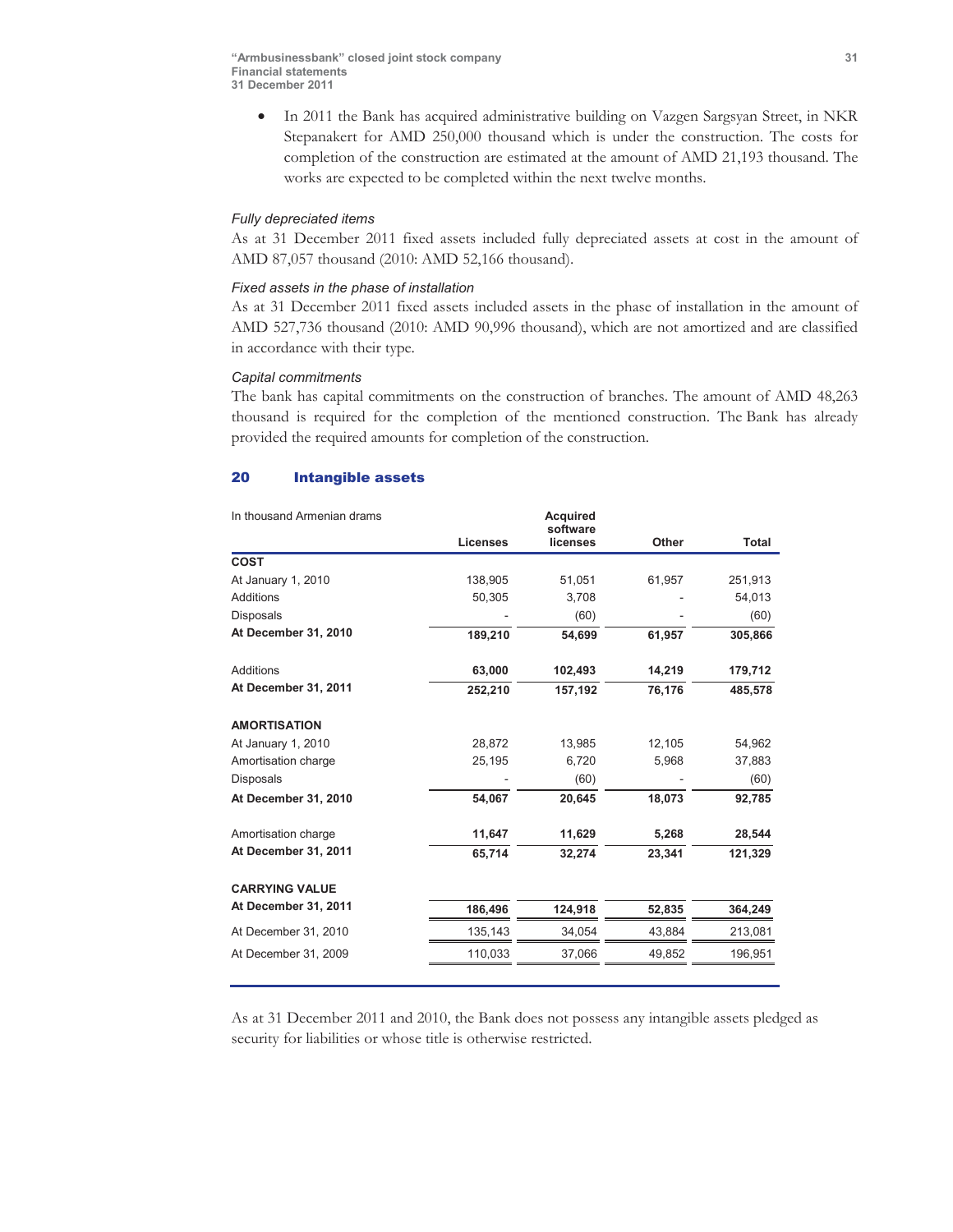## 21 Other assets

| In thousand Armenian drams                     | As of<br>December 31, 2011 | As of<br>December 31, 2010 |
|------------------------------------------------|----------------------------|----------------------------|
|                                                |                            |                            |
| Amounts receivable from the sale of securities | 12,467,143                 | 9,388,000                  |
| Prepayments and other debtors                  | 356,765                    | 609,435                    |
| Amounts receivable                             | 355,730                    | 363,541                    |
| Other assets                                   | 47,050                     | 61,794                     |
|                                                | 13,226,688                 | 10,422,770                 |
| Less allowance for impairment                  | (292, 444)                 | (132, 208)                 |
|                                                | 12,934,244                 | 10,290,562                 |
| Prepaid income taxes                           |                            | 17,758                     |
| <b>Materials</b>                               | 111,067                    | 33,546                     |
| Other                                          | 434                        | 434                        |
| <b>Total other assets</b>                      | 13,045,745                 | 10,342,300                 |

Amounts receivable from the sale of securities was formed as a result of sale of securities by the Bank with deferred payment terms to several non-resident Companies during 2011. The accounts receivable was recognized at the time of sale measured at fair value of securities. The difference between the fair value and nominal value of cash flow receivable by the contract amounted to AMD 2,328,515 thousand, of which AMD 2,028,794 thousand (2010: AMD 242,077 thousand) was recognized as interest income in 2011 and is included in Note "Interest and similar income" in the section "Loans and advances to customers" (Note 6).

Management of the Bank is confident that the mentioned receivable will be recovered within the contractual terms and concentration will not jeopardize financial position of the Bank in the future.

Reconciliation of allowance account for losses on other assets is as follows:

| <b>Total</b> |
|--------------|
|              |
| 104,433      |
| 86,862       |
| (60, 644)    |
| 1,557        |
| 132,208      |
| 287,541      |
| (130, 505)   |
| 3,200        |
| 292,444      |
|              |

## 22 Amounts due to the CBA

| In thousand Armenian drams        | As of<br>December 31, 2011 | As of<br>December 31, 2010 |
|-----------------------------------|----------------------------|----------------------------|
| Loans                             | 2,896,105                  | 1,466,723                  |
| Loans under repurchase agreements | 5,788,418                  |                            |
| Subordinate debt                  | 8,479,517                  | 8,479,517                  |
| Total amounts due to the CBA      | 17,164,040                 | 9,946,240                  |
|                                   |                            |                            |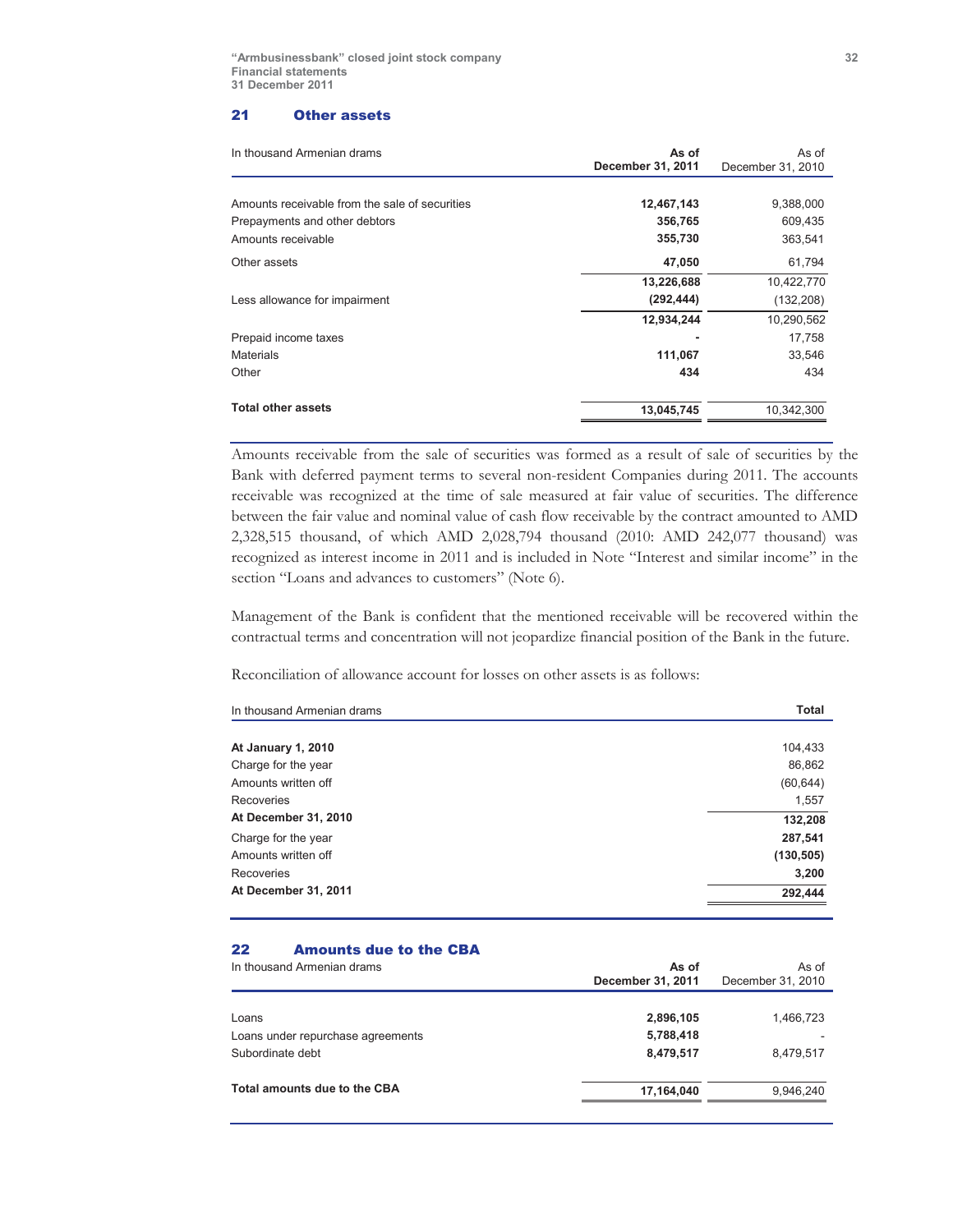Obligations of CBA include loans received within the scope of "Housing finance" loan project of German-Armenian fund.

Subordinate debt was received from the CBA during 2009 with a maturity term of 5 years and 7.5% of annual interest rate.

The Bank has not had any defaults of principal, interest or other breaches with respect to its liabilities during the period (2010: either).

## 23 Amounts due to other financial institutions

| In thousand Armenian drams                       | As of<br>December 31, 2011 | As of<br>December 31, 2010 |
|--------------------------------------------------|----------------------------|----------------------------|
|                                                  |                            |                            |
| Correspondent accounts of other banks            | 342                        | 804,321                    |
| Current accounts of other financial institutions | 110,806                    | 218,274                    |
| Loans and deposits from financial institutions   | 8,352,332                  | 8,780,861                  |
| Loans from other financial institutions          | 13,819,551                 | 9,673,221                  |
| Loans under repurchase agreements                | 258,601                    | 2,396,256                  |
| Total amounts due to financial institutions      | 22,541,632                 | 21,872,933                 |
|                                                  |                            |                            |

All deposits from financial institutions have fixed interest rates.

The Bank has not had any defaults of principal, interest or other breaches (2010: either).

As of 31 December 2011 the effective interest rates on amounts due to financial institutions ranged from 2.7% to 12.2% for borrowings in AMD (2010: from 4.1% to 9.4%) and from 2% to 10.5% for borrowings in USD, EUR and other freely convertible currencies (2010: from 3.1% to 12.7%).

## 24 Financial liabilities held for trading

| In thousand Armenian drams                                          | As of<br>December 31, 2011 | As of<br>December 31, 2010 |
|---------------------------------------------------------------------|----------------------------|----------------------------|
| Securities received from other non-resident institutions (Note 17)  | 10,173,850                 | 7,362,308                  |
| Total financial liabilities held for trading                        | 10,173,850                 | 7,362,308                  |
| 25<br><b>Amounts due to customers</b><br>In thousand Armenian drams | As of                      | As of                      |
|                                                                     | December 31, 2011          | December 31, 2010          |
| <b>Government of the RA</b>                                         |                            |                            |
| Current/Settlement accounts                                         | 164,902                    | 67,674                     |
| Loans received from the RA government                               | 5,626,682                  | 6,405,143                  |
|                                                                     | 5,791,584                  | 6,472,817                  |
| <b>Corporate customers</b>                                          |                            |                            |
| Current/Settlement accounts                                         | 31,028,814                 | 15,643,444                 |
| Time deposits                                                       | 6,893,096                  | 6,894,469                  |
|                                                                     | 37,921,910                 | 22,537,913                 |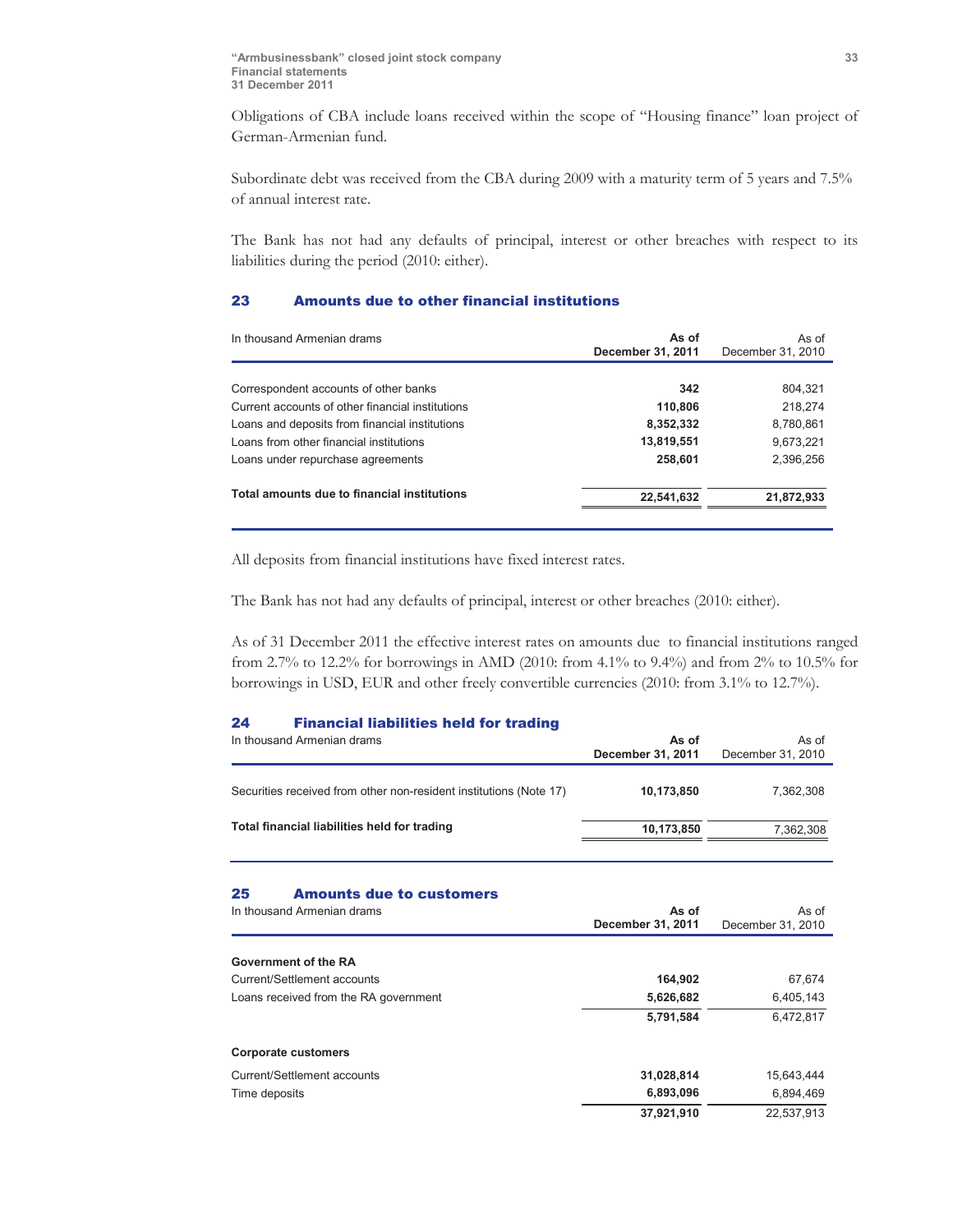**"Armbusinessbank" closed joint stock company 34 Financial statements 31 December 2011**

| In thousand Armenian drams     | As of<br>December 31, 2011 | As of<br>December 31, 2010 |
|--------------------------------|----------------------------|----------------------------|
| <b>Retail customers</b>        |                            |                            |
| Current/Demand accounts        | 3,348,553                  | 2,483,706                  |
| Time deposits                  | 47,166,801                 | 28,581,463                 |
|                                | 50,515,354                 | 31,065,169                 |
| Total amounts due to customers | 94,228,848                 | 60,075,899                 |
|                                |                            |                            |

All customer deposits carry fixed interest rates.

Loans received from the RA Government include loans received from "Millennium Challenge Account - Armenia ", "Rural finance facility-Project Implementation Unit State Institution" and within the scope of "Small and medium business loan project"and "Housing Finance Loan program" of German-Armenian Fund in the amount of AMD 5,586,784 thousand (2010: AMD 6,405,143 thousand, as well as time deposits placed by the Ministry of Finance of the Republic of Nagorno Karabagh in the amount of AMD 800,131 thousand).

As at 31 December 2011 included in current accounts of corporate customers are deposits amounting to AMD 55,351 thousand (2010: AMD 24,517 thousand, and AMD 21,996 thousand held as security against letters of credit issued and guarantees issued). The fair value of those deposits approximates the carrying amount.

At 31 December 2011 the aggregate balance of top ten customers of the Bank (including relating parties, see Note 30) amounts to AMD 19,938,301 thousand (2010: AMD 17,940,643 thousand) or 36% of total customer accounts (2010: 30%).

There is a material concentration related to the Bank's shareholders and organizations collaborating with them amounting to AMD 19,950,246 thousand (2010: AMD 6,268,897 thousand) or 21.2% of total customer borrowings (2010: 10.4%).

As of 31 December 2011 the effective interest rates on amounts due to customers ranged from 3% to 13.2% for amounts attracted in AMD (2010: from  $3\%$  to  $13\%$ ) and from  $3\%$  to  $11.1\%$  for amounts attracted in USD, EUR and other freely convertible currencies (2010: from 1.4% to 11.1%)

## 26 Other liabilities

| In thousand Armenian drams         | As of<br>December 31, 2011 | As of<br>December 31, 2010 |
|------------------------------------|----------------------------|----------------------------|
|                                    |                            |                            |
| Accounts payables                  | 59,698                     | 38,715                     |
| Tax payable, other than income tax | 89,403                     | 138,461                    |
| Revenues of future periods         | 40.234                     | 6.191                      |
| Grants related to assets           | 2.201                      | 2.283                      |
| Due to personnel                   | 74,700                     | 54,020                     |
| Other                              | 15                         | 14.275                     |
| <b>Total other liabilities</b>     | 266.251                    | 253.945                    |
|                                    |                            |                            |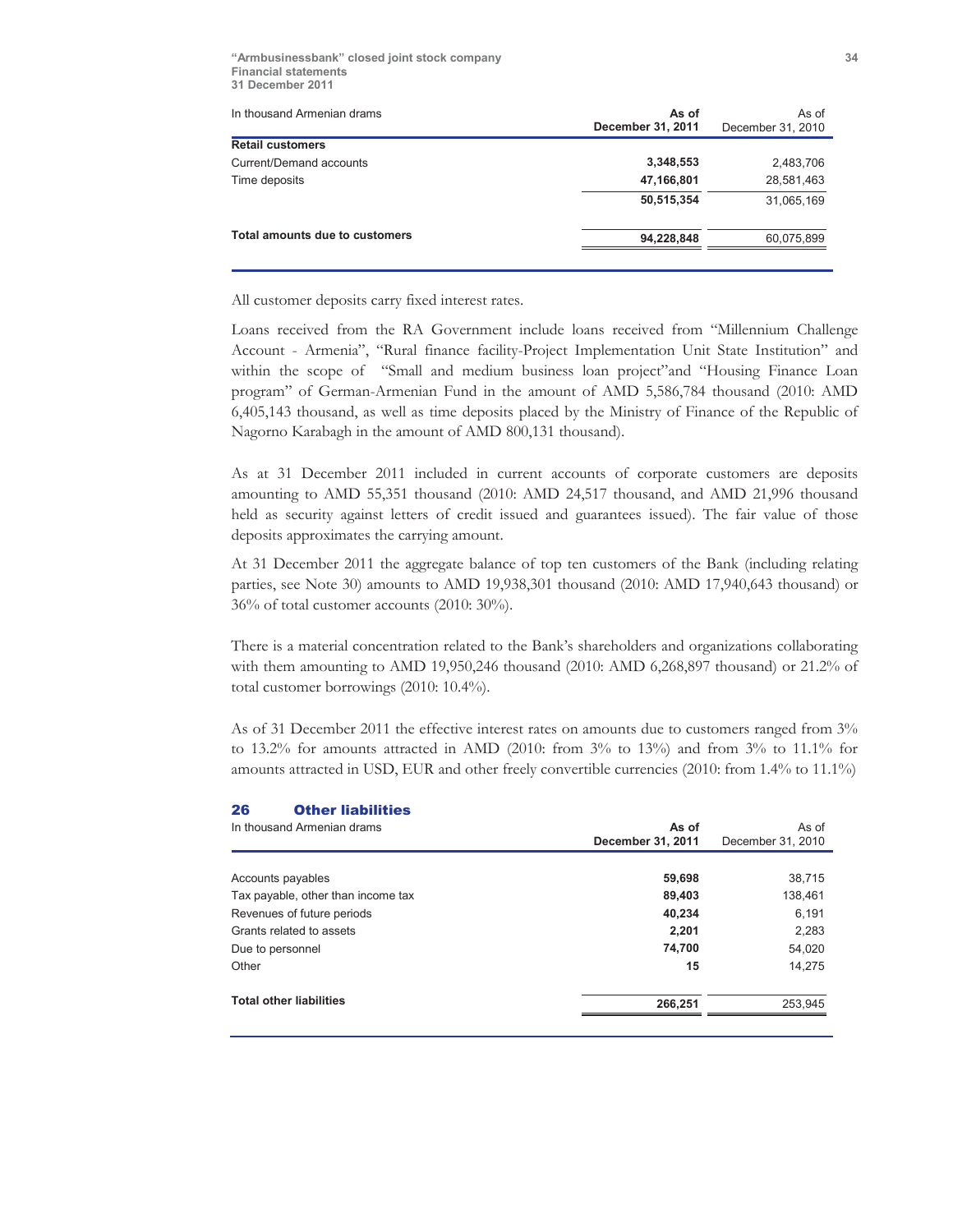#### Grants related to assets

| In thousand Armenian drams                    | As of<br>December 31, 2011 | As of<br>December 31, 2010 |
|-----------------------------------------------|----------------------------|----------------------------|
| At January 1<br>Recognised as income (Note 9) | 2,283<br>(82)              | 2,365<br>(82)              |
| At December 31                                | 2.201                      | 2,283                      |

## 27 Securities pledged under repurchase agreements

| In thousand Armenian drams              | Asset     |           | Liability |           |  |
|-----------------------------------------|-----------|-----------|-----------|-----------|--|
|                                         | 2011      | 2010      | 2011      | 2010      |  |
| Investment securities (Note 18, 22, 23) | 6,050,120 | 2.431.251 | 6,047,019 | 2.396.256 |  |
|                                         | 6,050,120 | 2,431,251 | 6,047,019 | 2,396,256 |  |
|                                         |           |           |           |           |  |

## 28 Equity

As at 31 December 2011 the Bank's registered and paid-in share capital was AMD 17,500,000 thousand. In accordance with the Bank's statues, the share capital consists of 35,000 shares, all of which have a par value of AMD 500 thousand each.

The respective shareholdings as at 31 December 2011 and 2010 may be specified as follows:

| In thousand Armenian drams |                             | 2011                             |                             | 2010                             |
|----------------------------|-----------------------------|----------------------------------|-----------------------------|----------------------------------|
|                            | Paid-in<br>share<br>capital | % of total<br>paid-in<br>capital | Paid-in<br>share<br>capital | % of total<br>paid-in<br>capital |
|                            |                             |                                  |                             |                                  |
| "Ukrprombank" LLC          |                             | $\overline{\phantom{a}}$         | 1,750,000                   | 13                               |
| "Christy Management" Inc.  | 17,500,000                  | 100                              | 11,700,000                  | 87                               |
|                            | 17,500,000                  | 100                              | 13,450,000                  | 100                              |
|                            |                             |                                  |                             |                                  |

As at 31 December 2011, the Bank did not possess any of its own shares.

The holders of ordinary shares are entitled to receive dividends as declared and are entitled to one vote per share at annual and general meetings of the Bank.

In 2011 the shareholders of the Bank increased its share capital by AMD 4,050,000 thousand.

The share capital of the Bank was contributed by the shareholder in Armenian Drams and he is entitled to dividends and any capital distribution in Armenian Drams.

Distributable among shareholders reserves equal the amount of retained earnings calculated in accordance with the RA legislation. Non-distributable reserves are represented by a reserve fund, which is created as required by the statutory regulations, in respect of general banking risks, including future losses and other unforeseen risks or contingencies. The reserve has been created in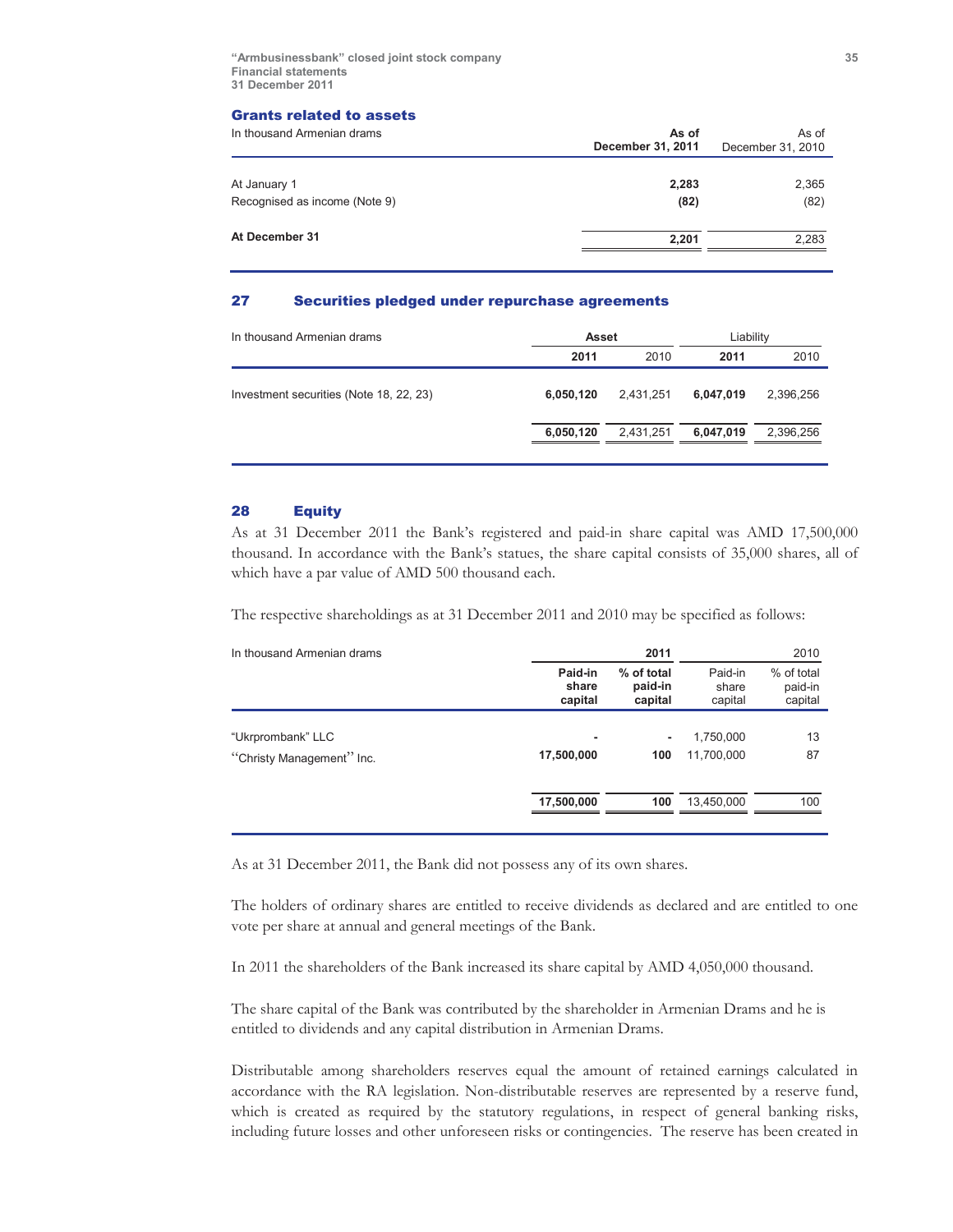accordance with the Bank's statutes that provide for the creation of a reserve for these purposes of not less than 5% of the Bank's net profit of the previous year reported in statutory books.

## 29 Contingent liabilities and commitments

## *Tax and legal matters*

The taxation system in Armenia is characterized by frequently changing legislation, which is often unclear, contradictory and subject to interpretation. Often, differing interpretations exist among various taxation authorities and jurisdictions.

Often tax authorities claim additional taxes for transactions and accounting methods, for which they did not claim previously. As a result additional fines and penalties could arise. Tax review can include 3 calendar years immediately preceding the year of a review. In certain circumstances tax review can include earlier periods.

Management believes that the Bank has complied with all regulations and has completely settled all its tax liabilities.

Management also believes that the ultimate liability, if any, arising from legal actions and complaints taken against the Bank, will not have a material adverse impact on the financial condition or results of future operations of the Bank.

## *Loan commitment, guarantee and other financial facilities*

In the normal course of business, the Bank is a party to financial instruments with off-balance sheet risk in order to meet the needs of its customers. These instruments, involving varying degrees of credit risk, are not reflected in the balance sheet.

As of 31 December the nominal or contract amounts were:

| In thousand Armenian drams                   | 2011       | 2010       |
|----------------------------------------------|------------|------------|
|                                              |            |            |
| Undrawn Ioan commitments                     | 2,966,317  | 4,775,052  |
| Guarantees                                   | 14,411,808 | 21,650,979 |
| Letters of credit                            |            | 21.966     |
| Total commitments and contingent liabilities | 17,378,125 | 26,447,997 |
|                                              |            |            |

The maximum exposure to credit risk of Loan commitments, guarantee and other financial facilities is best represented by the total amount of these commitments and contingent liabilities.

#### *Operating lease commitments – Bank as a lessee*

In the normal course of business the Bank enters into commercial lease agreements for buildings and premises.

The future aggregate minimum lease payments under non-cancellable operating leases are as follows:

| In thousand Armenian drams                   | 2011    | 2010   |
|----------------------------------------------|---------|--------|
| Not later than 1 year                        | 33.096  | 24,036 |
| Later than 1 year and not later than 5 years | 92.211  | 59,667 |
| Total operating lease commitments            | 125,307 | 83,703 |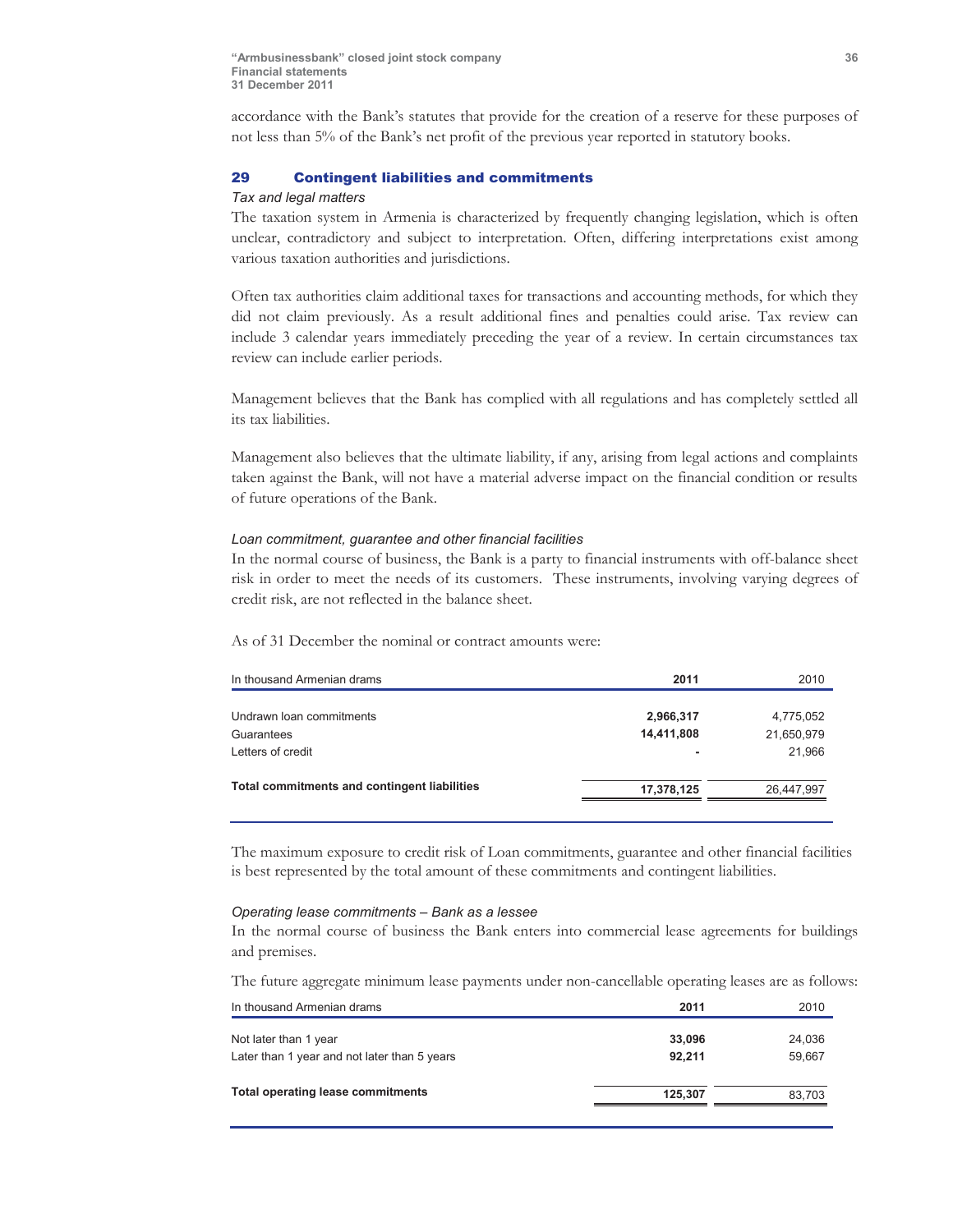**"Armbusinessbank" closed joint stock company 37 Financial statements 31 December 2011**

#### *Capital commitments*

The bank has capital commitments regarding the construction of the branches. For the completion of the mentioned construction AMD 48,263 thousand will be required from the Bank. The Bank has already allocated the necessary resources for the completion of the construction.

#### *Insurance*

The insurance industry in Armenia is in a developing state and many forms of insurance protection common in other parts of the world are not yet generally available. The Bank does not have full coverage for business interruption, or for third party liability in respect of property or environmental damage arising from accidents on Bank property or relating to Bank operations. Until the Bank obtains adequate insurance coverage, there is a risk that the loss or destruction of certain assets could have a material adverse effect on the Bank's operations and financial position.

Starting from 2005 the Bank is a member of the obligatory deposit insurance system. The system operates under the Armenian laws and regulations and is governed by the Law on Guarantee of Physical Persons Deposits. Insurance covers Bank's liabilities to individual depositors for the amount up to AMD 4,000 thousand (up to AMD 2,000 thousand for deposits in foreign currency) for each individual in case of business failure and revocation of the banking license.

## 30 Transactions with related parties

In accordance with IAS 24 *Related Party Disclosures*, parties are considered to be related if one party has ability to control the other party or exercise significant influence over the other party in making financial or operational decisions. For the purpose of the present financial statements, related parties include shareholders, members of Bank's Management as well as other persons and enterprises related with and controlled by them respectively.

The ultimate controlling party of the Bank is the resident of the Russian Federation Vitaly Grigoriyants.

A number of banking transactions are entered into with related parties in the normal course of business. These include loans, deposits and other transactions.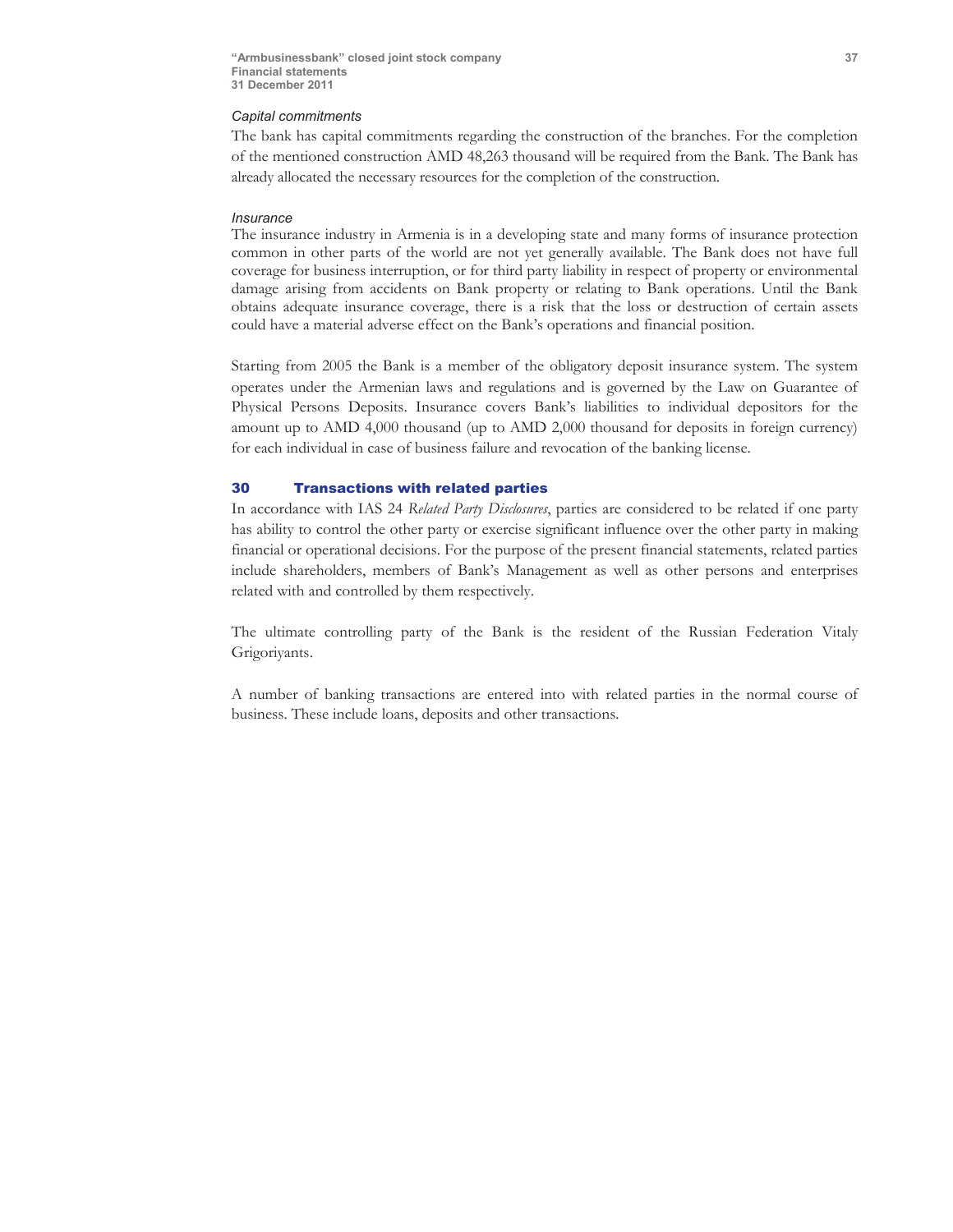The volumes of related party transactions, outstanding balances at the year end, and related expense and income for the year are as follows:

| In thousand Armenian drams                       |                     | 2011                        |              | 2010                           |
|--------------------------------------------------|---------------------|-----------------------------|--------------|--------------------------------|
|                                                  | <b>Shareholders</b> | Key management<br>personnel | Shareholders | Key<br>management<br>personnel |
|                                                  |                     |                             |              |                                |
| <b>Loans and advances to customers</b>           |                     |                             |              |                                |
| Loans outstanding at January 1, gross            | 32,225              | 2,538,207                   | 230,342      | 1,321,736                      |
| Loans issued during the year                     | 131,598             | 25,959,850                  | 213,027      | 4,998,033                      |
| Loan repayments during the year                  | (107, 160)          | (19,076,621)                | (411, 144)   | (3,781,562)                    |
| Loans outstanding at December 31,<br>gross       | 56,663              | 9,421,436                   | 32,225       | 2,538,207                      |
| Less: allowance for loan impairment              | (567)               | (94, 214)                   | (322)        | (25, 382)                      |
| Loans outstanding at December 31                 | 56,096              | 9,327,222                   | 31.903       | 2,512,825                      |
| Interest income on loans                         | 10,837              | 411,142                     | 38,852       | 176,983                        |
| Impairment charge/ (reversal)                    | 245                 | 68,832                      | (1,981)      | 2,858                          |
| <b>Amounts due to customers</b>                  |                     |                             |              |                                |
| Deposits at January 1                            | 22,355              | 6,198,527                   | 9,844        | 6,838,699                      |
| Deposits received during the year                | 9,498,078           | 173,022,986                 | 1,732,203    | 82,825,815                     |
| Deposits repaid during the year                  | (9,513,717)         | (179, 091, 883)             | (1,719,692)  | (83, 465, 987)                 |
| <b>Deposits at December 31</b>                   | 6,716               | 129,630                     | 22,355       | 6,198,527                      |
| Interest expense on deposits                     | 153                 | 6,680                       | 623          | 401,727                        |
| Amounts due from other financial<br>institutions |                     |                             |              |                                |
| Balance at January 1                             | 18,020              |                             | 1,105        |                                |
| Increase                                         | 1,876               |                             | 39,409       |                                |
| Decrease                                         | (19, 896)           |                             | (22, 494)    |                                |
| <b>Balance at December 31</b>                    |                     |                             | 18,020       |                                |
| <b>Amounts due to financial institutions</b>     |                     |                             |              |                                |
| At January 1                                     | 181,278             |                             | 466,934      | 1,973                          |
| Increase                                         | 887,798             |                             | 3,702,229    | 208                            |
| Decrease                                         | (1,069,076)         |                             | (3,987,885)  | (2, 181)                       |
| At December 31                                   |                     |                             | 181,278      |                                |
| Interest expenses                                | 613                 |                             | 16,763       | 208                            |
| <b>Comprehensive Income statement</b><br>items   |                     |                             |              |                                |
| Commission income                                | 9                   | 6,556                       | 14           | 437                            |
| Other income                                     |                     | 4,285                       | 2,701        | 29,806                         |
| Other operating expenses                         | 8                   | 82                          |              |                                |

Compensation of key management personnel was comprised of the following:

| In thousand Armenian drams             | 2011    | 2010    |
|----------------------------------------|---------|---------|
|                                        |         |         |
| Salaries and other short-term benefits | 218,123 | 171,918 |
| Social security costs                  | 20,158  | 15.893  |
| Total key management compensation      | 238,281 | 187,811 |
|                                        |         |         |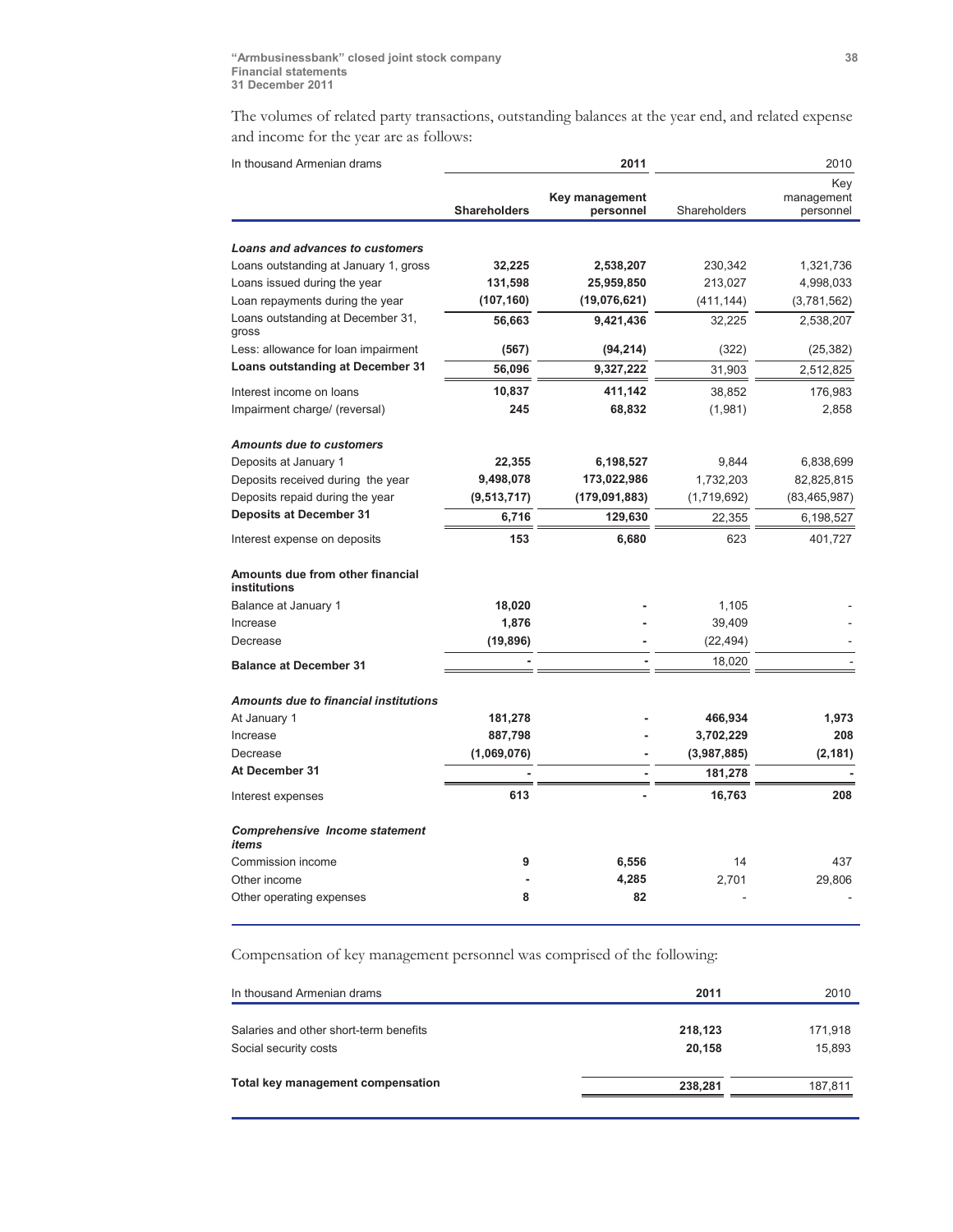**"Armbusinessbank" closed joint stock company 39 Financial statements 31 December 2011**

The loans issued to directors and other key management personnel (and close family members) during the year are repayable over fifteen years and have interest rates of 11.8% (2010: 11%). The loans advanced to the directors during the year are collateralised by loan guarantees in the amount of AMD 91,109 thousand, real estate in the amount of AMD 375,500 thousand and salary (2010: loan guarantees in the amount of AMD 134,327 thousand, real estate in the amount of AMD 1,184,270 thousand and salary).

## 31 Fair value of financial instruments

*Financial instruments not measured at fair value* 

The fair value of financial assets and liabilities, not presented on the balance sheet at their fair value, are presented below with their carrying values:

| In thousand Armenian drams                    |                       | 2011        |                       | 2010              |
|-----------------------------------------------|-----------------------|-------------|-----------------------|-------------------|
|                                               | <b>Carrying value</b> | Fair value  | <b>Carrying value</b> | <b>Fair value</b> |
| <b>FINANCIAL ASSETS</b>                       |                       |             |                       |                   |
| Cash and balances with CBA                    | 19,611,767            | 19,611,767  | 13.046.849            | 13,046,849        |
| Amounts due from other financial institutions | 5,346,819             | 5,346,819   | 1,688,133             | 1,688,133         |
| Loans and advances to customers               | 108,741,959           | 108.741.959 | 77,205,248            | 77,205,248        |
| Investments held to maturity                  | 51,304                | 51,270      | 51,805                | 51,775            |
| Other assets                                  | 12,467,143            | 12,467,143  | 9.388.000             | 9,388,000         |
| <b>FINANCIAL LIABILITIES</b>                  |                       |             |                       |                   |
| Amounts due to the CBA                        | 17,164,040            | 17.164.040  | 9.946.240             | 9.946.240         |
| Amounts due to financial institutions         | 22,541,632            | 22.541.632  | 21,872,933            | 21,872,933        |
| Amounts due to customers                      | 94,228,848            | 94,228,848  | 60,075,899            | 60,075,899        |

#### *Amounts due from and to financial institutions and the CBA*

For assets and liabilities maturing within one month, the carrying amount approximates fair value due to the relatively short-term maturity of these financial instruments. For the assets and liabilities maturing in over one month, the fair value was estimated as the present value of estimated future cash flows discounted at the appropriate year-end market rates, which are mainly the same as current interest rates.

#### *Loans and advances to customers*

The fair value of floating rate instruments is normally their carrying amount. The estimated fair value of fixed interest rate instruments is based on estimated future cash flows expected to be received discounted at current interest rates for new instruments with similar credit risk and remaining maturity. Discount rates used depend on credit risk of the counterparty and ranged from 6% to 24% per annum and usually approximate current interest rates.

#### *Investment securities held to maturity*

Market values have been used to determine the fair value of investment securities held-to-maturity traded on an active market. For securities that are not traded on an active market, the fair value was estimated as the present value of estimated future cash flows discounted at the year-end market rates.

#### *Other borrowings*

The estimated fair value of fixed interest-bearing deposits and other borrowings not quoted in an active market is based on discounted cash flows using interest rates for new debts with similar remaining maturity.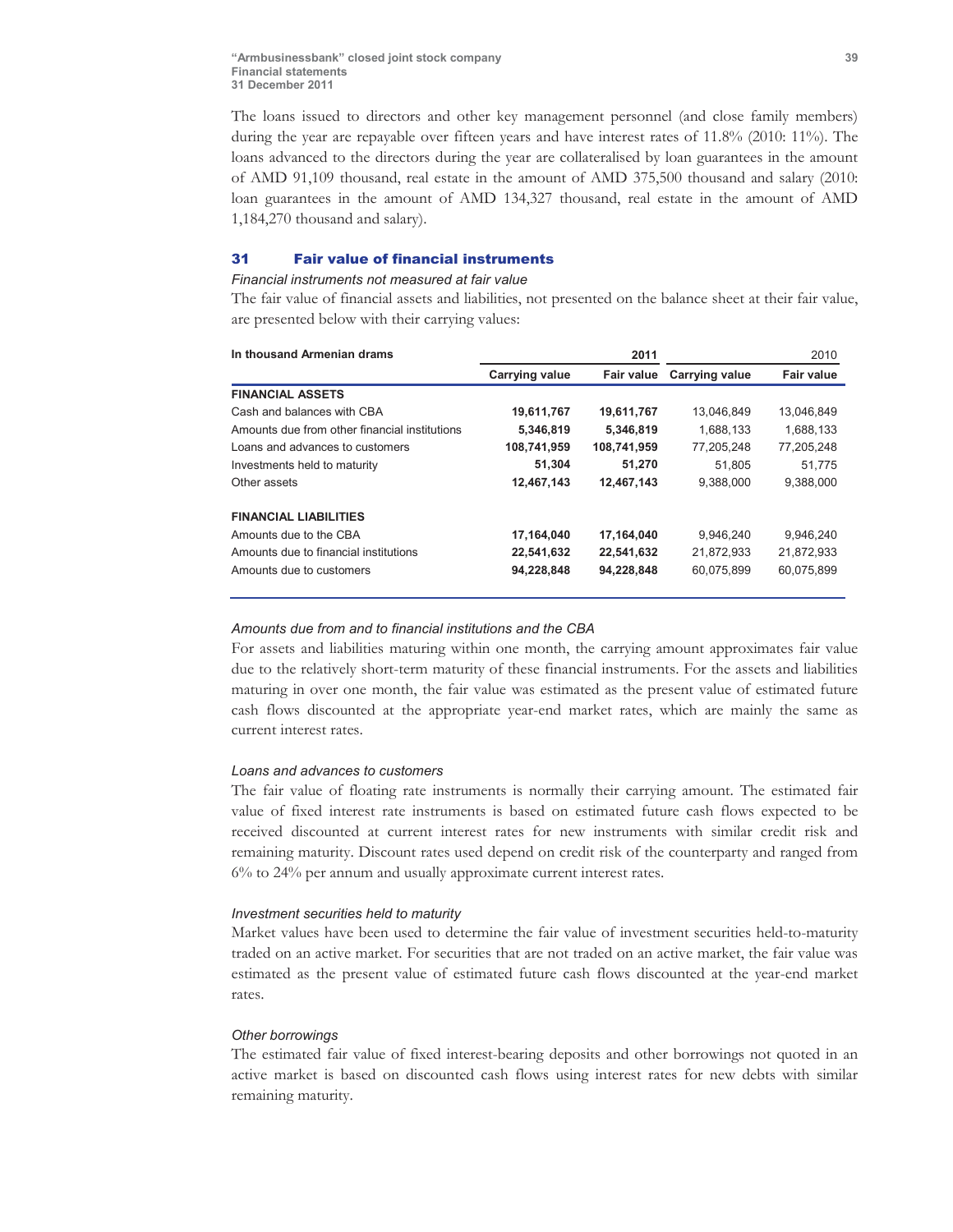#### *Other assets, liabilities and borrowings*

The estimated fair value of fixed interest-bearing deposits and other borrowings not quoted in an active market is based on discounted cash flows using interest rates for new debts with similar remaining maturity.

#### 31.1 Fair value hierarchy

Financial assets and liabilities measured at fair value in the statement of financial position are presented in accordance with the fair value hierarchy. This hierarchy groups financial assets and liabilities into three levels based on the significance of inputs used in measuring the fair value of the financial assets and liabilities. The fair value hierarchy has the following levels:

- Level 1: quoted prices (unadjusted) in active markets for identical assets or liabilities

- Level 2: inputs other than quoted prices included within Level 1 that are observable for the asset and liability, either directly (i.e. as prices) or indirectly (i.e. derived from prices)

- Level 3: inputs for the asset or liability that are not based on observable market data (unobservable inputs).

| In thousand Armenian                                                   |                          |                |                | 2011         |                          |             |         | 2010        |
|------------------------------------------------------------------------|--------------------------|----------------|----------------|--------------|--------------------------|-------------|---------|-------------|
| drams                                                                  | Level 1                  | Level 2        | Level 3        | <b>Total</b> | Level 1                  | Level 2     | Level 3 | Total       |
| <b>FINANCIAL ASSETS</b>                                                |                          |                |                |              |                          |             |         |             |
| Unquoted securities issued by<br>the Ministry of Finance of<br>Armenia |                          | 6,859,190      |                | 6,859,190    | $\overline{\phantom{a}}$ | 4,434,315   |         | 4,434,315   |
| Derivative financial assets                                            |                          | 777,215        |                | 777,215      |                          | 870,584     |         | 870,584     |
| <b>Total</b>                                                           | -                        | 7,636,405      |                | 7,636,405    |                          | 5,304,899   |         | 5,304,899   |
| <b>FINANCIAL LIABILITIES</b>                                           |                          |                |                |              |                          |             |         |             |
| Derivative financial liabilities                                       |                          | $\blacksquare$ |                |              | ۰                        | 30,425      |         | 30,425      |
| Financial liabilities held for<br>trading                              | $\overline{\phantom{0}}$ | 10,173,850     |                | 10,173,850   | $\overline{\phantom{a}}$ | 7,362,308   |         | 7,362,308   |
| <b>Total</b>                                                           | -                        | 10,173,850     |                | 10,173,850   |                          | 7,392,733   |         | 7,392,733   |
| <b>NET FAIR VALUE</b>                                                  |                          | (2,537,445)    | $\blacksquare$ | (2,537,445)  |                          | (2,087,834) | $\sim$  | (2,087,834) |
|                                                                        |                          |                |                |              |                          |             |         |             |

The methods of fair value measurement and valuation technique have not been changed compared with prior reporting period.

#### *Unquoted equity investments*

The fair value of Bank's investment unquoted equity investments cannot be reliably measured and is therefore excluded from this disclosure. Refer to note 18 for further information about this equity investment.

#### *Derivatives*

Where derivatives are traded either on exchanges or liquid over-the-counter market the Bank uses the closing price at the reporting date.

Normally, the derivatives entered into by the Bank are not traded in active markets. The fair values of these contracts are estimated using valuation techniques that maximises the use of observable market inputs, eg. market exchange rates (Level 2). Most derivatives entered into by the Bank are included in Level 2 and consist of foreign currency swap contracts.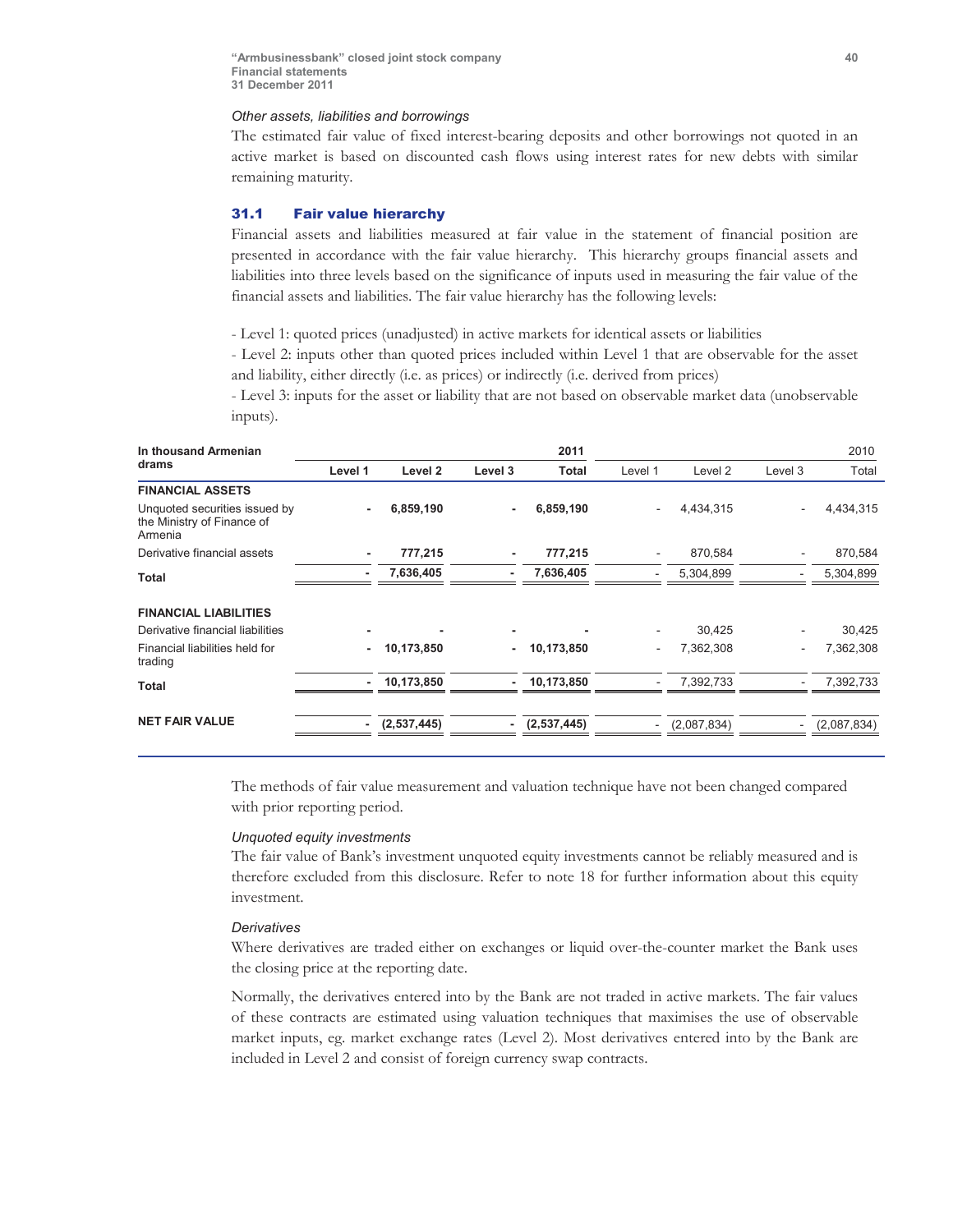## 32 Maturity analysis of assets and liabilities

The table below shows an analysis of assets and liabilities analyzed according to when they are expected to be recovered or settled. See Note 33.3 for the Bank's contractual undiscounted repayment obligations.

|                                       |                                     |                                  |                                           |                                |                      |                                      | 2011         |
|---------------------------------------|-------------------------------------|----------------------------------|-------------------------------------------|--------------------------------|----------------------|--------------------------------------|--------------|
| Demand<br>and less<br>than 1<br>month | <b>From</b><br>$1$ to $3$<br>months | <b>From</b><br>3 to 12<br>months | <b>Subtotal</b><br>less than 12<br>months | <b>From</b><br>1 to 5<br>years | More than<br>5 years | <b>Subtotal</b><br>over 12<br>months | <b>Total</b> |
|                                       |                                     |                                  |                                           |                                |                      |                                      |              |
| 19,611,767                            |                                     | $\overline{\phantom{a}}$         | 19,611,767                                |                                |                      |                                      | 19,611,767   |
| 5,270,247                             |                                     | 76,572                           | 5,346,819                                 |                                |                      |                                      | 5,346,819    |
| 335,755                               | 441,460                             |                                  | 777,215                                   |                                |                      |                                      | 777,215      |
| 13,628,547                            | 15,734,697                          | 32,662,184                       | 62,025,428                                | 38,286,377                     | 8,430,154            | 46,716,531                           | 108,741,959  |
|                                       |                                     | 38,929                           | 38,929                                    | 770,141                        | 10,093               | 780,234                              | 819,163      |
|                                       |                                     | 26,342                           | 26,342                                    | 24,962                         |                      | 24,962                               | 51,304       |
|                                       |                                     | 106,344                          | 106,344                                   | 685,454                        | 5,258,322            | 5,943,776                            | 6,050,120    |
| 4,129,067                             | 8,338,076                           | $\blacksquare$                   | 12,467,143                                |                                |                      |                                      | 12,467,143   |
| 42,975,383                            | 24,514,233                          | 32,910,371                       | 100,399,987                               |                                | 13,698,569           | 53,465,503                           | 153,865,490  |
|                                       |                                     |                                  |                                           |                                |                      |                                      |              |
| 7,760,437                             | 306                                 | 43,535                           | 7,804,278                                 | 9,314,845                      | 44,917               | 9,359,762                            | 17,164,040   |
| 7,200,000                             | 252,250                             | 616,016                          | 8,068,266                                 | 14,473,366                     |                      | 14,473,366                           | 22,541,632   |
| 39,280,654                            | 12,782,970                          | 36,111,474                       | 88,175,098                                | 1,150,566                      | 4,903,184            | 6,053,750                            | 94,228,848   |
| 10,173,850                            |                                     |                                  | 10,173,850                                |                                |                      |                                      | 10,173,850   |
| 64,414,941                            | 13,035,526                          | 36,771,025                       | 114,221,492                               | 24,938,777                     | 4,948,101            | 29,886,878                           | 144,108,370  |
|                                       | 11,478,707                          | (3,860,654)                      | (13, 821, 505)                            | 12,828,157                     | 8.750.468            | 23,578,625                           | 9,757,120    |
|                                       | (9.960.851)                         | (13.821.505)                     |                                           | 1.006.652                      | 9.757.120            |                                      |              |
|                                       | (21, 439, 558)<br>(21, 439, 558)    |                                  |                                           |                                |                      | 39,766,934                           |              |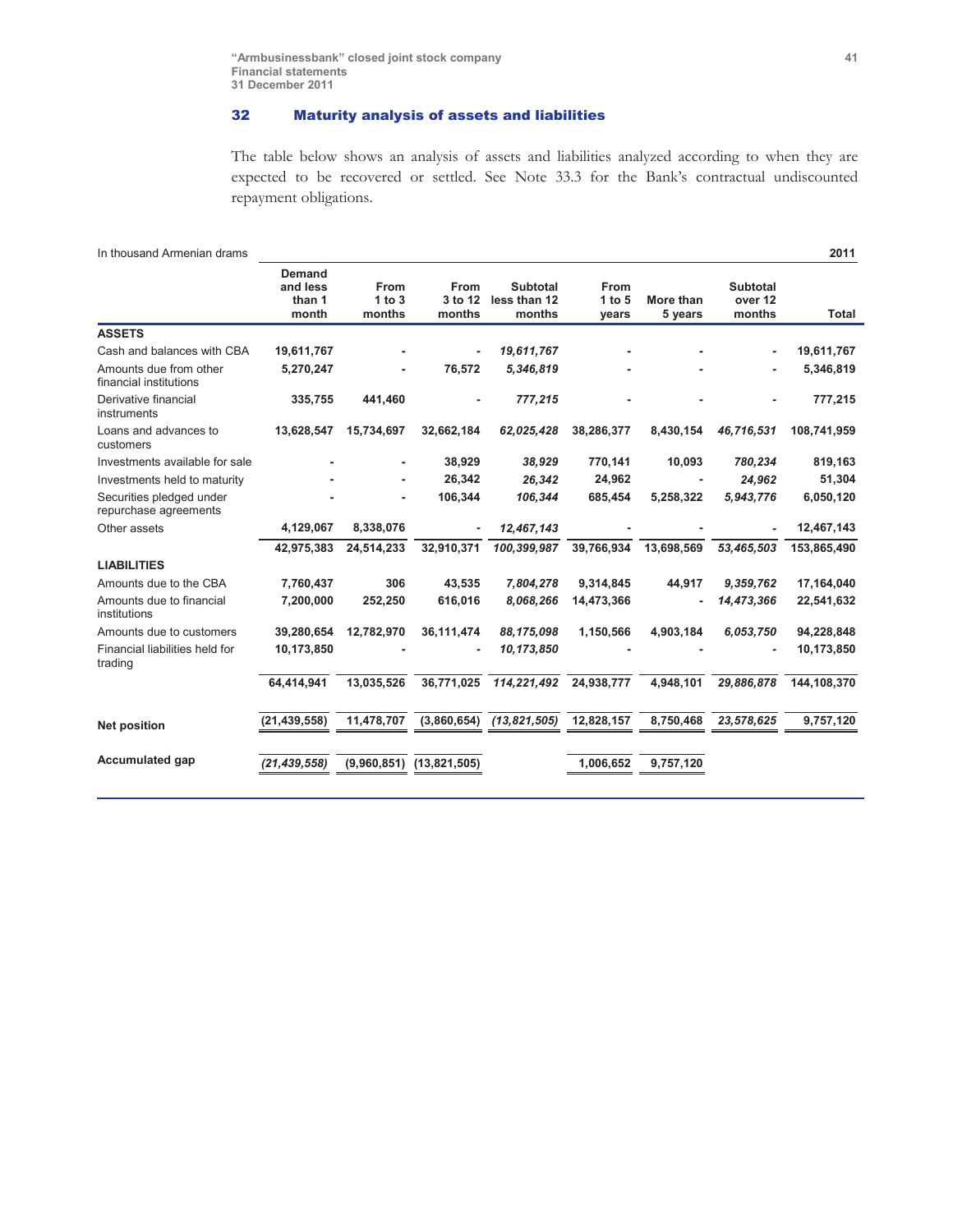In thousand Armenian drams 2010

|                                              | Demand and<br>less than 1<br>month | From<br>1 to 3<br>months | From<br>3 to 12<br>months | Subtotal<br>less than 12<br>months | 1 to 5 years | From More than 5<br>years | Subtotal<br>over 12<br>months | Total       |
|----------------------------------------------|------------------------------------|--------------------------|---------------------------|------------------------------------|--------------|---------------------------|-------------------------------|-------------|
| <b>SETS</b>                                  |                                    |                          |                           |                                    |              |                           |                               |             |
| sh and balances with CBA                     | 13,046,849                         |                          |                           | 13,046,849                         |              |                           |                               | 13,046,849  |
| nounts due from other<br>ancial institutions | 1,666,387                          | 21,746                   |                           | 1,688,133                          |              |                           |                               | 1,688,133   |
| rivative financial assets                    |                                    | 870,584                  |                           | 870,584                            |              |                           |                               | 870,584     |
| ans and advances to<br>stomers               | 4,942,636                          | 5,540,126                | 28,878,855                | 39,361,617                         | 25,221,212   | 12,622,419                | 37,843,631                    | 77,205,248  |
| estments available for sale                  |                                    |                          | 697,318                   | 697,318                            | 1,229,304    | 88,487                    | 1,317,791                     | 2,015,109   |
| estments held to maturity                    |                                    |                          | 51,805                    | 51,805                             |              |                           |                               | 51,805      |
| curities pledged under<br>urchase agreement  |                                    |                          |                           |                                    | 478,342      | 1,952,909                 | 2,431,251                     | 2,431,251   |
| her assets                                   |                                    | 914,121                  | 8,473,879                 | 9.388,000                          |              |                           |                               | 9,388,000   |
|                                              | 19,655,872                         | 7,346,577                | 38,101,857                | 65, 104, 306                       |              | 26,928,858 14,663,815     | 41,592,673                    | 106,696,979 |
| <b>ABILITIES</b>                             |                                    |                          |                           |                                    |              |                           |                               |             |
| hounts due to the CBA                        | 36,480                             | 3,180                    | 25,265                    | 64,925                             | 9,881,315    |                           | 9.881,315                     | 9,946,240   |
| hounts due to financial<br>titutions         |                                    | 30,425                   |                           | 30,425                             |              |                           |                               | 30,425      |
| rivative financial liabilities               | 7,069,728                          | 3,174,306                | 2,116,552                 | 12,360,586                         | 4,260,639    | 5,251,708                 | 9.512.347                     | 21,872,933  |
| nounts due to customers                      | 18,165,201                         | 18,898,095               | 17,589,033                | 54,652,329                         | 2,878,066    | 2,545,504                 | 5,423,570                     | 60,075,899  |
| ancial liabilities held for<br>ding          |                                    | 7,362,308                |                           | 7.362,308                          |              |                           |                               | 7,362,308   |
|                                              | 25,271,409                         | 29,468,314               | 19,730,850                | 74,470,573                         | 17,020,020   | 7,797,212                 | 24,817,232                    | 99,287,805  |
| t position                                   | (5,615,537)                        | (22, 121, 737)           | 18,371,007                | (9, 366, 267)                      | 9,908,838    | 6,866,603                 | 16,775,441                    | 7,409,174   |
| cumulated gap                                | (5,615,537)                        | (27, 737, 274)           | (9,366,267)               |                                    | 542,571      | 7,409,174                 |                               |             |

#### 33 Risk management

The Bank's activities expose it to a variety of financial risks and those activities involve the analysis, evaluation, acceptance and management of some degree of risk or combination of risks.

Risk is managed through a process of ongoing identification, measurement and monitoring, subject to risk limits and other controls. This process of risk management is critical to the Bank's continuing profitability and each individual within the Bank is accountable for the risk exposures relating to his or her responsibilities. The Bank is exposed to credit risk, liquidity risk and market risk, the latter being subdivided into trading and non-trading risks. It is also subject to operating risks.

The independent risk control process does not include business risks such as changes in the environment, technology and industry. They are monitored through the Bank's [Group's] strategic planning process.

#### *Risk management structure*

The Board of the Bank is ultimately responsible for identifying and controlling risks; however, there are separate independent bodies responsible for managing and monitoring risks.

#### *Board of the Bank*

The Board of the Bank is responsible for the overall risk management approach and for approving the risk strategies and principles.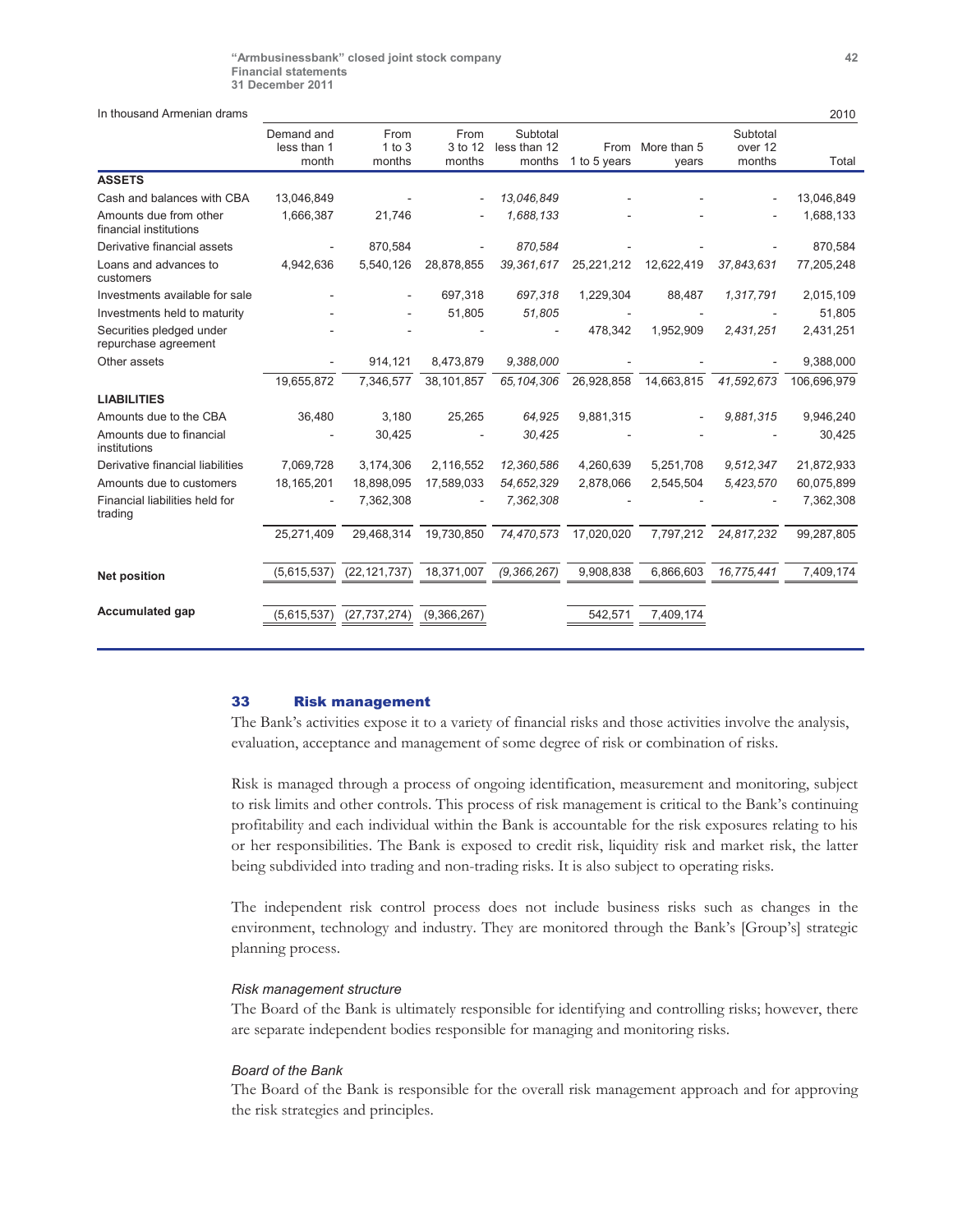## *Management Board*

The Management Board has the responsibility to monitor the overall risk process within the Bank .

## *Risk management committee and Risk management and planning department*

The risk management committee and the Risk management and planning department of the Bank have the overall responsibility for the development of the risk strategy and implementing principles, frameworks, policies and limits. They are responsible for the fundamental risk issues and manage and monitor relevant risk decisions. As well as they are responsible for implementing and maintaining risk related procedures to ensure an independent control process.

The Risk management and planning department ensures the complete capture of the risks in risk measurement and reporting systems.

## *Bank Treasury*

Bank Treasury is responsible for managing the Bank's assets and liabilities and the overall financial structure. It is also primarily responsible for the liquidity risk of the Bank.

#### *Internal audit*

Risk management processes throughout the Bank are audited annually by the internal audit function, that examines both the adequacy of the procedures and the Bank's compliance with the procedures. Internal Audit discusses the results of all assessments with management.

#### *Risk measurement and reporting systems*

The Bank's risks are measured using a method which reflects both the expected loss likely to arise in normal circumstances and unexpected losses, which are an estimate of the ultimate actual loss based on statistical models. The models make use of probabilities derived from historical experience, adjusted to reflect the economic environment. The Bank also runs worst case scenarios that would arise in the event that extreme events which are unlikely to occur do, in fact, occur.

Monitoring and controlling risks is primarily performed based on limits established by the Bank. These limits reflect the business strategy and market environment of the Bank as well as the level of risk that the Bank is willing to accept, with additional emphasis on selected industries. In addition the Bank monitors and measures the overall risk bearing capacity in relation to the aggregate risk exposure across all risks types and activities.

Information compiled from all the businesses is examined and processed in order to analyse, control and identify early risks. This information is presented and explained to the Risk Management Committee, afterwards to the Management Board. The report includes aggregate credit exposure, credit metric forecasts and hold limit exceptions.

## 33.1 Credit risk

The Bank takes on exposure to credit risk, which is the risk that a counterparty will cause a financial loss for the Bank by failing to discharge an obligation. Credit risk is the most important risk for the Bank's business; management therefore carefully manages its exposure to credit risk. Credit exposures arise principally in lending activities that lead to loans and advances, and investment activities that bring debt securities and other bills into the Bank's asset portfolio. There is also credit risk in off-balance sheet financial instruments, such as loan commitments. The credit risk management and control are centralised in Risk Management and Planning Department and Risk Management Committee and reported to the Board of Directors regularly.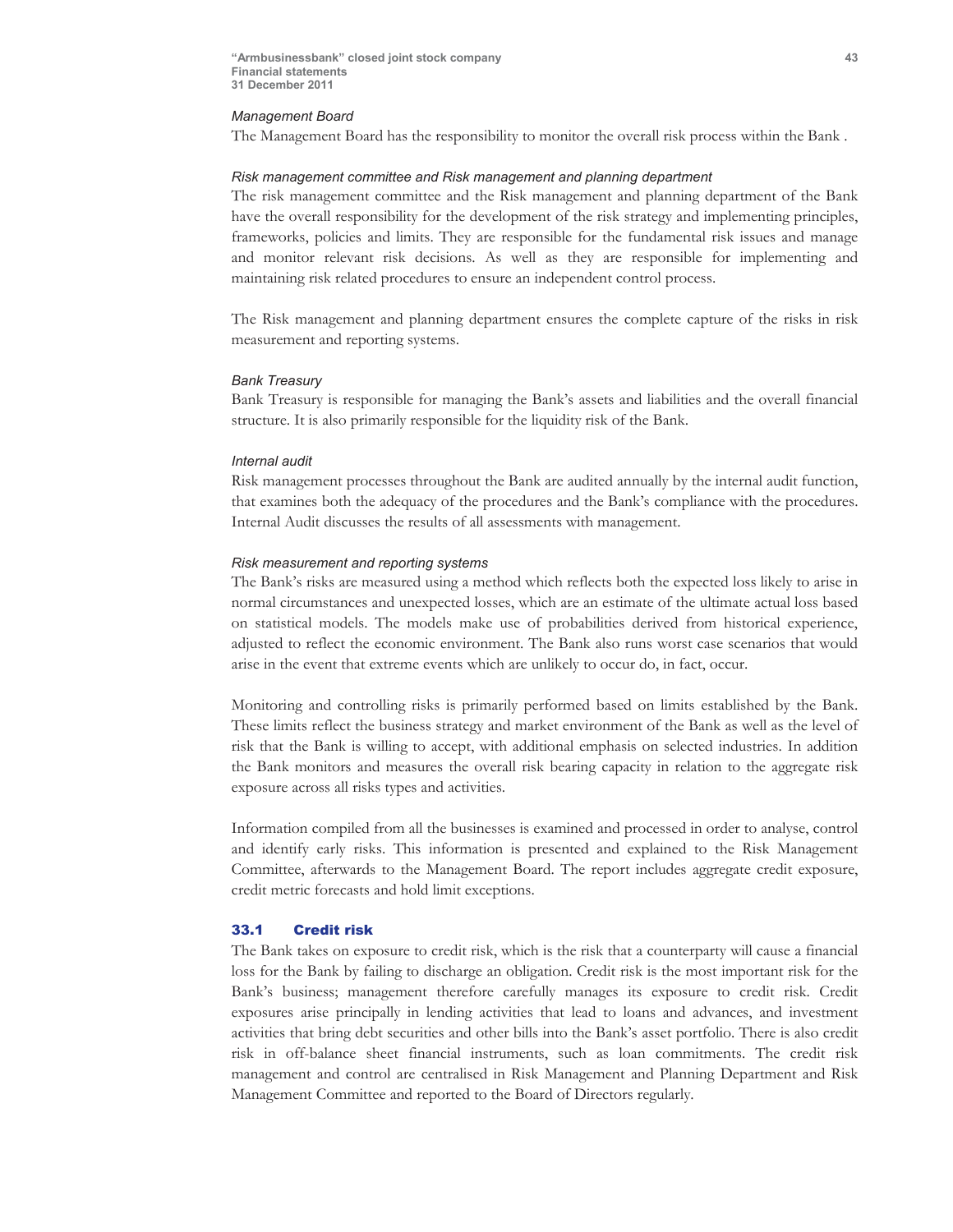The carrying amounts of the Bank's financial assets best represent the maximum exposure to credit risk related to them, without taking account of any collateral held or other credit enhancements.

#### 33.1.1 Risk concentrations of the maximum exposure to credit risk

#### *Geographical sectors*

The following table breaks down the Bank's main credit exposure at their carrying amounts, as categorized by geographical region as of 31 December.

| In thousand Armenian drams                        |             |                          | Other                 |             |
|---------------------------------------------------|-------------|--------------------------|-----------------------|-------------|
|                                                   | Armenia     | <b>OECD</b><br>countries | non-OECD<br>countries | Total       |
|                                                   |             |                          |                       |             |
| Cash and balances with CBA                        | 19,611,767  |                          |                       | 19,611,767  |
| Amounts due from other financial institutions     | 211,913     | 4,210,283                | 924,623               | 5,346,819   |
| Derivative financial assets                       | 35,251      |                          | 741.964               | 777,215     |
| Loans and advances to customers                   | 88,613,818  |                          | 20,128,141            | 108,741,959 |
| Investments available for sale                    | 819,163     |                          |                       | 819,163     |
| Investments held to maturity                      | 51,304      |                          |                       | 51,304      |
| Securities pledged under repurchase<br>agreements | 6,050,120   |                          |                       | 6,050,120   |
| Other assets                                      |             |                          | 12,467,143            | 12,467,143  |
| As at 31 December 2011                            | 115,393,336 | 4,210,283                | 34,261,871            | 153,865,490 |
|                                                   |             |                          |                       |             |
| As at 31 December 2010                            | 81,451,487  | 1,158,758                | 24,086,734            | 106,696,979 |
|                                                   |             |                          |                       |             |

Assets have been classified based on the country in which the counterparty is located.

#### *Industry sectors*

The following table breaks down the Bank's main credit exposure at their carrying amounts, as categorized by the industry sectors of the counterparties as of 31 December.

| thousand<br>menian drams                          | <b>Financial</b><br>institutions | Manufac-<br>turing    | <b>Construction</b>      | Trading    | <b>Consumer</b> | Agricul<br>ture | Mortgage   | Other                    | Total       |
|---------------------------------------------------|----------------------------------|-----------------------|--------------------------|------------|-----------------|-----------------|------------|--------------------------|-------------|
| ash and balances<br>ith CBA                       | 19,611,767                       |                       |                          |            |                 |                 |            | $\blacksquare$           | 19,611,767  |
| mounts due from<br>her financial<br>stitutions    | 5,346,819                        |                       |                          |            |                 |                 |            | $\overline{\phantom{a}}$ | 5,346,819   |
| erivative financial<br>ssets                      | 35,251                           |                       | $\overline{\phantom{a}}$ | 741,964    |                 |                 |            | $\overline{\phantom{a}}$ | 777,215     |
| bans and<br>dvances to<br>ustomers                |                                  | $-15,440,365$         | 16,202,531               | 24,827,109 | 6,938,212       | 5,667,430       | 13,483,282 | 26,183,030               | 108,741,959 |
| vestments<br>vailable for sale                    | 819,163                          |                       |                          |            |                 |                 |            |                          | 819,163     |
| vestments held to<br>aturity                      | 51,304                           |                       |                          |            |                 |                 |            |                          | 51,304      |
| ecurities pledged<br>nder repurchase<br>greements | 6,050,120                        |                       |                          |            |                 |                 |            | $\blacksquare$           | 6,050,120   |
| ther assets                                       |                                  |                       | $\overline{\phantom{a}}$ | 12,467,143 |                 |                 |            | $\overline{\phantom{a}}$ | 12,467,143  |
| s at 31<br>ecember 2011                           |                                  | 31,914,424 15,440,365 | 16,202,531               | 38,036,216 | 6,938,212       | 5,667,430       | 13,483,212 | 26,183,030               | 153,865,490 |
| s at 31 December<br>010                           | 19,209,867                       | 8,973,206             | 15,871,386               | 10,186,326 | 5,045,604       | 2,604,042       | 8,923,783  | 35,882,765               | 106,696,979 |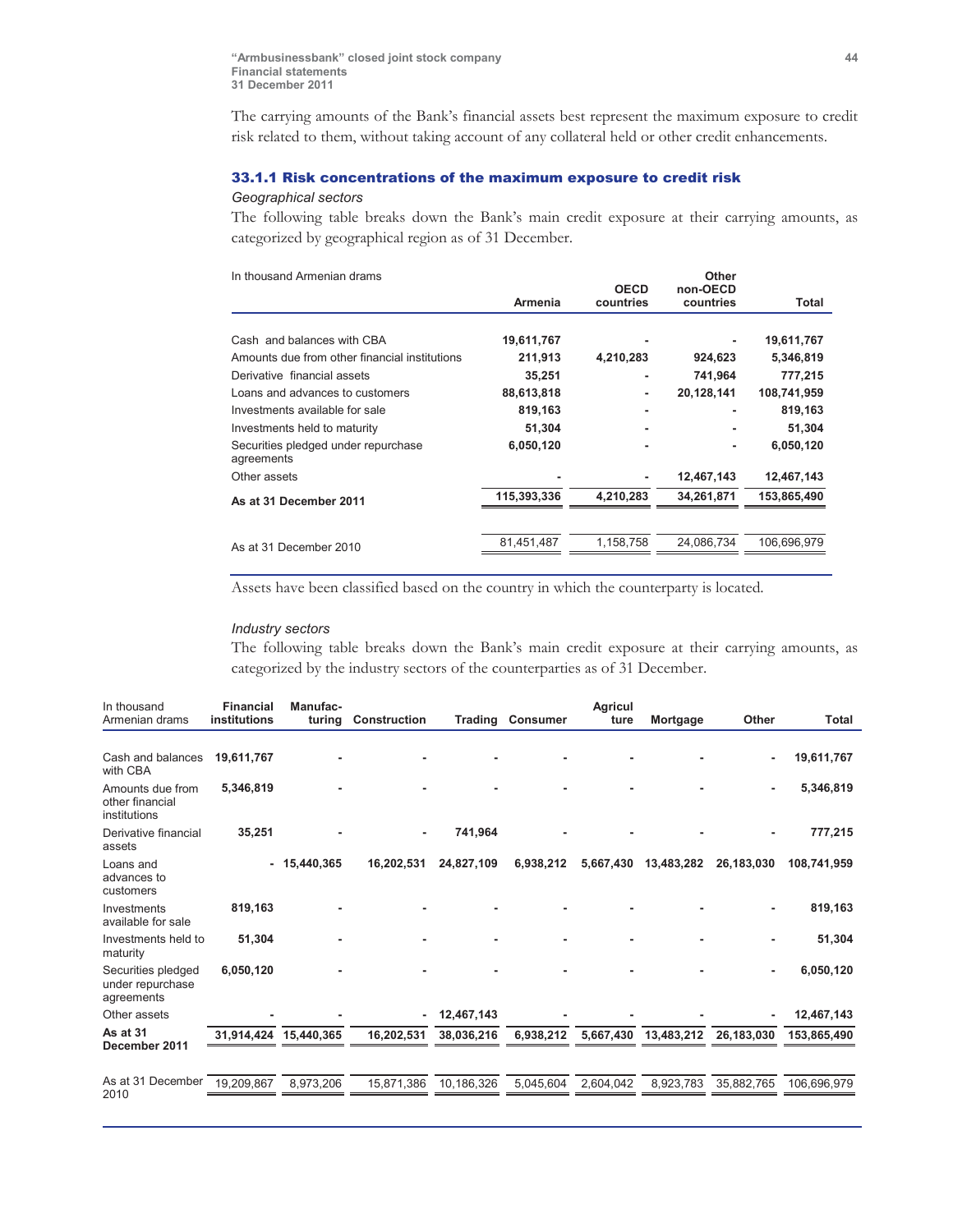## 33.1.2 Risk limit control and mitigation policies

The Bank structures the levels of credit risk it undertakes by placing limits on the amount of risk accepted in relation to one borrower, or groups of borrowers, and to geographical and industry segments.

Such risks are monitored on a revolving basis and subject to an annual or more frequent review, when considered necessary. Limits on the level of credit risk by product, industry sector and by country are approved, in line with changes in Bank's operating environment, not less than annually, by the Board of Directors.

The exposure to any one borrower including banks and financial organizations is further restricted by sub-limits covering on- and off-balance sheet exposures, and daily delivery risk limits in relation to trading items such as forward foreign exchange contracts. Actual exposures against limits are monitored daily.

Exposure to credit risk is also managed through regular analysis of the ability of borrowers and potential borrowers to meet interest and capital repayment obligations and by changing these lending limits where appropriate.

Some other specific control and mitigation measures are outlined below.

## *Collateral*

The Bank employs a range of policies and practices to mitigate credit risk. The most traditional of these is the taking of security for funds advances, which is common practice. The Bank implements guidelines on the acceptability of specific classes of collateral or credit risk mitigation. The principal collateral types for loans and advances are:

- Mortgages over residential properties;
- Charges over business assets such as premises, inventory and accounts receivable;
- Charges over financial instruments such as debt securities and equities

Longer-term finance and lending to corporate entities are generally secured; revolving individual credit facilities are generally unsecured. In addition, in order to minimise the credit loss the Bank will seek additional collateral from the counterparty as soon as impairment indicators are noticed for the relevant individual loans and advances.

Collateral held as security for financial assets other than loans and advances is determined by the nature of the instrument. Debt securities, treasury and other eligible bills are generally unsecured.

The analysis of loan portfolio by collateral is represented as follows:

| In thousand Armenian drams                                   | 2011        | 2010       |
|--------------------------------------------------------------|-------------|------------|
|                                                              |             |            |
| Loans collateralized by real estate                          | 59,818,966  | 51,990,015 |
| Loans collateralized by guarantees of enterprises            | 8,378,970   | 5,585,968  |
| Loans collateralized by materials                            | 8,504,581   | 4,169,122  |
| Loans collateralized by state securities                     | 10,788,335  | 9,135,448  |
| Loans collateralized by cash or quarantees of the Government | 13,282,941  | 2,876,046  |
| Other collateral                                             | 10,300,312  | 5,104,672  |
| Total loans and advances to customers (gross)                | 111,074,105 | 78,861,271 |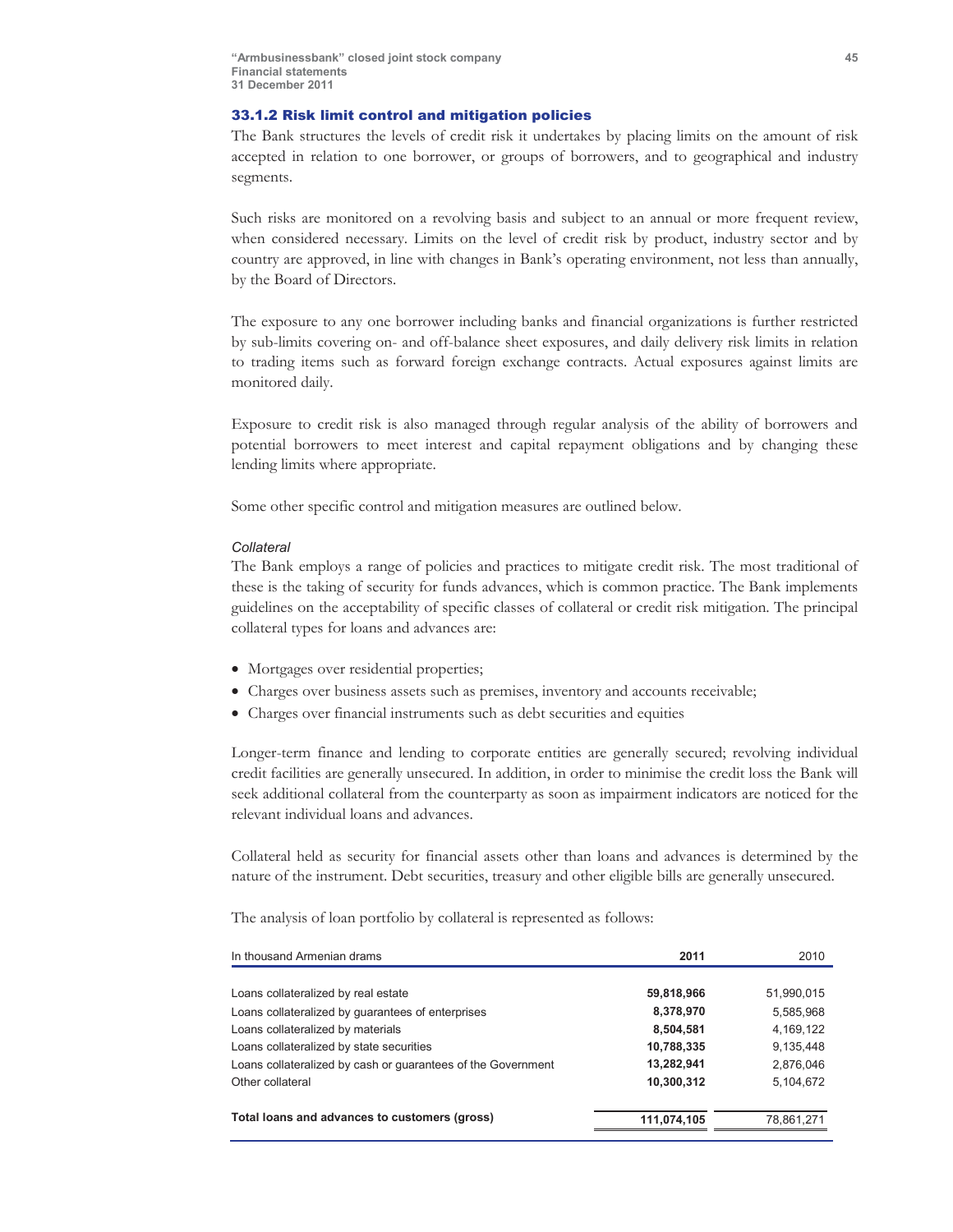## *Credit-related commitments*

The primary purpose of these instruments is to ensure that funds are available to a customer as required. Guarantees and standby letters of credit carry the same credit risk as loans. Documentary and commercial letters of credit – which are written undertakings by the Bank on behalf of a customer authorising a third party to draw drafts on the Bank up to a stipulated amount under specific terms and conditions – are collateralised by the underlying shipments of goods to which they relate and therefore carry less risk than a direct loan.

Commitments to extend credit represent unused portions of authorisations to extend credit in the form of loans. With respect to credit risk on commitments to extend credit, the Bank is potentially exposed to loss in an amount equal to the total unused commitments.

However, the likely amount of loss is less than the total unused commitments, as most commitments to extend credit are contingent upon customers maintaining specific credit standards. The Bank monitors the term to maturity of credit commitments because longer-term commitments generally have a greater degree of credit risk than shorter-term commitments.

## 33.1.3 Impairment and provisioning policies

The main considerations for the loan impairment assessment include whether any payments of principal or interest are overdue by more than 90 days or there are any known difficulties in the cash flows of counterparties, credit rating downgrades, or infringement of the original terms of the contract. The Bank addresses impairment assessment into areas: individually assessed allowances and collectively assessed allowances.

## *Individually assessed allowances*

The Bank determines the allowances appropriate for each individually significant loan or advance on an individual basis. Items considered when determining allowance amounts include the sustainability of the counterparty's business plan, its ability to improve performance once a financial difficulty has arisen, projected receipts and the expected dividend payout should bankruptcy ensue, the availability of other financial support and the realizable value of collateral, and the timing of the expected cash flows. The impairment losses are evaluated at each reporting date, unless unforeseen circumstances require more careful attention.

## *Collectively assessed allowances*

 Allowances are assessed collectively for losses on loans and advances that are not significant (including credit cards, residential mortgages and unsecured consumer lending) and for individually significant loans and advances where there is not yet objective evidence of individual impairment. Allowances are evaluated on each reporting date with each portfolio receiving a separate review.

The collective assessment takes account of impairment that is likely to be present in the portfolio even though there is not yet objective evidence of the impairment in an individual assessment. Impairment losses are estimated by taking into consideration of the following information: historical losses on the portfolio, current economic conditions, the approximate delay between the time a loss is likely to have been incurred and the time it will be identified as requiring an individually assessed impairment allowance, and expected receipts and recoveries once impaired.

Financial guarantees and letters of credit are assessed and provision made in a similar manner as for loans.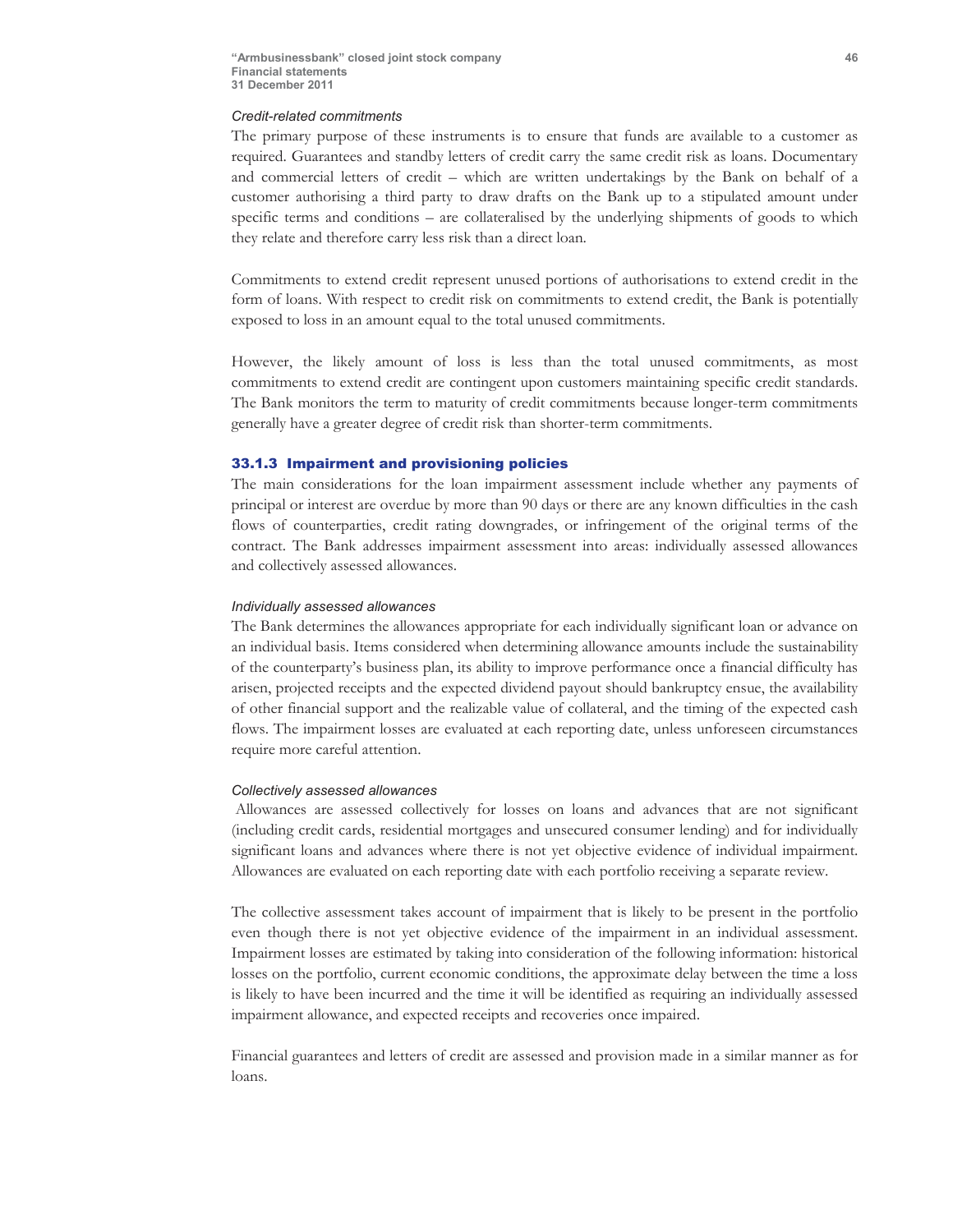## *Loans and advances neither past due or impaired*

The table below shows the credit quality by class of asset for loans and advances neither past due or impaired, based on the historical counterparty default rates.

| In thousand Armenian drams      | 2011    | 2010 |
|---------------------------------|---------|------|
|                                 |         |      |
| Loans and advances to customers |         |      |
| Manufacturing                   | 1.0%    | 0.1% |
| Construction                    | $1.0\%$ | 0.2% |
| Trading                         | $1.0\%$ | 0.6% |
| Consumer                        | 3.2%    | 2.6% |
| Agriculture                     | 2.0%    | 1.8% |
| Mortgage                        | 1.2%    | 1.3% |
| Other                           | 1.0%    | 0.2% |

As of 31 December 2011 and 2010 the Bank has not had any losses on other financial assets bearing credit risk.

#### *Past due but not impaired loans*

Past due loans and advances include those that are only past due by a few days. The majority of the past due loans are not considered to be impaired. Analysis of past due loans by age and by class is provided below.

| In thousand Armenian drams      |                      |                          |                  |                      | 2011         |
|---------------------------------|----------------------|--------------------------|------------------|----------------------|--------------|
|                                 | Less than<br>30 days | 31 to 60<br>days         | 61 to 90<br>days | More than<br>91 days | <b>Total</b> |
| Loans and advances to customers |                      |                          |                  |                      |              |
| Manufacturing                   | -                    | 9,836                    |                  | 1,624,738            | 1,634,574    |
| Construction                    | -                    | $\overline{\phantom{a}}$ |                  | 7.054                | 7,054        |
|                                 |                      |                          |                  |                      | 283,214      |
| Trading                         | -                    | 19,988                   | 257,384          | 5,842                |              |
| Consumer                        | 7,841                | 39,452                   | -                | 21,538               | 68,831       |
| Agriculture                     | 30,269               | 64,523                   | 78,107           | 37,069               | 209,968      |
| Mortgage                        | 5.049                | 9                        | 26,226           | $\blacksquare$       | 31,284       |
| Other                           | 13,080               | 885,495                  | 766,032          | 33,242               | 1,697,849    |
| Total                           | 56,239               | 1,019,303                | 1,127,749        | 1,729,483            | 3,932,774    |
|                                 |                      |                          |                  |                      |              |

| In thousand Armenian drams      |                      |                  |                  |                      | 2010      |
|---------------------------------|----------------------|------------------|------------------|----------------------|-----------|
|                                 | Less than 30<br>days | 31 to 60<br>days | 61 to 90<br>days | More than<br>91 days | Total     |
|                                 |                      |                  |                  |                      |           |
| Loans and advances to customers |                      |                  |                  |                      |           |
| Manufacturing                   |                      |                  | 30.000           | 127.688              | 157.688   |
| Construction                    | 548,547              |                  |                  | 22,282               | 570,829   |
| Trading                         | 976.776              | 9.941            | -                | ۰                    | 986.717   |
| Consumer                        | 35.069               | 19,269           | 10.089           | 100,012              | 164,439   |
| Agriculture                     | 30,975               |                  | 5,326            | 26,179               | 62,480    |
| Mortgage                        | 81,596               | 11.336           | 9.977            | 31.372               | 134.281   |
| Other                           | 183.839              | 7.730            | 55               | 100.976              | 292.600   |
| Total                           | 1,856,802            | 48.276           | 55.447           | 408.509              | 2,369,034 |
|                                 |                      |                  |                  |                      |           |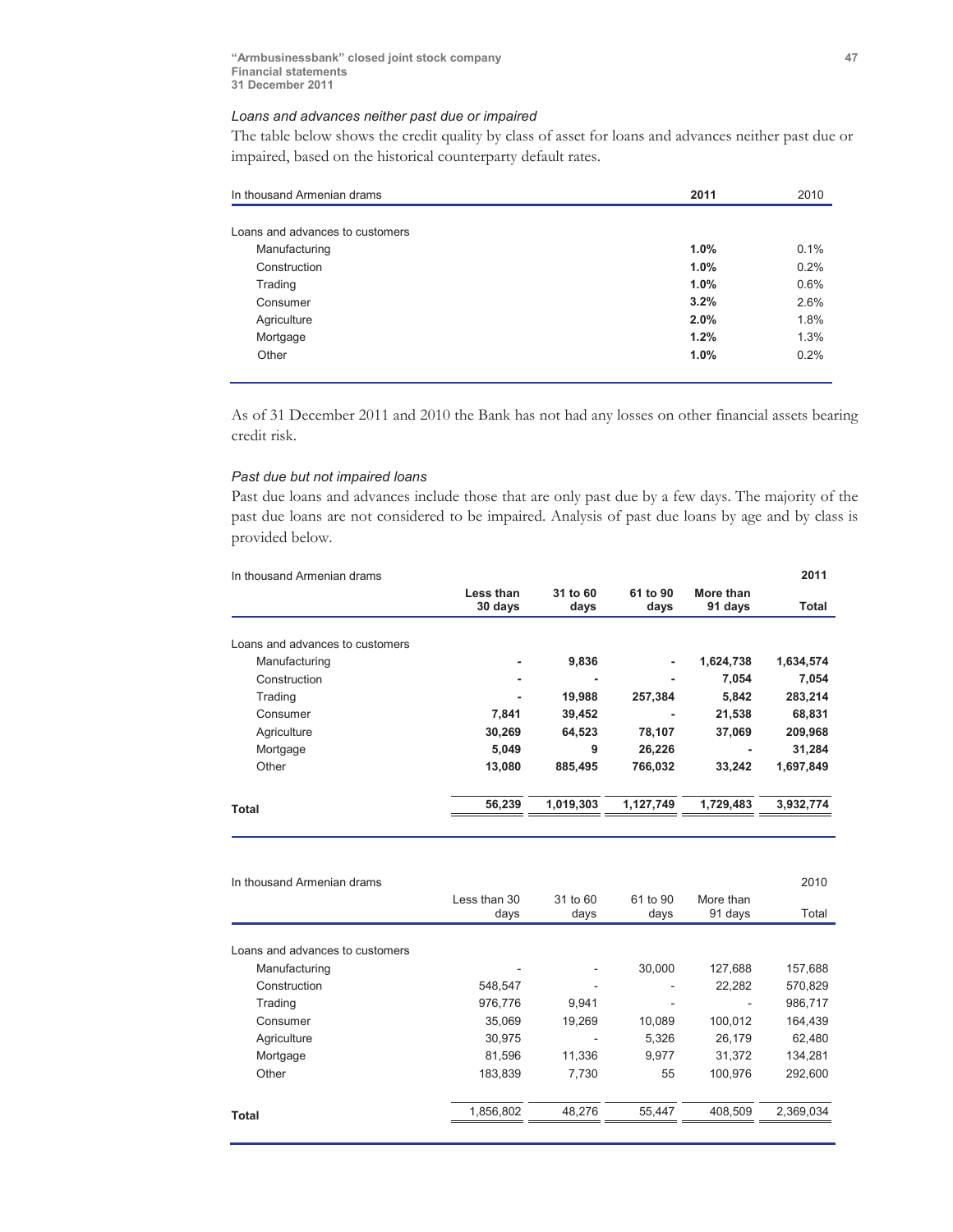#### 33.2 Market risk

Market risk is the risk that the fair value or future cash flows of financial instruments will fluctuate due to changes in market variables such as interest rates and foreign exchange rates. The Bank classifies exposures to market risk into either trading or non-trading portfolios. The market risk for the trading portfolio is managed and monitored based on a VaR methodology which reflects the interdependency between risk variables. Non-trading positions are managed and monitored using other sensitivity analyses. Except for the concentrations within foreign currency, the Bank has no significant concentration of market risk.

#### 33.2.1 Market risk – Non-trading

#### *Interest rate risk*

Interest rate risk arises from the possibility that changes in interest rates will affect future cash flows or the fair values of financial instruments. The Board of Directors has established limits on the interest rate gaps for stipulated periods. Positions are monitored on a daily basis and hedging strategies are used to ensure positions are maintained within the established limits.

The following table demonstrates the sensitivity of the income statement to a reasonable possible change in interest rates, with all other variables held constant, of the Bank's income statement.

The sensitivity of the income statement is the effect of the assumed changes in interest rates on the net interest income for one year, based on the floating rate non-trading financial assets and financial liabilities held at 31 December 2011, including the effect of hedging instruments. The sensitivity of equity is calculated by revaluating fixed rate available-for-sale financial assets, at 31 December 2011 for the effects of the assumed changes in interest rates. The sensitivity of equity is analysed by maturity of the asset or swap. The total sensitivity of equity is based on the assumption that there are parallel shifts in the yield curve, while the analysis by maturity band displays the sensitivity to non-parallel changes.

| <u>III UJUUSAIJU AIIIJEIJIAII UJAIJIS</u> |                              |                     |                              |                      |                      | 40 I I       |
|-------------------------------------------|------------------------------|---------------------|------------------------------|----------------------|----------------------|--------------|
|                                           |                              |                     | <b>Sensitivity of equity</b> |                      |                      |              |
| Currency                                  | Change<br>in basis<br>points | Up to $6$<br>months | 6 months to 1<br>year        | 1 year to<br>5 years | More than<br>5 years | <b>Total</b> |
| AMD                                       | $+1$                         |                     | (842)                        | (130, 852)           | (205, 953)           | (337, 647)   |
| AMD                                       | $-1$                         | $\blacksquare$      | 856                          | 279,249              | 227,061              | 507,166      |
| In thousand Armenian drams                |                              |                     | Sensitivity of equity        |                      |                      | 2010         |
|                                           |                              |                     |                              |                      |                      |              |
| Currency                                  | Change<br>in basis<br>points | Up to $6$<br>months | 6 months to 1<br>year        | 1 year to<br>5 years | More than<br>5 years | Total        |
| AMD                                       | $+1$                         | (110)               | (4, 423)                     | (79,062)             | (40, 925)            | (124, 520)   |
| AMD                                       | $-1$                         | 111                 | 4,491                        | 89,405               | 45,685               | 139,692      |

In thousand Armenian drams **2011**

#### *Currency risk*

Currency risk is the risk that the value of a financial instrument will fluctuate due to changes in foreign exchange rates. The Board of Directors has set limits on positions by currency. Positions are monitored on a daily basis and hedging strategies are used to ensure positions are maintained within established limits.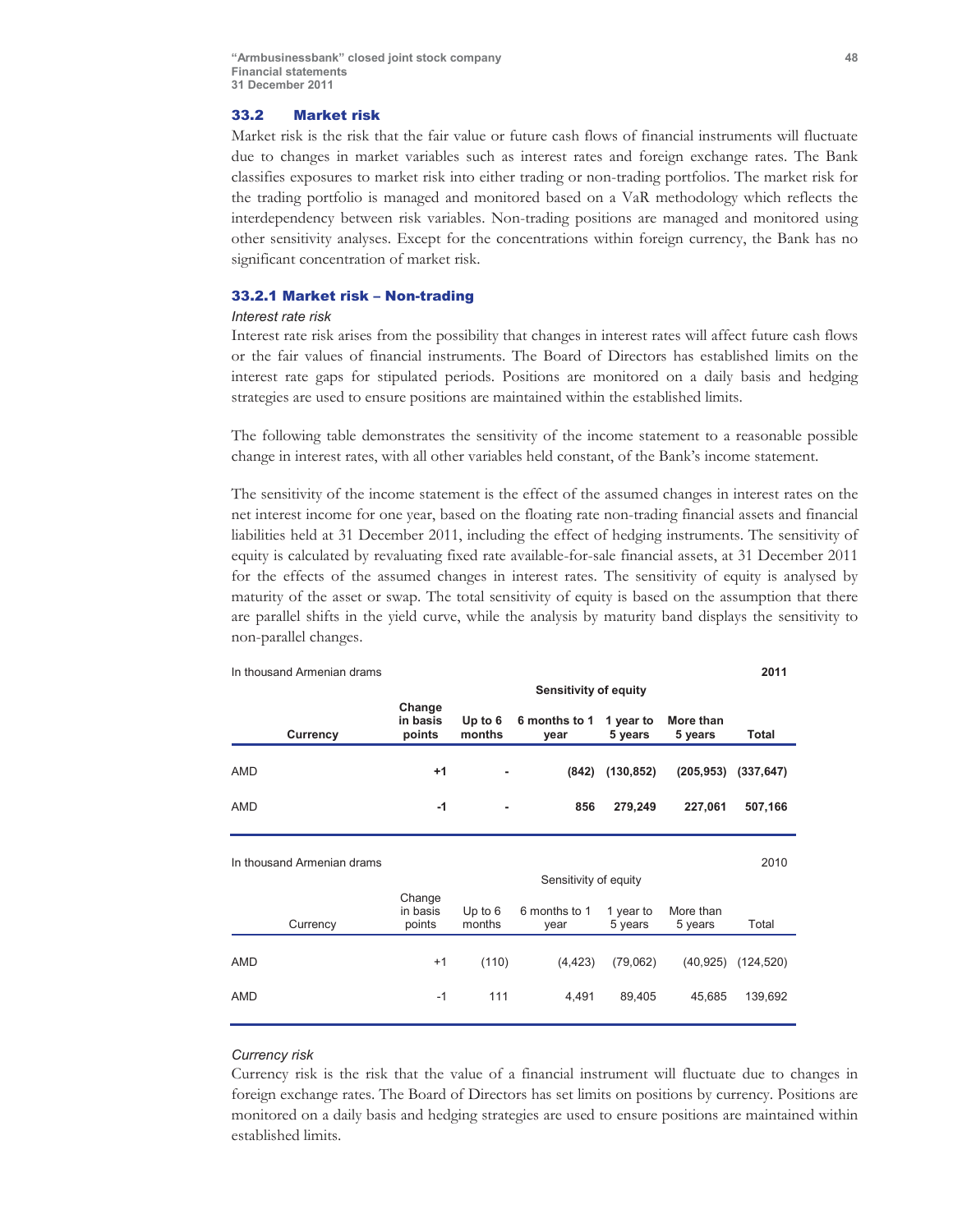The tables below indicate the currencies to which the Bank had significant exposure at 31 December 2011 on its non-trading monetary assets and liabilities and its forecast cash flows. The analysis calculated the effect of a reasonably possible movement of the currency rate against the Armenian dram, with all other variables held constant on the income statement (due to the fair value of currency sensitive non-trading monetary assets and liabilities) and other comprehensive income (due to the change in fair value of currency swaps and forward foreign exchange contracts used as cash flow hedges, and equity instruments). A negative amount in the table reflects a potential net reduction in income statement or equity, while a positive amount reflects a net potential increase.

| In thousand Armenian drams |                                       | 2010                                               |      |                                |  |
|----------------------------|---------------------------------------|----------------------------------------------------|------|--------------------------------|--|
| Currency                   | Change in<br>currency rate in<br>$\%$ | Effect on profit<br>currency rate in<br>before tax |      | Effect on profit<br>before tax |  |
|                            |                                       |                                                    |      |                                |  |
| <b>USD</b>                 | (10)                                  | (81, 390)                                          | (10) | 1,079,300                      |  |
| Euro                       | (10)                                  | 400                                                | (10) | (12)                           |  |
| <b>RR</b>                  | (10)                                  | (4, 777)                                           | (10) | (4,212)                        |  |
| <b>USD</b>                 | 10                                    | 81,390                                             | 10   | (1,079,300)                    |  |
| Euro                       | 10                                    | (400)                                              | 10   | 12                             |  |
| <b>RR</b>                  | 10                                    | 4,777                                              | 10   | 4,212                          |  |
|                            |                                       |                                                    |      |                                |  |

The Bank's exposure to foreign currency exchange risk is as follows:

| In thousand Armenian drams                                       | Armenian   | Freely<br>convertible | Non-freely<br>convertible |              |
|------------------------------------------------------------------|------------|-----------------------|---------------------------|--------------|
|                                                                  | Dram       | currencies            | currencies                | <b>Total</b> |
| <b>ASSETS</b>                                                    |            |                       |                           |              |
| Cash and balances with the CBA                                   | 12,695,666 | 6,784,978             | 131,123                   | 19,611,767   |
| Amounts due from other financial institutions                    |            | 4,609,905             | 736,914                   | 5,346,819    |
| Derivative financial assets                                      |            | 777,215               |                           | 777,215      |
| Loans and advances to customers                                  | 55,041,662 | 53,215,516            | 484,781                   | 108,741,959  |
| Investments available for sale                                   | 819,163    |                       |                           | 819,163      |
| Investments held to maturity                                     | 51,304     |                       |                           | 51,304       |
| Securities pledged under repurchase<br>agreements                | 6,050,120  |                       |                           | 6,050,120    |
| Other assets                                                     | 12,467,143 |                       |                           | 12,467,143   |
|                                                                  | 87,125,058 | 65,387,614            | 1,352,818                 | 153,865,490  |
| <b>LIABILITIES</b>                                               |            |                       |                           |              |
| Amounts due to the CBA                                           | 17,164,040 |                       |                           | 17,164,040   |
| Amounts due to financial institutions                            | 13,987,803 | 8,553,829             |                           | 22,541,632   |
| Amounts due to customers                                         | 19,544,551 | 73,484,315            | 1,199,982                 | 94,228,848   |
| Financial liabilities held for trading                           | 10,173,850 |                       |                           | 10,173,850   |
|                                                                  | 60,870,244 | 82,038,144            | 1,199,982                 | 144,108,370  |
| Net position as at 31 December 2011                              | 26,254,814 | (16, 650, 530)        | 152,836                   | 9,757,120    |
|                                                                  |            |                       |                           |              |
| Commitments and contingent liabilities as<br>at 31 December 2011 | 12,218,651 | 5,159,474             |                           | 17,378,125   |
| <b>Total financial assets</b>                                    | 63,633,023 | 42,470,963            | 592,993                   | 106,696,979  |
| <b>Total financial liabilities</b>                               | 42,990,215 | 55,812,357            | 485,233                   | 99,287,805   |
|                                                                  |            |                       | 107,760                   |              |
| Net position as at 31 December 2010                              | 20,642,808 | (13, 341, 394)        |                           | 7,409,174    |
| Commitments and contingent liabilities as at 31<br>December 2010 | 17,357,958 | 9,089,963             | 76                        | 26,447,997   |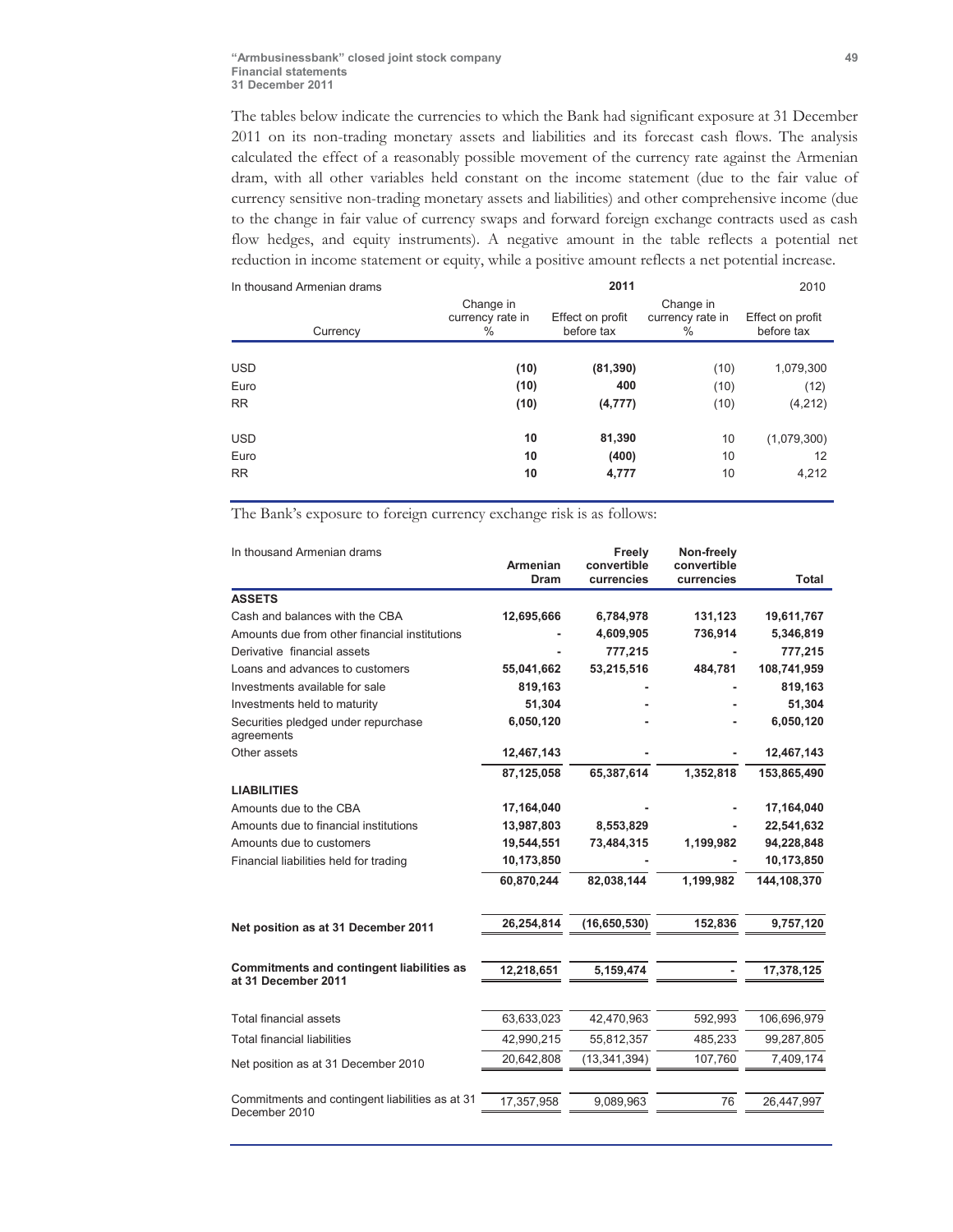Freely convertible currencies represent mainly US dollar amounts, but also include currencies from other OECD countries. Non-freely convertible amounts relate to currencies of CIS countries, excluding Republic of Armenia.

## 33.3 Liquidity risk

Liquidity risk is the risk that the Bank will be unable to meet its payment obligations when they fall due under normal and stress circumstances. To limit this risk, management has arranged diversified funding sources in addition to its core deposit base, manages assets with liquidity in mind, and monitors future cash flows and liquidity on a daily bases. This incorporates an assessment of expected cash flows and the availability of high grade collateral which could be used to secure additional funding if required.

The Bank maintains a portfolio of highly marketable and diverse assets that can be easily liquidated in the event of an unforeseen interruption of cash flow. The Bank also has committed lines of credit that it can access to meet liquidity needs. In addition, the Bank maintains an obligatory minimum reserve deposits with the Central Bank of Armenia equal to 8% of certain obligations of the Bank denominated in Armenian drams and 12% on certain obligations of the Bank denominated in foreign currency. See note 14. The liquidity position is assessed and managed under a variety of scenarios, giving due consideration to stress factors relating to both the market in general and specifically to the Bank.

The liquidity management of the Bank requires considering the level of liquid assets necessary to settle obligations as they fall due; maintaining access to a range of funding sources; maintaining funding contingency plans and monitoring balance sheet liquidity ratios against regulatory requirements. The Bank calculates liquidity ratios in accordance with the requirement of the Central Bank of Armenia.

|                                                                               | <b>Not audited</b> |         |  |
|-------------------------------------------------------------------------------|--------------------|---------|--|
| As at 31 December, these ratios were as follows:                              | 2011. %            | 2010, % |  |
| N21- Total liquidity ratio<br>(Highly liquid assets/ Total assets)            | 19.28%             | 17.28%  |  |
| H22- Current liquidity ratio<br>(Highly liquid assets /liabilities on demand) | 87.12%             | 100.62% |  |

Analysis of financial liabilities by remaining contractual maturities.

The table below summarises the maturity profile of the Bank's financial liabilities at 31 December 2011 based on contractual undiscounted repayment obligations. See note 32 for the expected maturities of these liabilities. Repayments which are subject to notice are treated as if notice were to be given immediately. However, the Bank expects that many customers will not request repayment on the earliest date the Bank could be required to pay and the table does not reflect the expected cash flows indicated by the Bank's deposit retention history.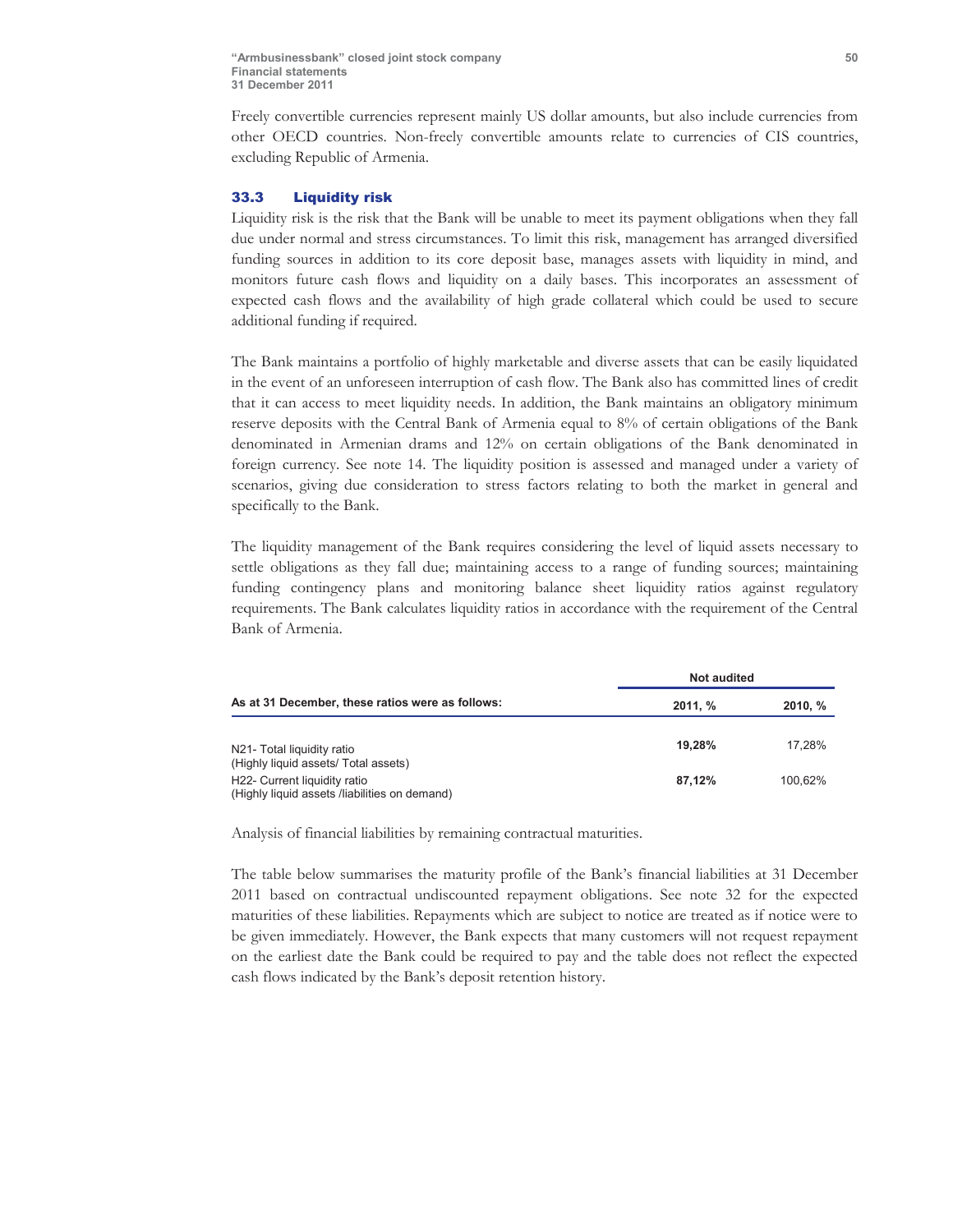In thousand Armenian drams **2011**

|                                                            | Demand<br>and less<br>than 1<br>month | <b>From</b><br>$1$ to $3$<br>months | <b>From</b><br>3 to 12<br>months | <b>From</b><br>1 to $5$<br>years     | More<br>than 5<br>years | Total          |
|------------------------------------------------------------|---------------------------------------|-------------------------------------|----------------------------------|--------------------------------------|-------------------------|----------------|
| <b>NON-DERIVATIVE FINANCIAL</b>                            |                                       |                                     |                                  |                                      |                         |                |
| <b>LIABILITIES</b>                                         |                                       |                                     |                                  |                                      |                         |                |
| Amounts due to the CBA                                     | 7,868,105                             | 105,931                             |                                  | 518,848 10,582,345                   | 44,917                  | 19,120,146     |
| Amounts due to financial institutions                      | 7,420,015                             | 355,122                             |                                  | 1,106,660 16,119,318                 | -                       | 25,001,115     |
| Amounts due to customers                                   | 40,251,523                            | 12,974,715                          |                                  | 37, 375, 376 1, 254, 117 5, 148, 343 |                         | 97,004,074     |
| Financial liabilities held for trading                     | 10,173,850                            |                                     |                                  |                                      | -                       | 10,173,850     |
| Total undiscounted non-derivative<br>financial liabilities | 65,713,493                            | 13,435,768                          |                                  | 39,000,884 27,955,780 5,193,260      |                         | 151,299,185    |
| <b>Derivative financial liabilities</b>                    |                                       |                                     |                                  |                                      |                         |                |
| Currency swap contracts                                    |                                       |                                     |                                  |                                      |                         |                |
| Inflow                                                     | 6,750,975                             |                                     | 11,506,870                       |                                      |                         | 18,257,845     |
| Outflow                                                    | (6,737,332)                           |                                     | (10,665,427)                     |                                      | $\sim$                  | (17, 402, 759) |
| <b>Commitments and contingent</b><br>liabilities           | 3,754,232                             | 2,574,706                           | 5,304,167                        | 5,745,020                            |                         | 17,378,125     |

| In thousand Armenian drams                                 |                                       |                                   |                                            |                                  |                                | 2010           |
|------------------------------------------------------------|---------------------------------------|-----------------------------------|--------------------------------------------|----------------------------------|--------------------------------|----------------|
|                                                            | Demand<br>and less<br>than 1<br>month | <b>From</b><br>1 to $3$<br>months | <b>From</b><br>3 to 12<br>months           | <b>From</b><br>1 to $5$<br>years | <b>More</b><br>than 5<br>years | Total          |
|                                                            |                                       |                                   |                                            |                                  |                                |                |
| <b>FINANCIAL LIABILITIES</b>                               |                                       |                                   |                                            |                                  |                                |                |
| Amounts due to the CBA                                     | 101,480                               | 133,180                           | 610,265                                    | 11, 181, 315                     |                                | 12,026,240     |
| Amounts due to financial institutions                      | 13, 154, 107                          | 3,213,985                         | 2,235,608                                  |                                  | 4,260,639 5,251,708            | 28,116,047     |
| Amounts due to customers                                   | 18,507,116                            | 19,465,038                        | 18,644,375                                 | 3,450,750                        | 2,698,234                      | 62,765,513     |
| Financial liabilities held for trading                     |                                       | 7,489,260                         |                                            |                                  |                                | 7,489,260      |
| Total undiscounted non-derivative<br>financial liabilities | 31,762,703                            |                                   | 30,301,463 21,490,248 18,892,704 7,949,942 |                                  |                                | 110,397,060    |
| Derivative financial liabilities                           |                                       |                                   |                                            |                                  |                                |                |
| Currency swap contracts                                    |                                       |                                   |                                            |                                  |                                |                |
| Inflow                                                     |                                       |                                   |                                            |                                  |                                |                |
|                                                            |                                       | 14,003,412                        |                                            |                                  |                                | 14,003,412     |
| Outflow                                                    |                                       | (13, 275, 336)                    |                                            |                                  |                                | (13, 275, 336) |
| <b>Commitments and contingent</b><br>liabilities           | 5,781,045                             | 3,834,132                         | 8,958,289                                  | 7,874,531                        |                                | 26,447,997     |

Liquidity risk on derivative financial liabilities includes gross payments on foreign exchange and swap contracts, which mean that future cash inflows and outflows on those contracts should be disclosed separately, even if fair value of these contracts are accounted on the balance sheet as an asset.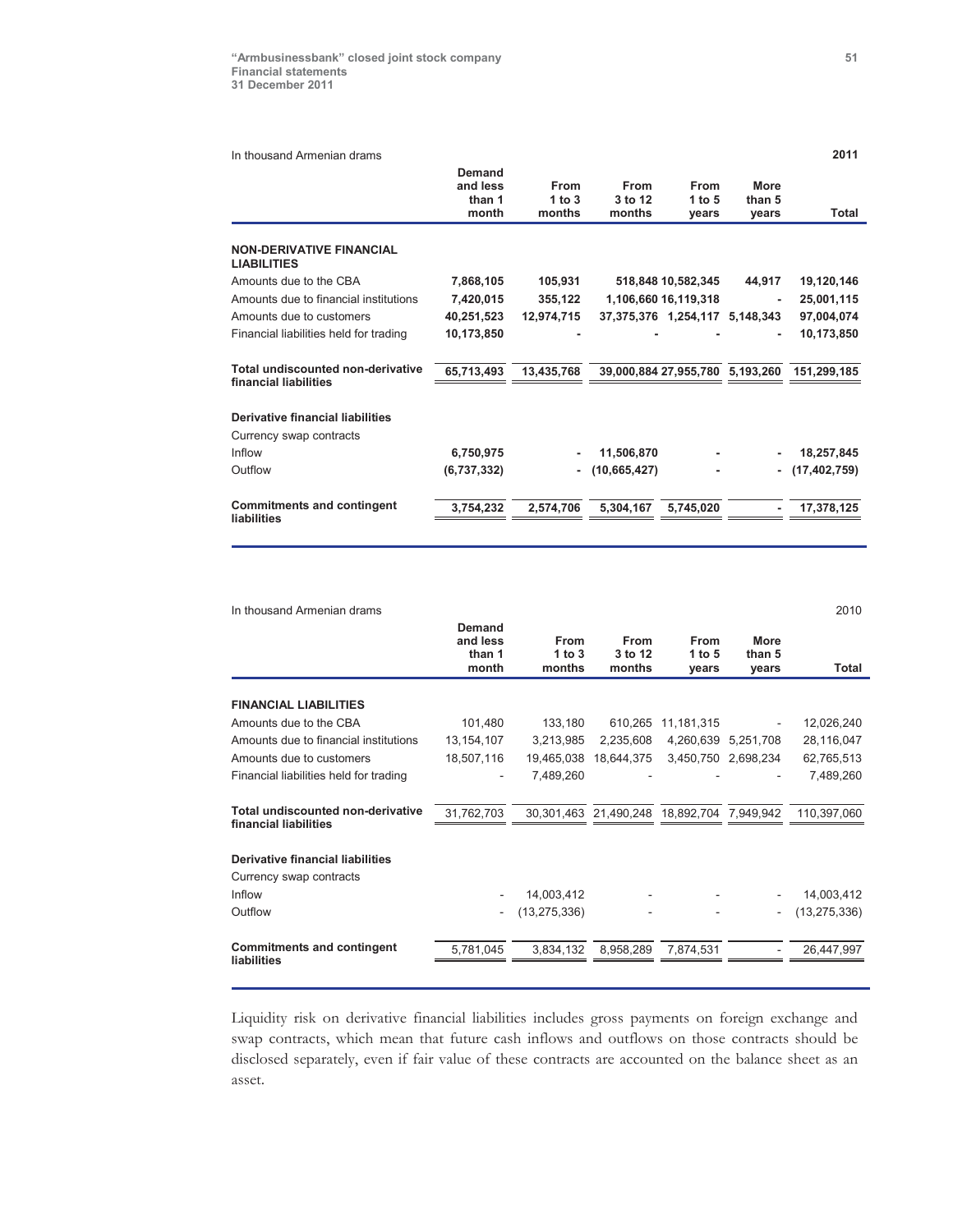## 33.4 Operational risk

Operational risk is the risk of direct or indirect loss arising from a wide variety of causes associated with the Bank's involvement with financial instruments, including processes, personnel, technology and infrastructure, and from external factors other than credit, market and liquidity risks such as those arising from legal and regulatory requirements and generally accepted standards of corporate behaviour.

The Bank's objective is to manage operational risk so as to balance the avoidance of financial losses and damage to the Bank's reputation with overall cost effectiveness.

For the management of operational risk the appropriate internal control mechanisms are implemented in the working processes, operations and functions of the Bank. In order to avoid operational risk the execution of operations at least by the principle of "two persons" in the key positions, definition of procedures in a written form, the clear separation of authorities of employees and written approval of work responsibilities are of high importance in the Bank. The latter's maintenance is also the requirement of the ISO 9001:9008 quality control international standard, which is effective in the Bank from the year 2010.

Compliance with Bank standards is supported by a programme of periodic reviews undertaken by Internal Audit. The results of Internal Audit reviews are discussed with the management of the Bank to which they relate, with summaries submitted to the Board.

## 34 Capital adequacy

The Bank maintains an actively managed capital base to cover risks inherent in the business. The adequacy of the Bank's capital is monitored using, among other measures, the rules and ratios established in 1988 by the Basel Committee on Banking Supervision ("BIS rules/ratios") and adopted by the Central Bank of Armenia in supervising the Bank.

The primary objectives of the Bank's capital management are to ensure that the Bank complies with externally imposed capital requirements and that the Bank maintains strong credit ratings and healthy capital ratios in order to support its business and to maximise shareholders' value.

The Bank manages its capital structure and makes adjustments to it in the light of changes in economic conditions and the risk characteristics of its activities. In order to maintain or adjust the capital structure, the Bank may adjust the amount of dividend payment to shareholders, return capital to shareholders or issue capital securities. No changes were made in the objectives, polices and processes from the previous years.

The minimum ratio between total capital and risk weighted assets required by the Central Bank of Armenia is 12%.

Regulatory capital consists of Tier 1 capital, which comprises share capital, retained earnings including current year profit, and general reserve. The other component of regulatory capital is Tier 2 capital, which includes revaluation reserves.

The risk-weighted assets are measured by means of a hierarchy of risk weights classified according to the nature of and reflecting an estimate of credit, market and operating risks.

As of 31 December 2011 and 2010 the amount of regulatory capital, risk waited assets and capital adequacy ratio calculated in accordance with the requirements of Central Bank of Armenia are provided below.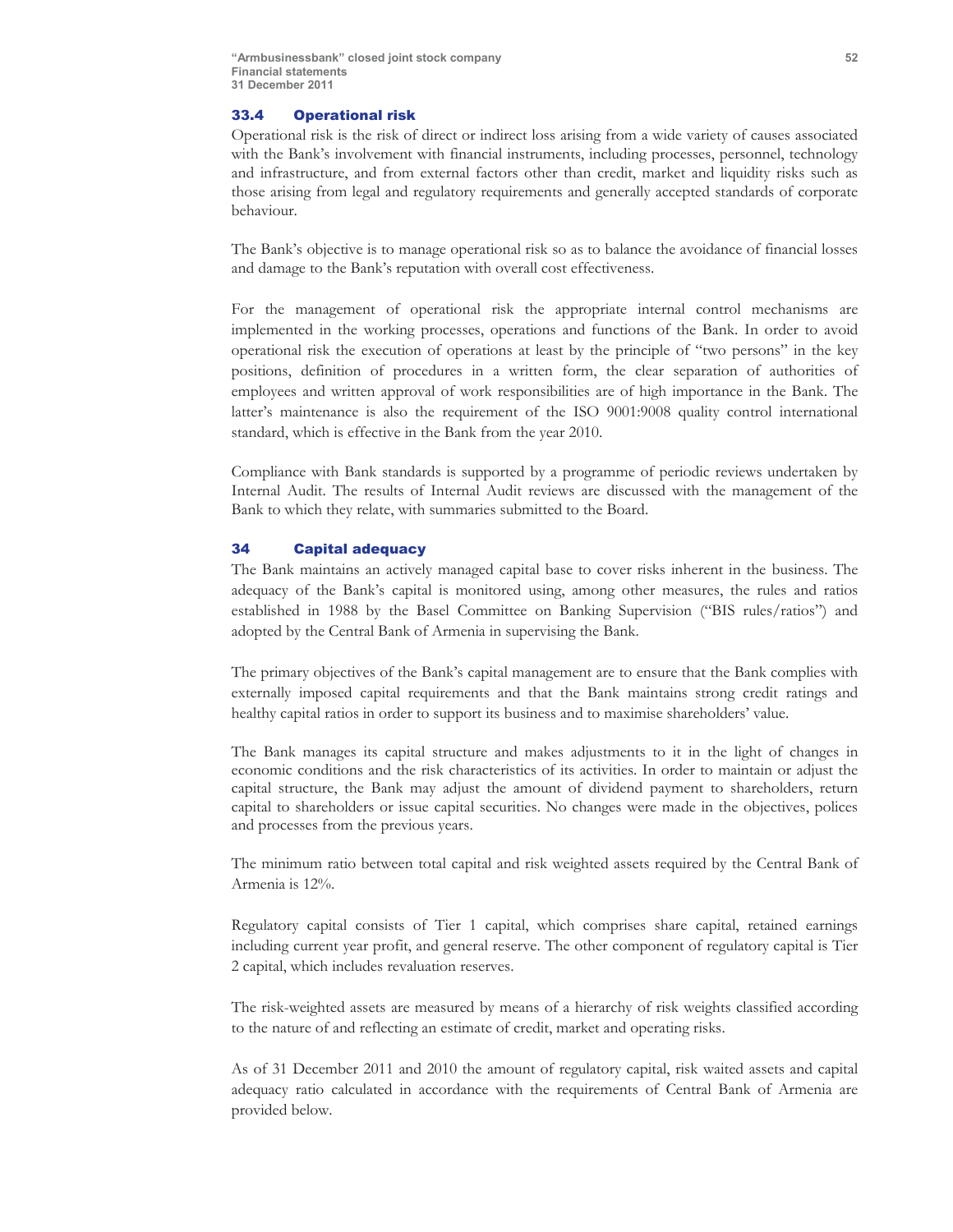#### **"Armbusinessbank" closed joint stock company 53 Financial statements 31 December 2011**

|                                 | Not audited |             |
|---------------------------------|-------------|-------------|
| In thousand Armenian drams      | 2011        | 2010        |
| Tier 1 capital                  | 19,693,125  | 14,812,717  |
| Tier 2 capital                  | 3,467,377   | 5,082,868   |
| <b>Total regulatory capital</b> | 23,160,502  | 19,895,585  |
| Risk-weighted assets            | 140,297,694 | 116,103,446 |
| Capital adequacy ratio          | 16.51%      | 17.13%      |
|                                 |             |             |

The Bank has complied with all externally imposed capital requirements through the period.

The Central Bank of Armenia has set the minimal required total capital at AMD 5,000,000 thousand from January 1 2009.